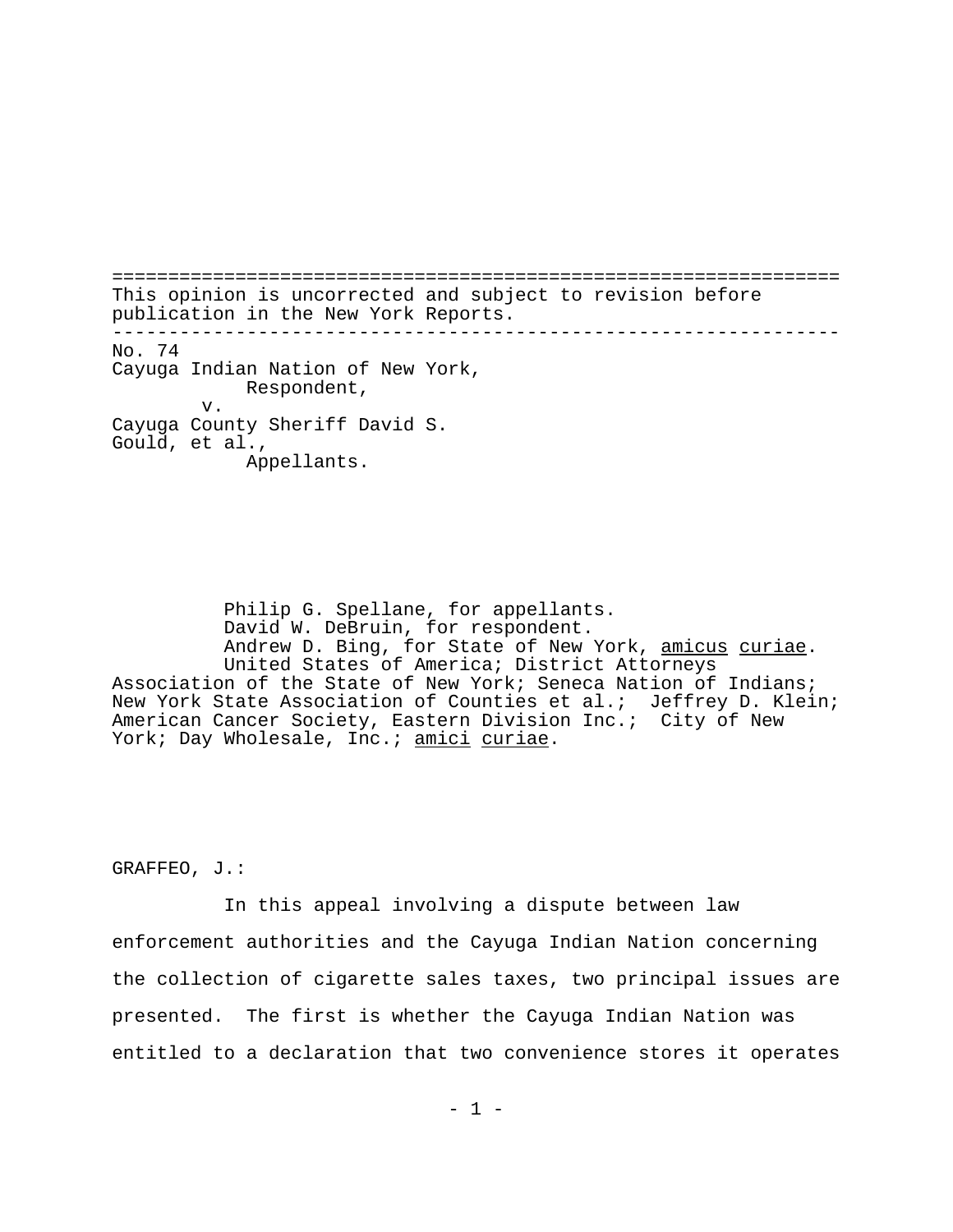in Central New York are located on "qualified reservation" property within the meaning of Tax Law § 470(16)(a). The second is whether, absent the implementation of a statutory or regulatory scheme addressing the specific tax collection issues posed by the retail sale of cigarettes on Indian reservations, Nation retailers can be prosecuted for the possession and sale of untaxed cigarettes under Tax Law § 471.

## I. The background of this dispute

The current controversy between the Cayuga Indian Nation and law enforcement authorities in Seneca and Cayuga Counties cannot be resolved without an understanding of New York State's past efforts to collect taxes derived from the retail sale of cigarettes on Indian reservations. Since 1939, New York has imposed sales taxes on cigarettes sold in this state under Tax Law § 471, which generally requires the use of tax stamps that are purchased by cigarette wholesalers and then affixed to packages of cigarettes. Under the statute, the "agent" - typically the wholesaler -- "is liable for the collection and payment of the tax on cigarettes . . . and shall pay the tax to the tax commission by purchasing" tax stamps (Tax Law § 471[2]). Having prepaid the sales taxes, wholesalers pass the tax obligation on to distributors who, in turn, collect the taxes from retailers, until they are finally paid by consumers. Thus, the "ultimate incidence of and liability for the tax [falls] upon the consumer" (Tax Law § 471[2]). Tax Law § 1814 declares that

- 2 - No. 74

- 2 -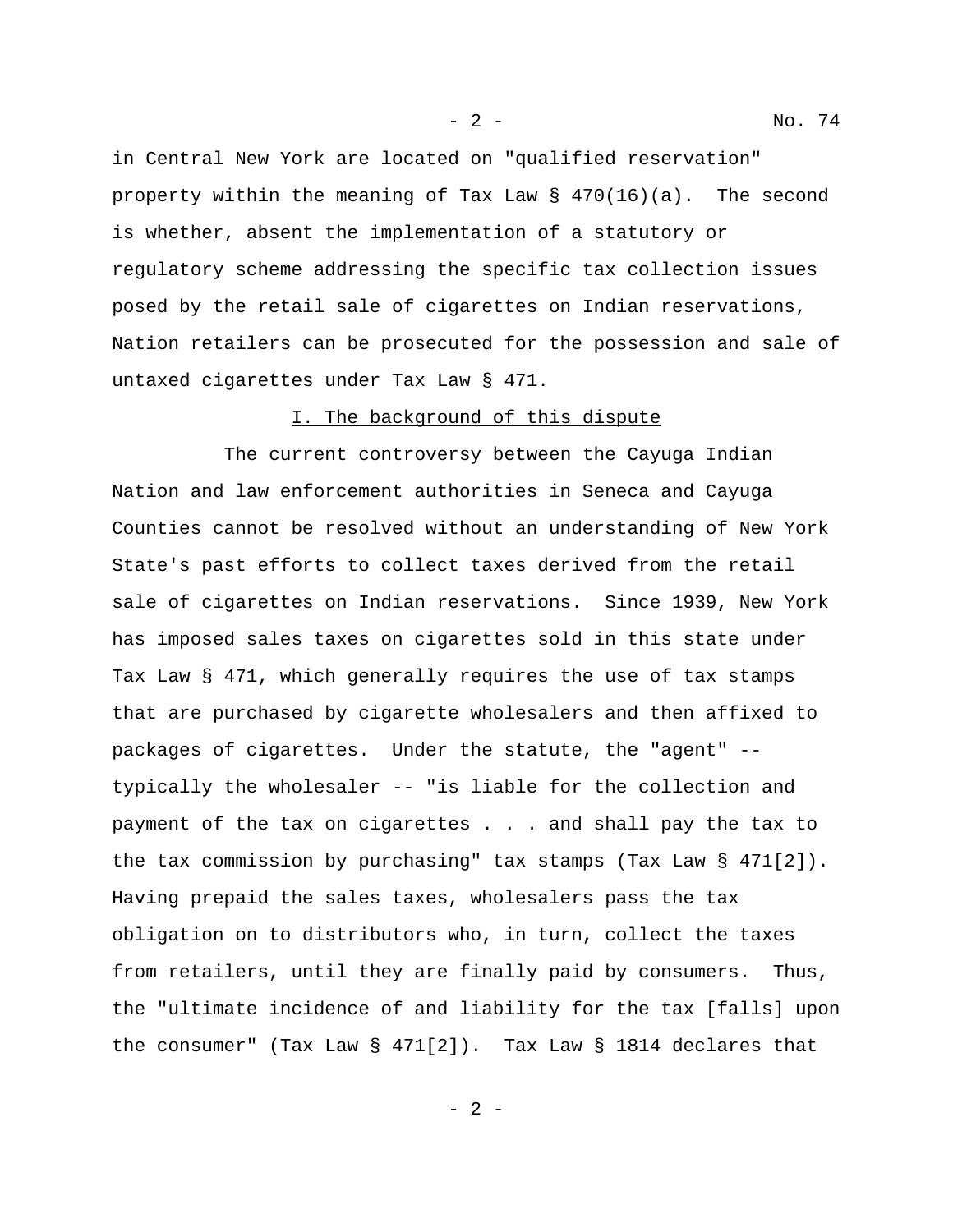it is a misdemeanor to willfully evade the cigarette  $\text{tax.}^{1}$ 

Tax Law § 471 recognizes that there are certain instances when the state must forego cigarette tax collection because it is "without power to impose such tax." At the time of its enactment in 1939, one of those situations included the sale of cigarettes occurring on Indian reservations since states were not authorized to tax goods sold by an Indian Nation on its reservation until 1976. That year the United States Supreme Court decided Moe v Confederated Salish & Kootenai Tribes of Flathead Reservation (425 US 463, 483 [1976]), which held that states may impose sales taxes on goods sold by members of an Indian nation on reservation land to purchasers who are not members of the nation, particularly when it is the non-Indian purchaser who bears the ultimate tax burden under state law.

In the aftermath of Moe, in 1988 the New York Department of Taxation and Finance promulgated regulations aimed at implementing a scheme to calculate and collect the sales taxes due from sales to non-Indians on reservation properties in New York. The regulations adopted a "probable demand" mechanism that limited the quantity of unstamped -- i.e., "untaxed" - cigarettes that wholesalers or distributors could sell to tribes and tribal retailers. The Department would either project the

 $- 3 -$ 

<sup>&</sup>lt;sup>1</sup> Depending on the quantity of cigarettes involved and whether the offender has prior violations, evasion of cigarette sales taxes can constitute a felony (Tax Law § 1814[a]-[c]).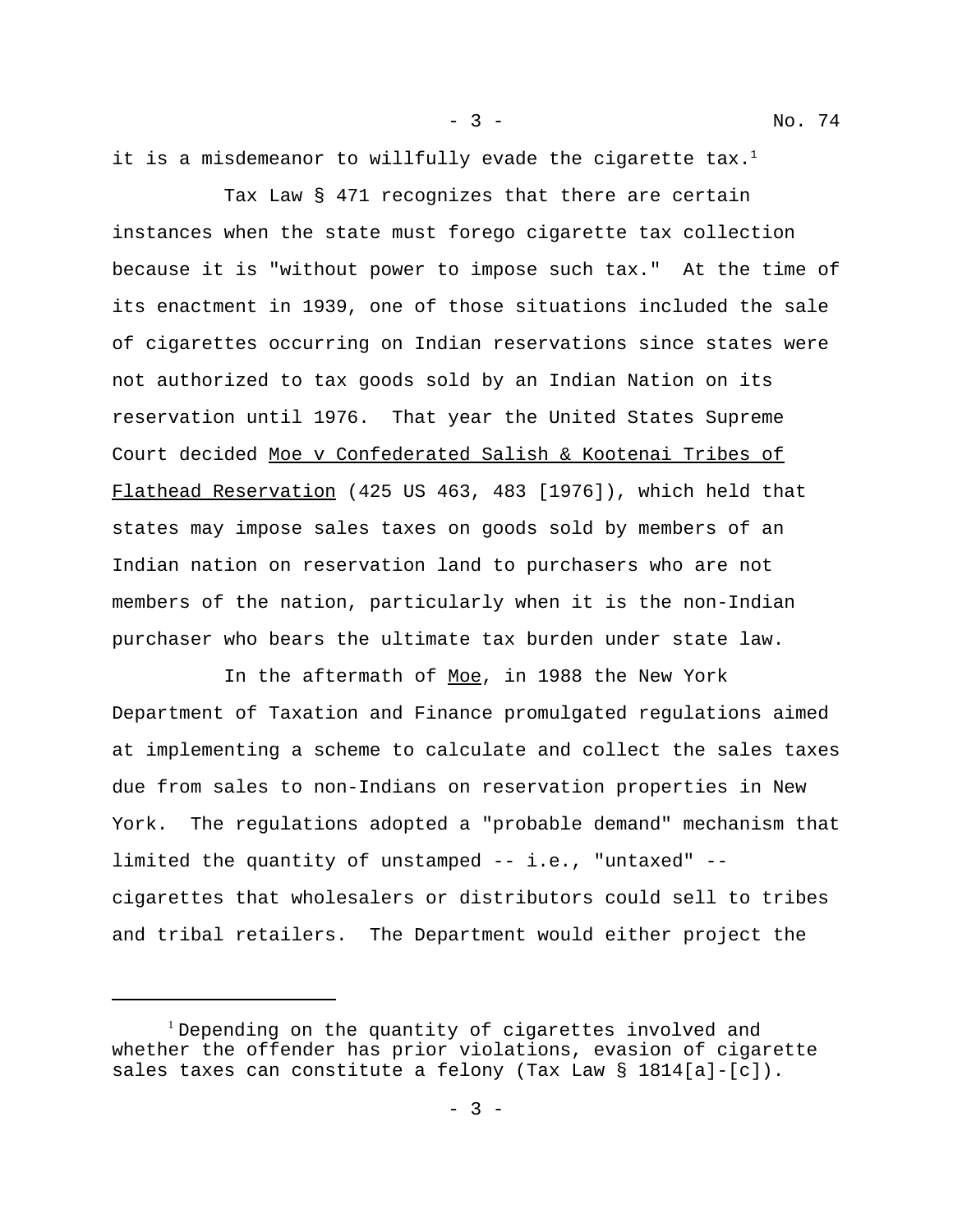"probable demand" for cigarettes attributable to members of a particular Indian tribe or nation, thereby restricting the quantity of unstamped cigarettes that could be sold to that tribe or nation to that estimated number, or enter into agreements with tribal leaders to determine probable demand. Tax exemption coupons would be issued to Indian retailers representing their monthly allotment under the probable demand formulation and the retailers could then exchange those coupons with wholesalers for unstamped cigarettes. Retailers were to sell unstamped cigarettes only to "qualified Indians," who would be provided with individual exemption certificates to present to retailers when purchasing cigarettes.

The 1988 regulations were never implemented by the Department, however, because the proposed tax collection scheme was immediately challenged by cigarette wholesalers who claimed the regulations were preempted by federal statutes governing trade with Indians. The litigation proceeded to the United States Supreme Court, which ultimately rejected the wholesalers' contention in 1994 (see Department of Taxation and Fin. of N.Y. v Milhelm Attea & Bros., Inc., 512 US 61 [1994]). The Supreme Court reaffirmed the principle articulated in Moe and further declared that "States may impose on reservation retailers minimal burdens reasonably tailored to the collection of valid taxes from non-Indians." (id. at 73). Thus, the Court recognized the authority of states to collect sales taxes relating to cigarettes

 $-4 -$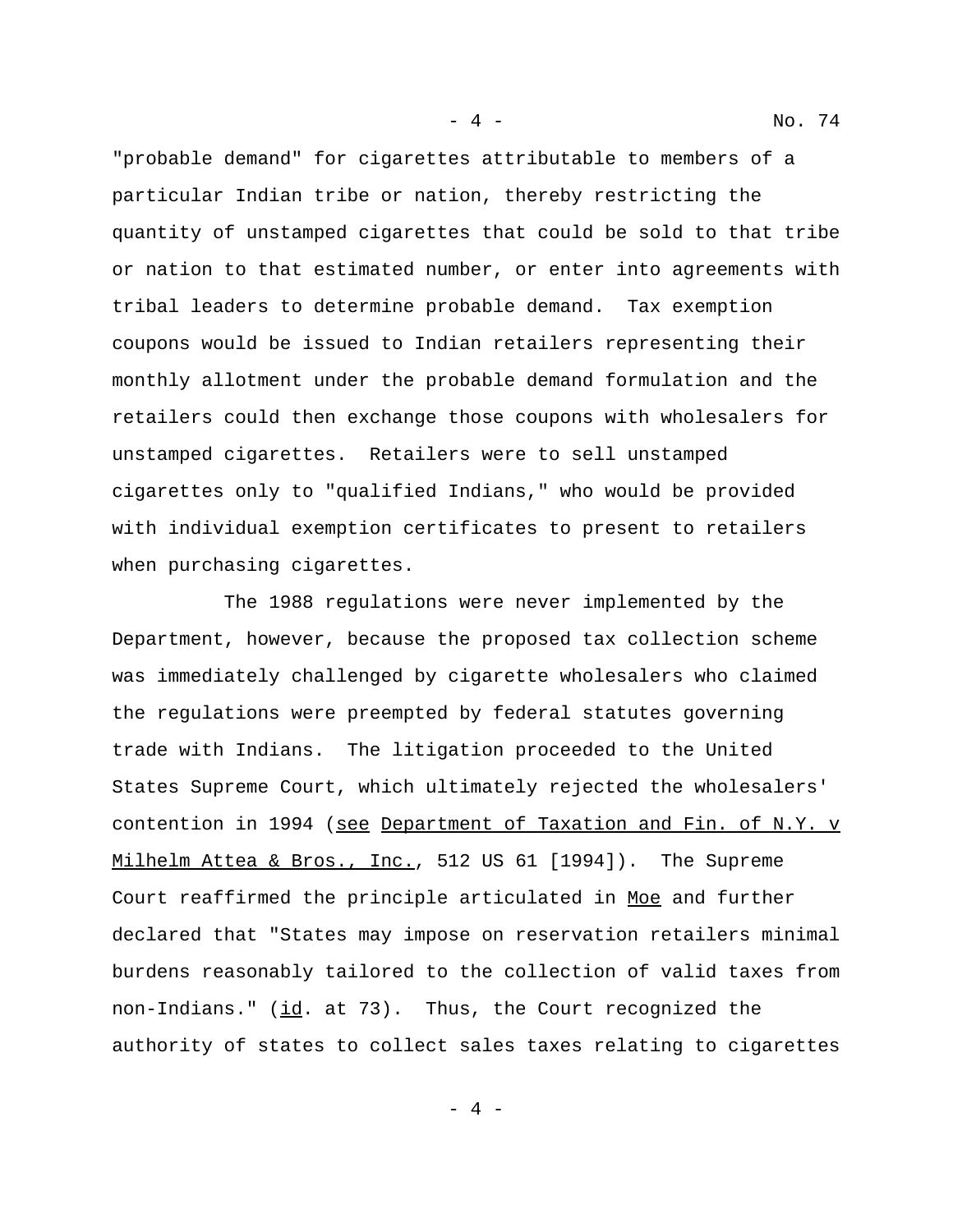sold to non-Indians on reservation property or other Indian lands provided the regulatory scheme is not "unduly burdensome" (id. at 76).

After analyzing New York's regulations, the Milhelm Court concluded that they were not preempted by federal laws regulating Indian trading, but it did not "assess for all purposes each feature of New York's tax enforcement scheme that might affect tribal self-government or federal authority over Indian affairs" (id. at 69). Without endorsing every aspect of the New York approach, the Supreme Court approved in principle the "probable demand" methodology, while acknowledging that an "inadequate quota may provide the basis for a future challenge to the application of the regulations"  $(id.$  at 75). The Court emphasized that "[i]f the Department's 'probable demand' calculations are adequate, tax-immune Indians will not have to pay New York cigarette taxes and neither wholesalers nor retailers will have to precollect taxes on cigarettes destined for their consumption"  $(\underline{id}, \cdot) \cdot$ <sup>2</sup> Finally, the Court concluded that the record-keeping requirements imposed under the regulations were less onerous than comparable provisions that had been upheld

 $2$ This appears to have been an important consideration in the Court's decision to sustain the regulations as it restated this proposition later in the opinion (see Milhelm, 512 US at 76 ["assuming that the 'probable demand' calculations leave ample room for legitimately tax-exempt sales, the precollection regime will not require prepayment of any tax to which New York is not entitled"]).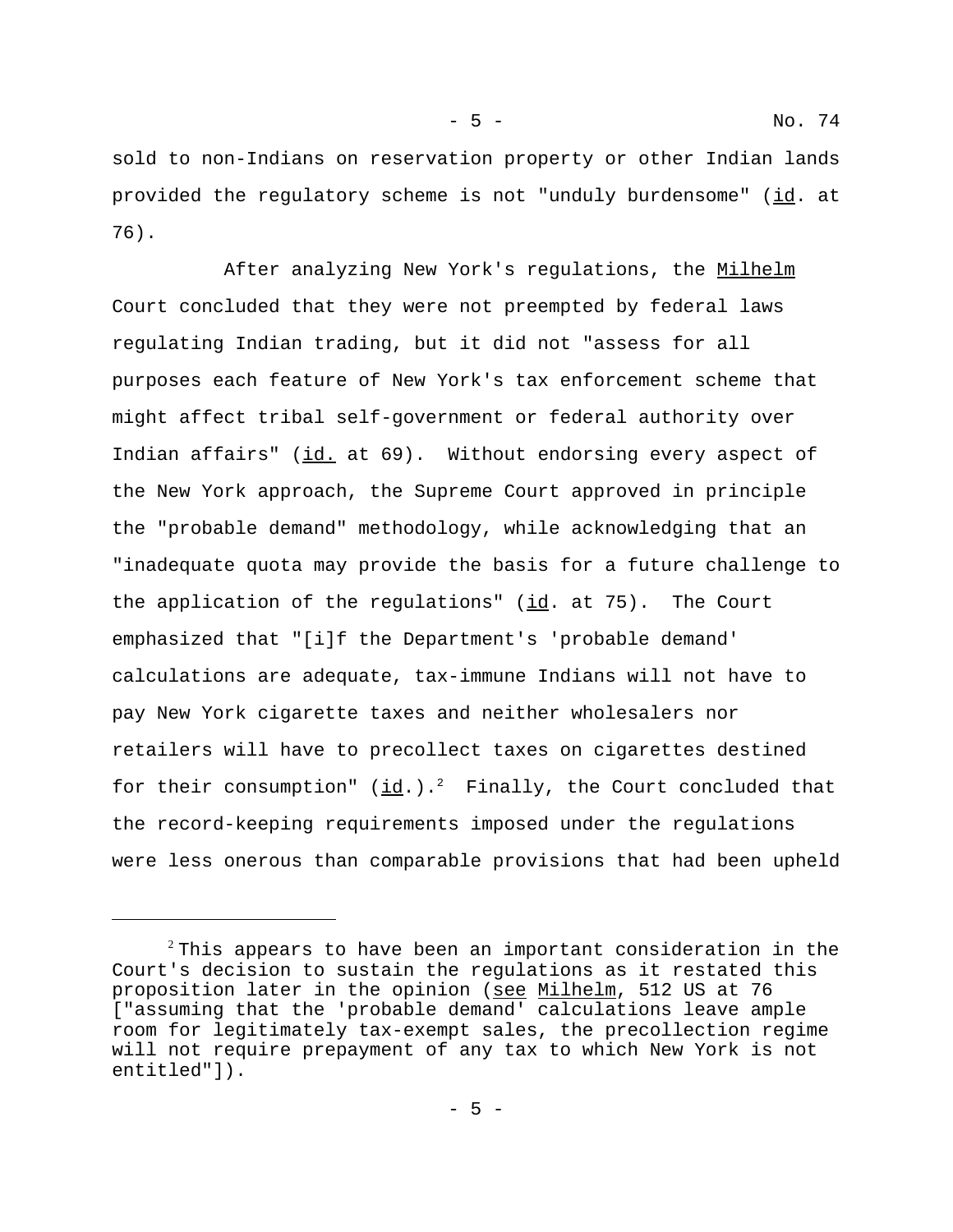Because Milhelm was commenced by non-Indian wholesalers, the Supreme Court addressed the narrow preemption issue before it and did not fully explicate the interests of Indian nations or tribes affected by the regulations (id. at 68- 70). Although it rejected the wholesalers' facial challenge to the regulations, the Court was clearly aware of the enforcement difficulties that states faced when attempting to collect sales taxes directly from Indian tribes given their immunity from civil suits for nonpayment; it acknowledged that tax collectors must employ "alternative remedies" to ensure compliance, such as entering into agreements with the tribes, pursuing civil damages actions against individual members or engaging in off-reservation interdiction efforts (id. at 72).

Enforcement of the regulations was stayed during the course of the Milhelm litigation but the release of the decision in June 1994 seemingly paved the way for implementation. But, soon after Milhelm was decided, the Department announced that enforcement efforts would be delayed pending consideration of other issues arising from the decision and to allow for negotiations with the tribes in an attempt to enter into compacts or agreements pertaining to the collection of sales taxes. When the regulations had still not been put into effect more than a year later, an association of convenience store owners commenced

- 6 -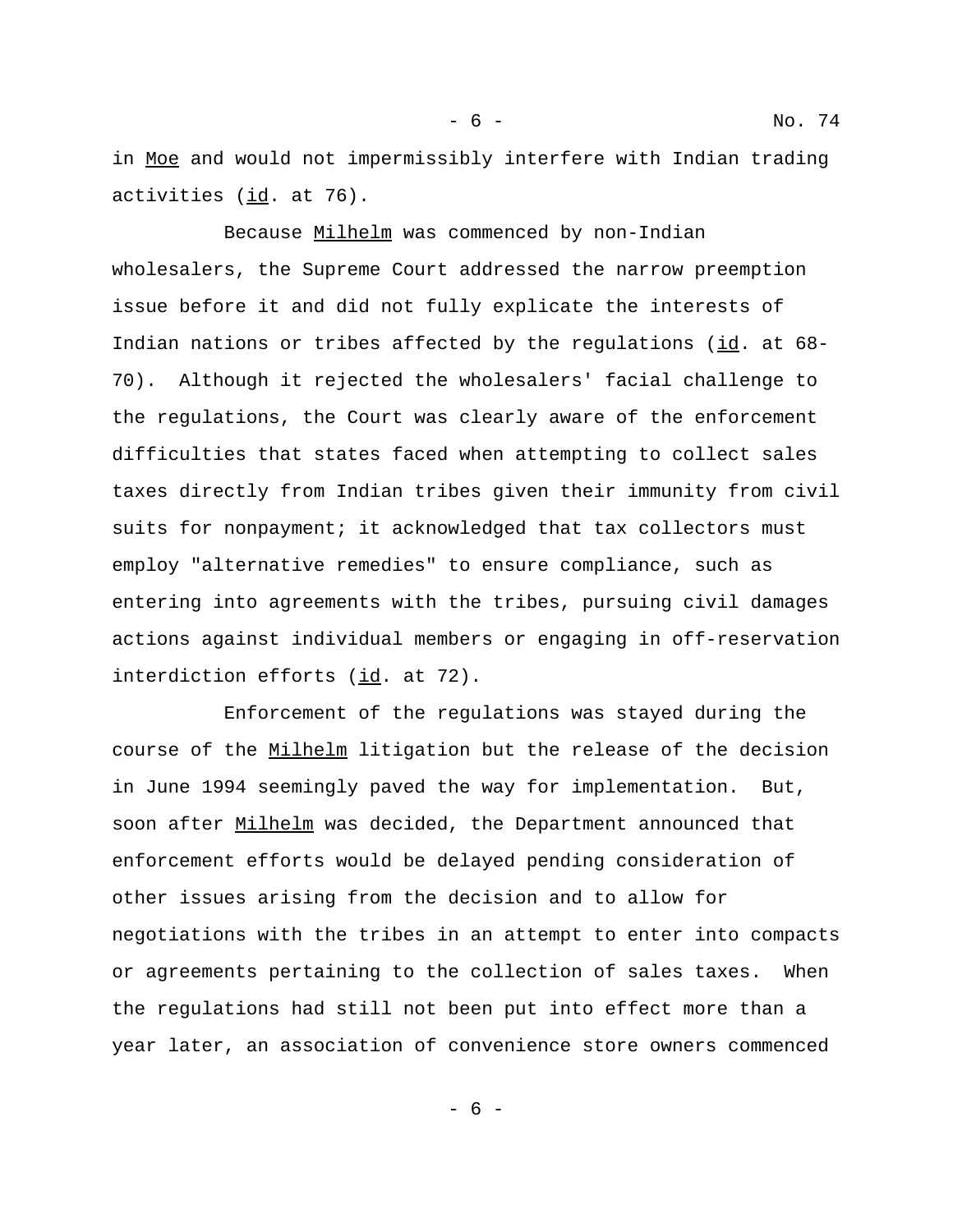an action in 1995 to compel enforcement of these regulations and similar provisions relating to sales taxes on motor fuel (see Matter of New York Assn. of Convenience Stores v Urbach, 92 NY2d 204 [1998]). The Association claimed that the equal protection rights of its members had been violated by the state's selective enforcement of cigarette and gasoline sales taxes and the policy of forbearance against Indian retailers who were selling untaxed cigarettes and gasoline to non-Indians at reservation stores.

- 7 - No. 74

Although the Association prevailed in the lower courts, which employed a strict scrutiny analysis in finding that the forbearance policy amounted to unlawful discrimination, this Court rejected that argument, concluding that distinctions between sales on Indian reservations and other types of sales did not implicate invidious racial classifications because of the unique status enjoyed by Indian tribes under federal law. We held that the classification should be subjected to the rational basis test, rather than strict scrutiny, but we did not proceed to apply that test since state policy had changed during the course of the litigation. Although the Department's policy of forbearance had initially been temporary, by the time the case was argued in this Court, it had become permanent -- the Department announced in 1998 that it was repealing the regulations. In its notice of repeal, the Department explained that, as a practical matter, the regulations could not achieve their intended purposes and that repeal was predicated on the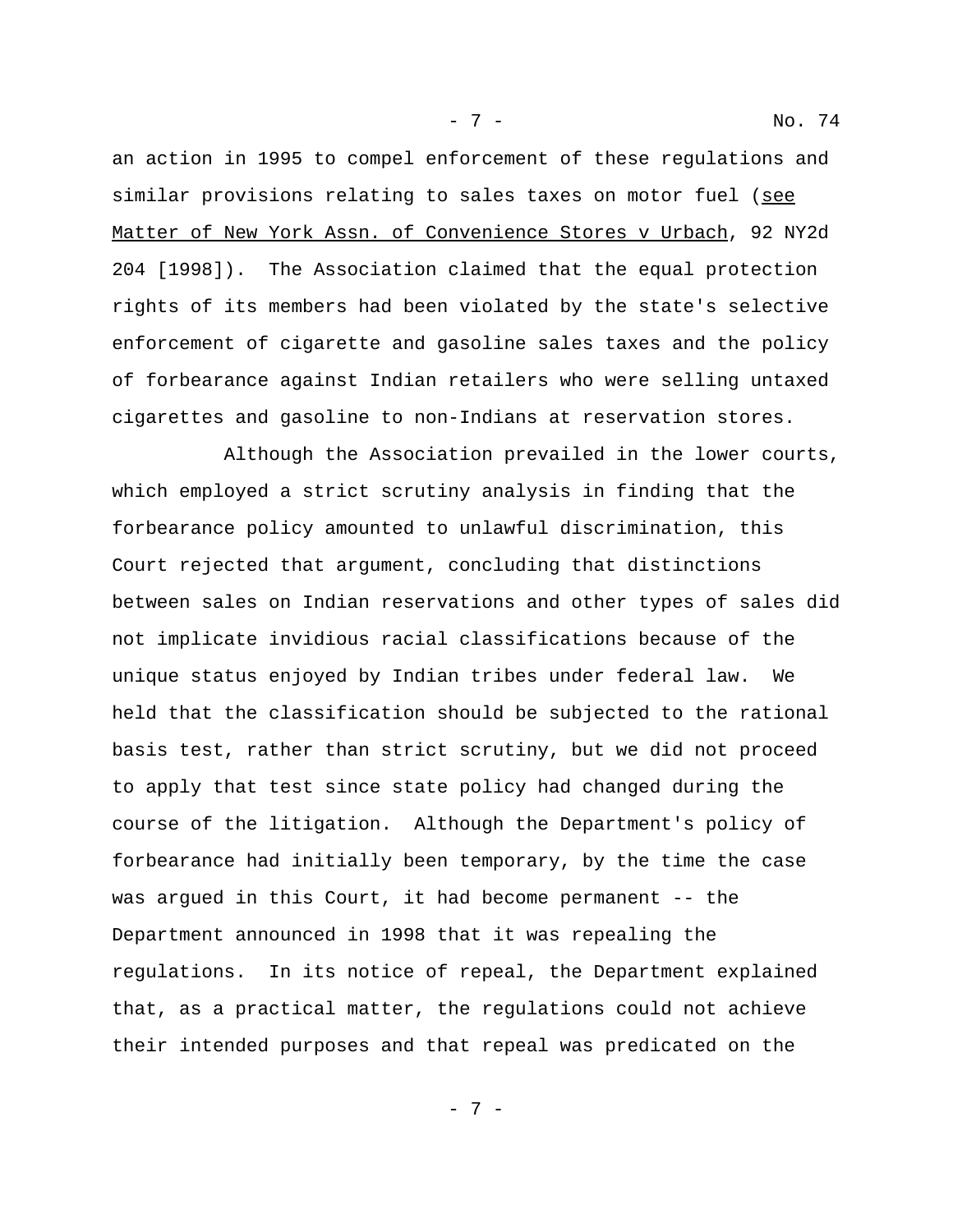"State's respect for the Indian Nations' sovereignty" (id. at 214, quoting 20 NYS Reg, Apr. 29, 1998, Issue 17, Book 1, at 23). "Since these rules provide the only regulatory framework for enforcing the motor fuel and cigarette taxes on Indian reservations, their repeal signified that the Tax Department has committed itself to withholding active enforcement on a long-term basis" (New York Assn. of Convenience Stores, 92 NY2d at 214). In light of this pronouncement, we remitted the case to the lower courts to assess, in the first instance, whether the nowpermanent forbearance policy met the rational basis standard.

On remittal, both Supreme Court and the Appellate Division concluded that it did. The Appellate Division explained:

> "The record . . . makes plain that the statutes cannot effectively be enforced without the cooperation of the Indian tribes. Because of tribal immunity, the retailers cannot be sued for their failure to collect the taxes in question, and State auditors cannot go on the reservations to examine the retailers' records. Additionally, the Department cannot compel the retailers to attend audits off the reservations or compel production of their books and records for the purpose of assessing taxes. In that regard, representatives of the Department engaged in extensive negotiations with the tribes in an effort to arrive at an acceptable agreement. Those efforts were largely unsuccessful and the vast majority of the Indian retailers refused to register with the Department. In further efforts to enforce the statute, the State attempted interdiction, i.e., interception of tobacco and motor fuel shipments and seizure of those shipments that were found to be in noncompliance with the Tax Law. That strategy resulted in civil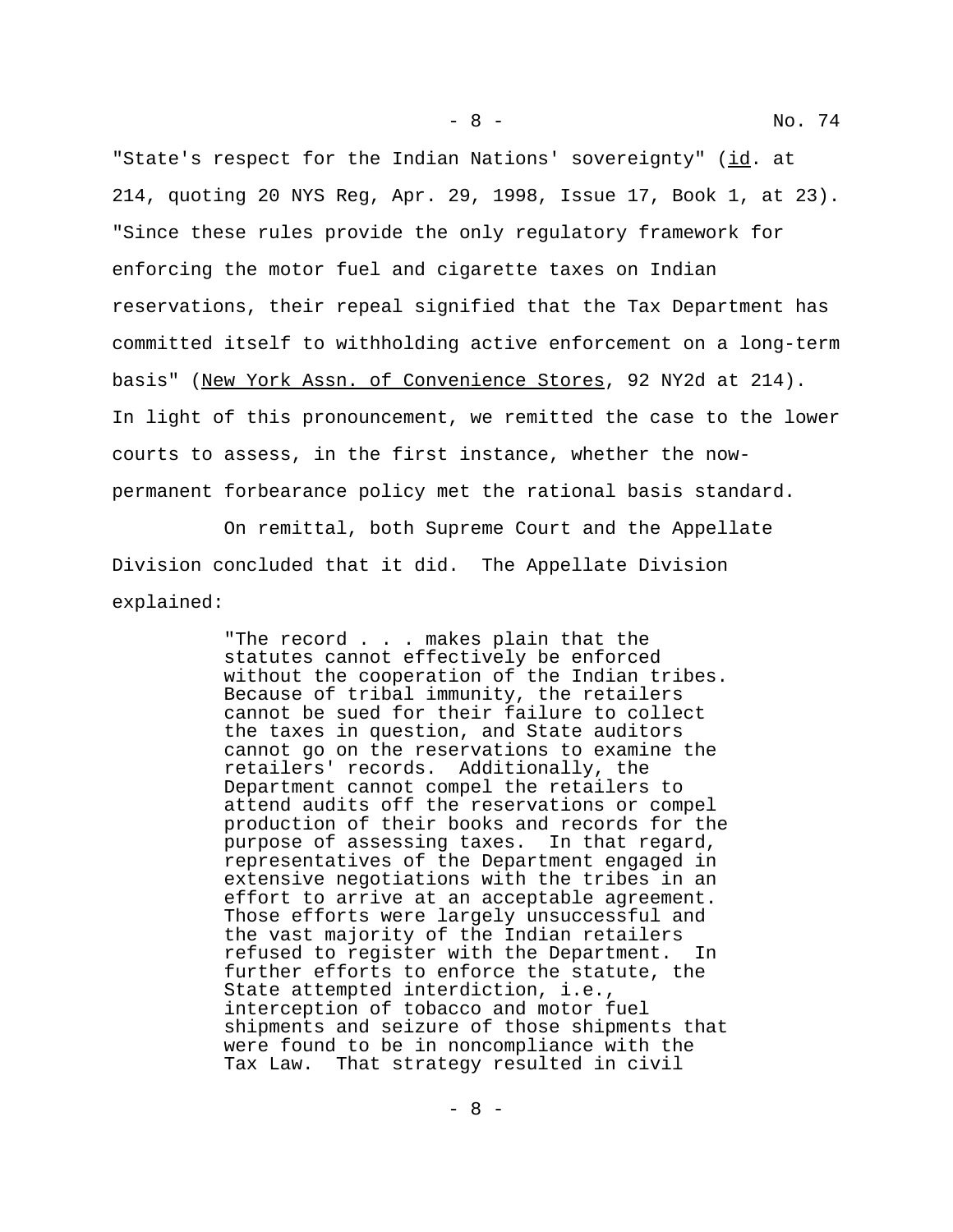unrest, personal injuries and significant interference with public transportation on the State highways. In our view, all of these factors provide a rational basis for the differential treatment of the parties" (Matter of New York Assn. of Convenience Stores v Urbach, 275 AD2d 520, 522-523 [3d Dept 2000], <u>lv denied</u> 96 NY2d 717 [2001], cert denied 534 US 1056 [2001]).

The next significant policy shift occurred in 2003 when the Legislature adopted Tax Law § 471-e, which directed the Department to issue whatever regulations would be necessary to collect cigarette taxes on reservation sales to non-Indians (see former Tax Law  $\S$  471-e; L 2003, ch 63, pt Z,  $\S$  4).<sup>3</sup> As a result, the Department drafted a new set of regulations but they were never formally adopted. Consequently, in 2005, the Legislature amended Tax Law § 471-e by declaring that "qualified Indians" have a right to purchase tax exempt cigarettes on the "qualified reservation" of their tribe or nation for their own consumption. The statute further clarified that "non-Indians making cigarette purchases on an Indian reservation shall not be exempt from paying the cigarette tax when purchasing cigarettes within this state" (Tax Law § 471-e[1]; see L 2005, ch 61, pt K, §§ 1-2, as

 $3$  Former Tax Law § 471-e provided: "Where a non-native American person purchases, for such person's own consumption, any cigarettes or other tobacco products on or originating from native American nation or tribe land recognized by the federal government and reservation land recognized as such by the state of New York, the commissioner shall promulgate rules and regulations necessary to implement the collection of sales, excise and use taxes on such cigarettes or other tobacco products" (L 2003, ch 63, pt Z, § 4).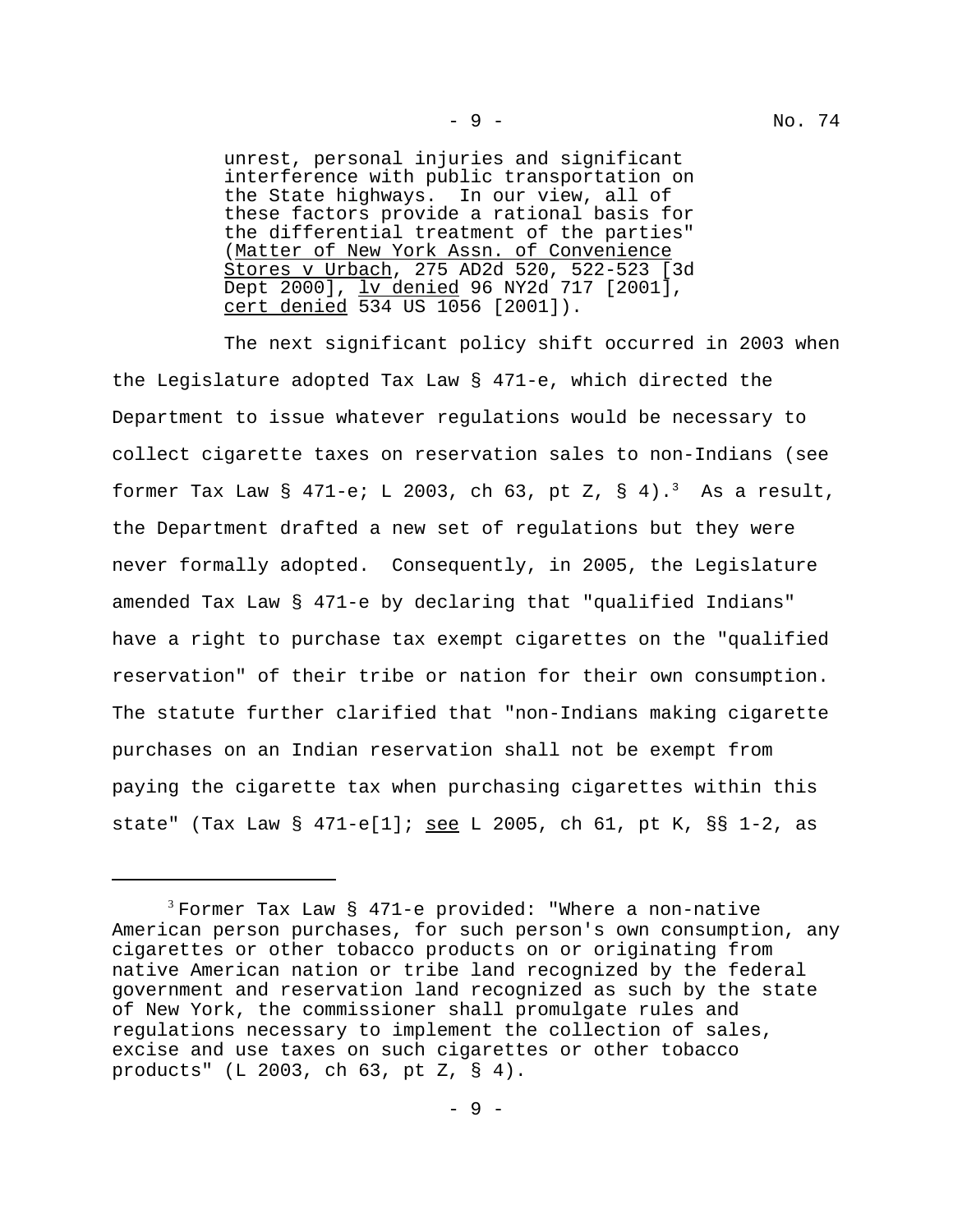amended by L 2005, ch 63, pt. A, § 4 [a 2004 attempt to enact similar legislation had been foiled by gubernatorial veto]).

- 10 - No. 74

The amendment also incorporated the Department's proposed regulations into Tax Law § 471-e, thereby creating a statutory mechanism for calculating and collecting sales taxes relating to on-reservation purchases by non-Indians. Although it differed from the 1988 regulatory scheme, Tax Law § 471-e also used a coupon system as the mechanism of enforcement. The Department was required to determine the "probable demand" for cigarettes by tribal members through various means (including potential agreements with the tribes) and periodically issue to the governing body of a tribe tax exemption coupons representing the amount of cigarettes likely to be consumed by tribal members each quarter. Cigarette wholesalers were to pay the sales taxes on all cigarettes in their possession, meaning all packages were to bear tax stamps, even those destined for on-reservation sales to tribe members. A tribe could purchase cigarettes for use by members without paying sales taxes by proffering tax exemption coupons provided by the Department. The wholesaler, in turn, would use the coupons to obtain a refund from the Department for its overpayment of cigarette taxes (the wholesaler would have already paid the sales taxes on the cigarettes it provided to the tribes in exchange for the coupons). $4$ 

<sup>&</sup>lt;sup>4</sup> In this significant respect, the tax collection methodology codified in 2005 in Tax Law § 471-e differed from the system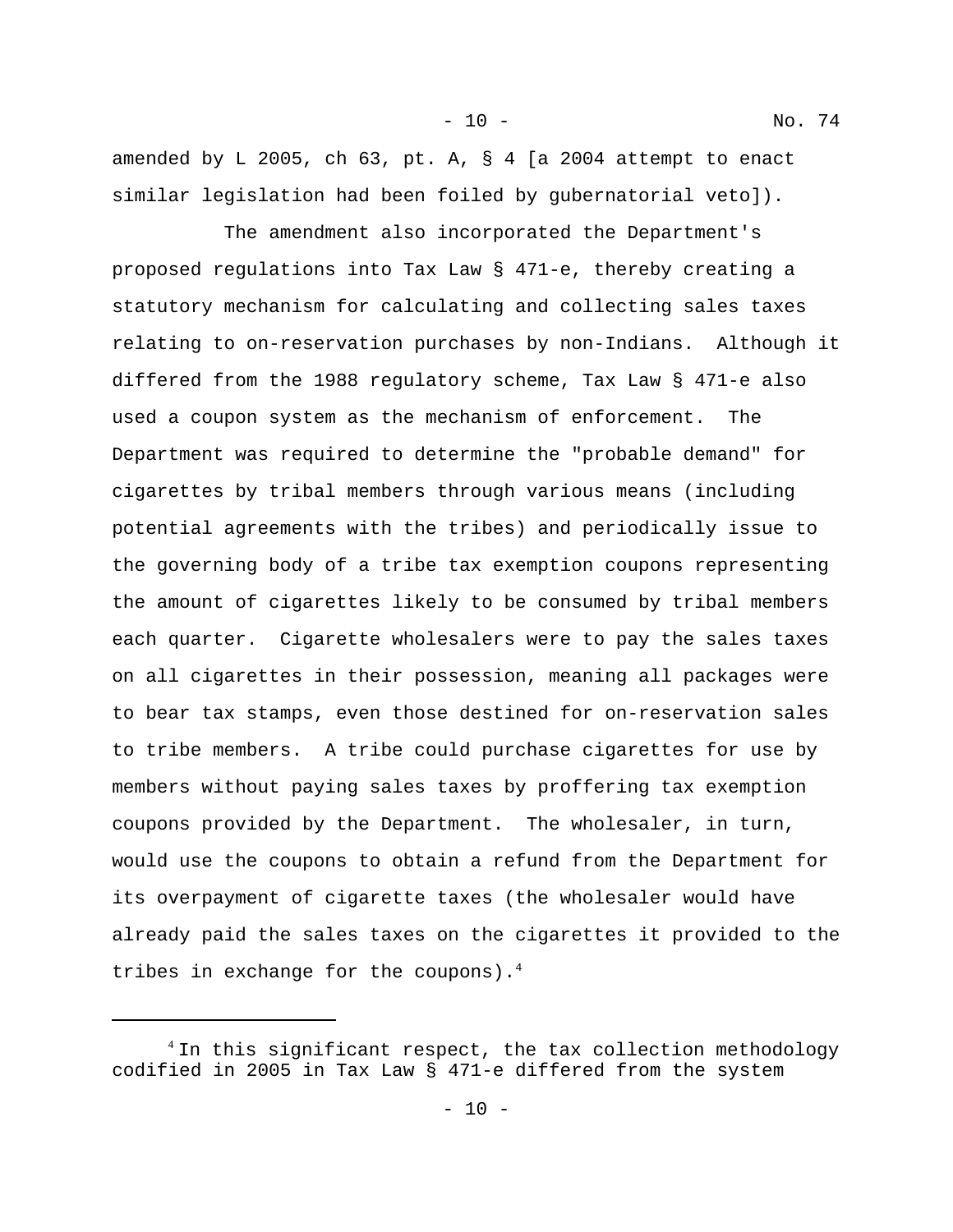- 11 - No. 74

The effective date provision applicable to Tax Law § 471-e (L 2005, ch 63, pt A, § 4, amending L 2005, ch 61, pt. K, § 7) directed that the statute "shall take effect March 1, 2006, provided that any actions, rules and regulations necessary to implement the provisions of this act on its effective date are authorized and directed to be completed on or before such date." But the Department did not meet this deadline. It did not make the "probable demand" calculations or issue the tax exemption coupons that were integral to the tax collection methodology. In a March 16, 2006 advisory opinion, the Department explained that it intended to continue its policy of forbearance, meaning that it would not actively attempt to collect from wholesalers, distributors or Indian retailers, cigarette sales taxes associated with on-reservation sales (see NY St Dept of Tax & Fin Advisory Op No. TSB-A-O6[2]M). The Department further advised that, if it "revise[d] its policy in the future, it [would] provide adequate notice to all affected stamping agents"  $(id.)$ 

Soon after the proposed effective date passed, a cigarette wholesaler and a tribal retailer initiated a declaratory judgment action against the State and the Attorney General (who had threatened to enforce the statute, despite the

adopted in the 1988 regulations. The statute requires prepayment of taxes on cigarettes ultimately involved in tax-exempt sales, in contrast to the 1988 regulations which, as emphasized in Milhelm, did not require wholesalers to prepay taxes on cigarettes destined for consumption by tax-exempt Indian purchasers (see Milhelm, 512 US at 75, 76).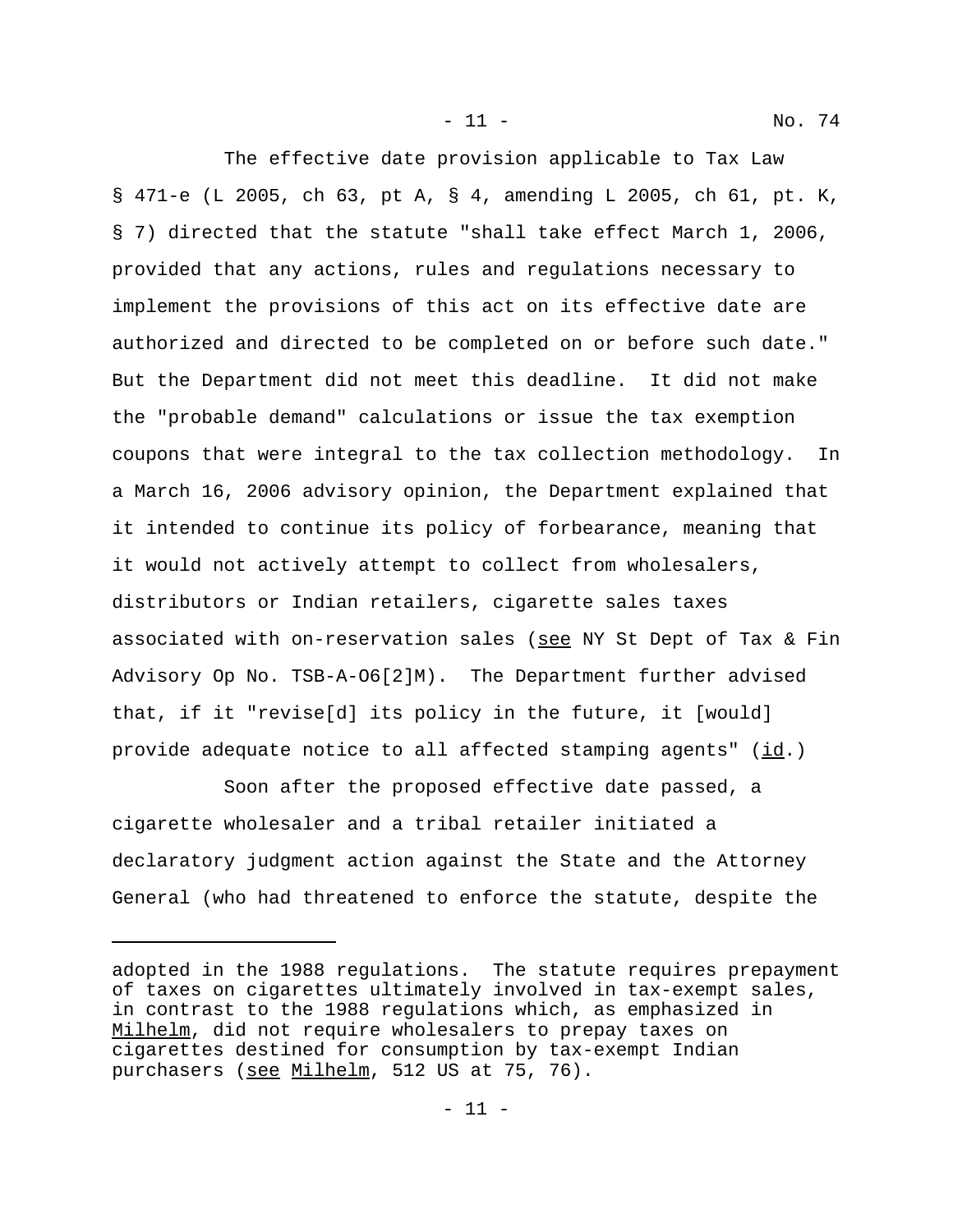Department's forbearance policy) seeking a determination that the amended version of Tax Law § 471-e was not enforceable, together with a preliminary injunction precluding any enforcement efforts. Supreme Court granted the preliminary injunction, reasoning that the statute was not in effect because the conditions precedent in the effective date provision had not been fulfilled and, in May 2008, the Appellate Division agreed (see Day Wholesale, Inc. v State of New York, 51 AD3d 383 [4th Dept 2008]). The appellate court noted:

> "there is no question that the Legislature intended to create a procedure that would permit the State to collect cigarette taxes on reservation sales to non-Indians and nonmembers of the nation or tribe while simultaneously exempting from such tax reservation sales to qualified Indian purchasers. Because both aspects of the procedure must function simultaneously, the Legislature provided for a system utilizing Indian tax exemption coupons to distinguish taxable sales from tax-exempt sales. Without the coupon system in place, cigarette wholesale dealers and reservation cigarette sellers have no means by which to verify sales to tax-exempt purchasers" (id. at 387).

The preliminary injunction issued in Day has not been disturbed and the parties in this case agree that Tax Law § 471-e is not "in effect" and therefore remains unenforceable.<sup>5</sup> Thus, at present, there is no enforceable statutory or regulatory

 $^5$  The decision in <u>Day</u> is not before this Court for review and we express no view on the issue presented in that case. For purposes of this appeal, we merely assume, as do the parties and the dissent, that Tax Law § 471-e is not "in effect."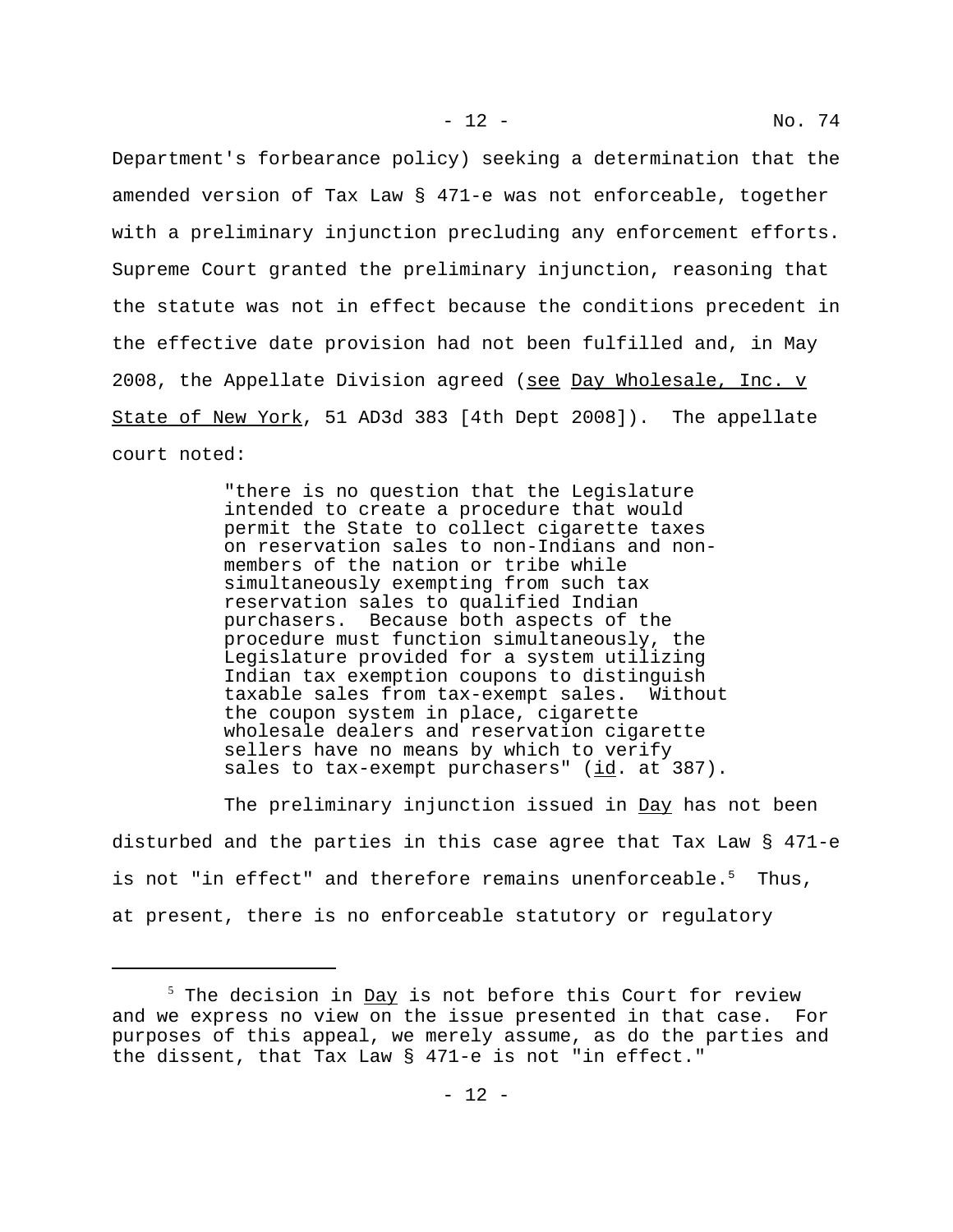scheme specifically addressing the calculation or collection of taxes arising from the on-reservation retail sale of cigarettes. Moreover, the Department -- the agency charged by the Legislature with the collection of the taxes -- has not to date implemented a system that uses Indian retailers as an intermediary for collection of cigarettes sales taxes from consumers.<sup>6</sup>

Against this historical synopsis, we turn to the facts giving rise to this controversy.

## II. This litigation

Plaintiff Cayuga Indian Nation operates two convenience stores in Cayuga and Seneca Counties on parcels of real property it purchased on the open market in 2003. The parcels are situated on what had been the Nation's approximately 65,000-acre

 $6$  While this appeal has been pending before us, the Department of Taxation and Finance has announced a change in policy. On February 23, 2010, it withdrew its March 16, 2006 Advisory Opinion and announced new proposed regulations that, when implemented, will impose a tax exemption coupon system for the collection of sales taxes. Notably, one of the proposed regulations assumes that the Cayuga Indian Nation has a reservation and is selling cigarettes on that property since it includes the Cayuga among the list of tribes for whom "the probable demand of the qualified Indians on the nation's or tribe's qualified reservation" must be calculated and makes a preliminary calculation of the Nation's probable demand (see proposed 10 NYCRR 74.6[f][2], [f][2][I]). This development does not moot the issues presented in this case, however, since defendants' enforcement efforts are predicated on alleged past violations of the Tax Laws and the proposed regulations will not become effective until completion of the formal procedure required under the State Administrative Procedure Act.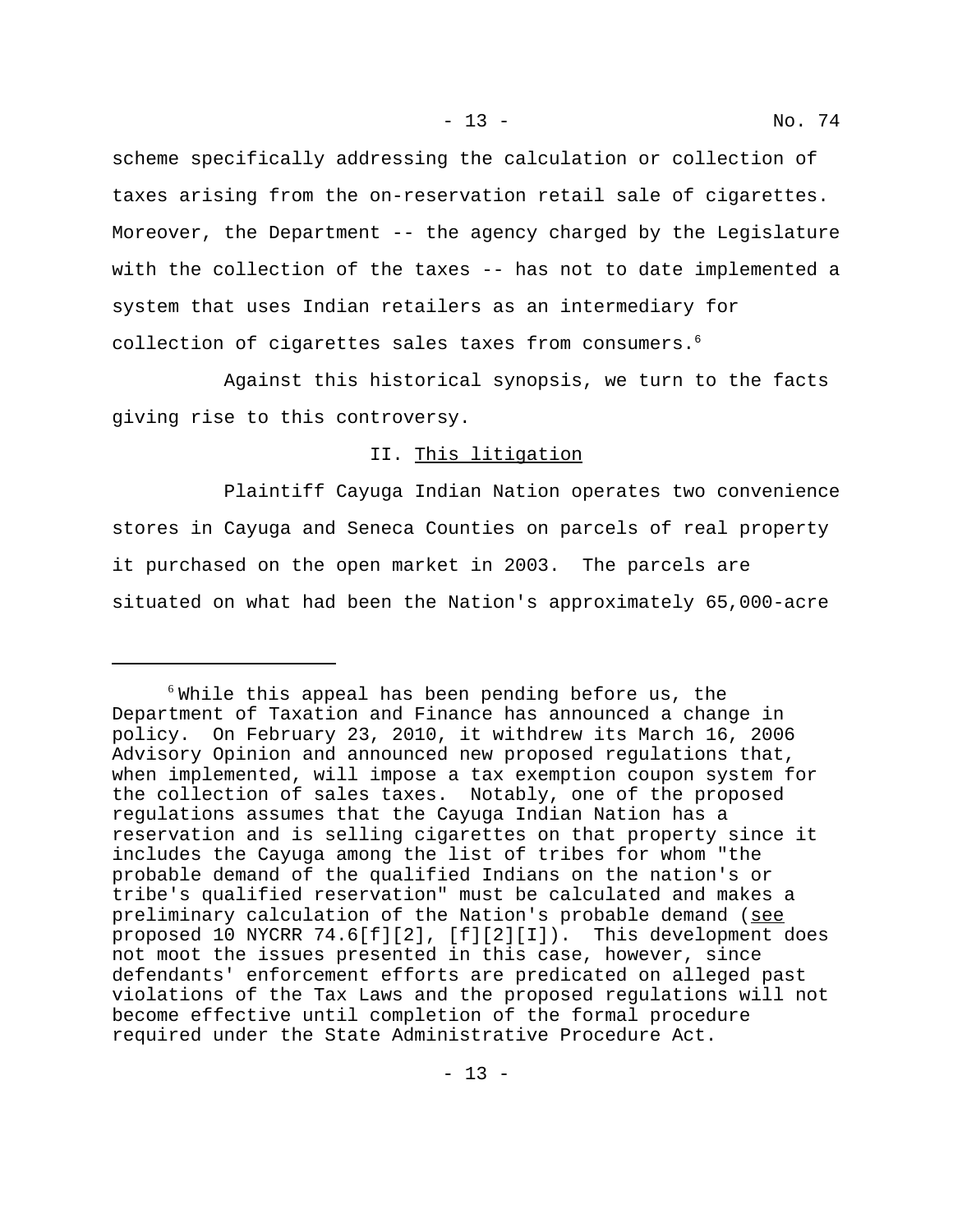aboriginal reservation but, by 1807, title to all of this reservation property had been transferred to the State and subsequently purchased by private successors in interest. The Nation acknowledges that it sells cigarettes on these properties both to its tribal members and non-Indian consumers and that the cigarettes do not bear tax stamps evidencing payment of New York cigarette sales taxes. For purposes of this litigation, it is also undisputed that Nation retailers at these two locations are involved in retail sales to consumers -- not cigarette wholesaling activities.

In September 2008, the District Attorneys of Seneca and Cayuga counties wrote to the Commissioner of Taxation and Finance requesting the Department's assistance in preventing the sale of untaxed cigarettes and other products by the Nation's retailers. In response, the Commissioner advised: "Governor Paterson is currently engaged in discussions with New York's Native American nations and tribes in an effort to resolve the many complex and important issues that have confounded multiple administrations for decades. Given these circumstances, we are constrained not to participate in your investigations." The Commissioner further expressed the "hope" that they would "exercise care to avoid taking actions that might disrupt or undermine the Governor's current global negotiations."

Dissatisfied with the Department's response, law enforcement authorities in both counties decided to pursue their

- 14 -

- 14 - No. 74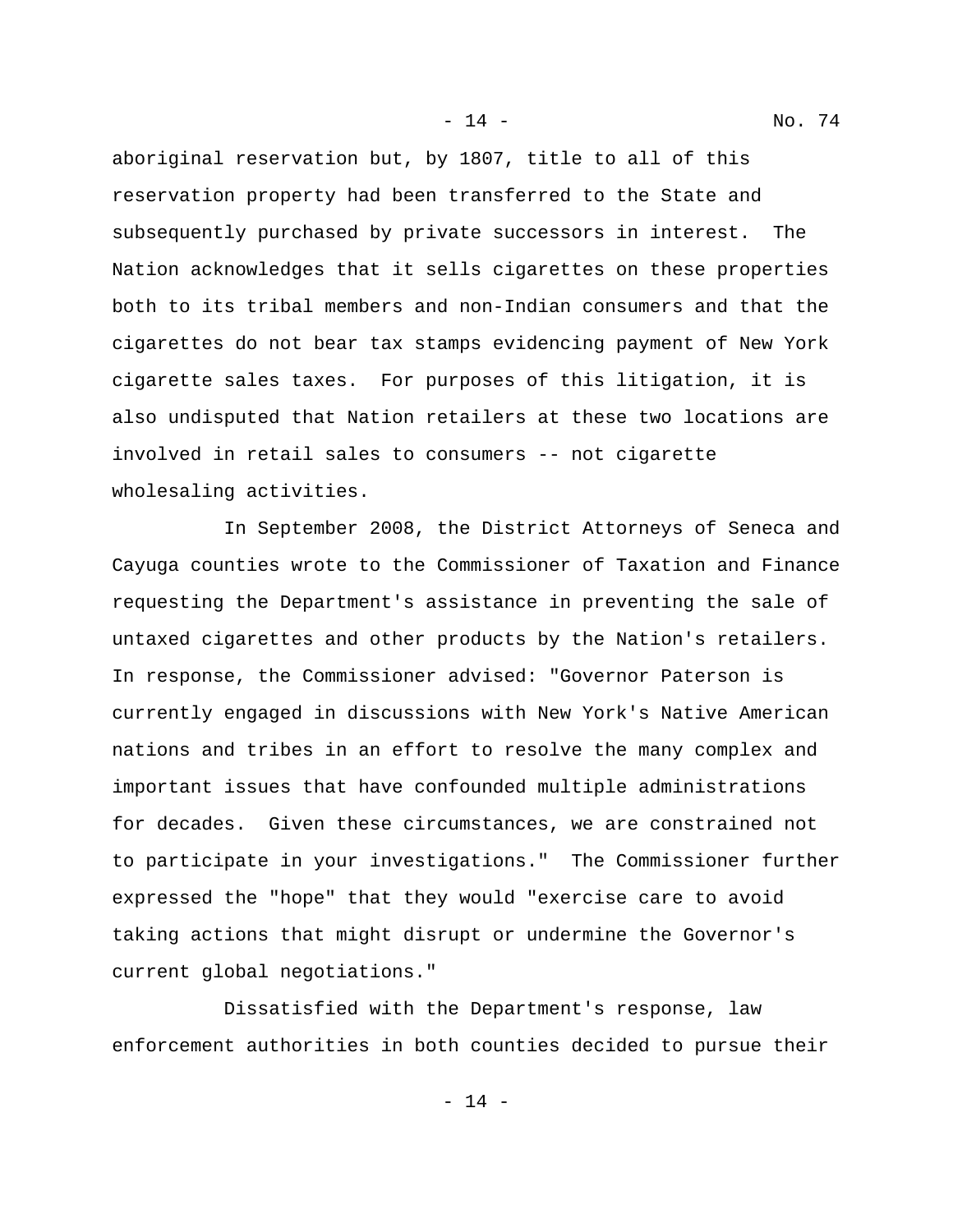own enforcement efforts. In November 2008, they obtained and executed search warrants in both stores operated by the Nation, confiscating the inventories of unstamped cigarettes, among other items. At that time, no criminal action had been commenced against the Nation, any of its members or any other individual in connection with the sale of cigarettes at the convenience stores.

The day after the warrants were executed, the Cayuga Indian Nation brought this declaratory judgment action against the Sheriffs and District Attorneys of Cayuga and Seneca counties (hereinafter "DAs"). Because Tax Law § 471-e -- the statute that creates a specialized tax exemption coupon system for the collection of taxes associated with the on-reservation retail sale of cigarettes -- is not in effect, the Nation sought a declaration that it is under no obligation to collect and transmit to the Department sales taxes on the cigarettes it sells to consumers in its stores because they are located on "qualified reservation" property within the meaning of Tax Law  $\S$  470(16)(a). Contending that no laws were being violated, the Nation claimed that the law enforcement authorities lacked the power to obtain a search warrant or seize property and demanded the return of the confiscated items. The Nation also sought an injunction barring the authorities from alleging that the Nation, or any of its employees, was violating the Tax Law by possessing or selling unstamped cigarettes on reservation land, asserting that such injunctive relief should remain in effect until a system for

- 15 - No. 74

- 15 -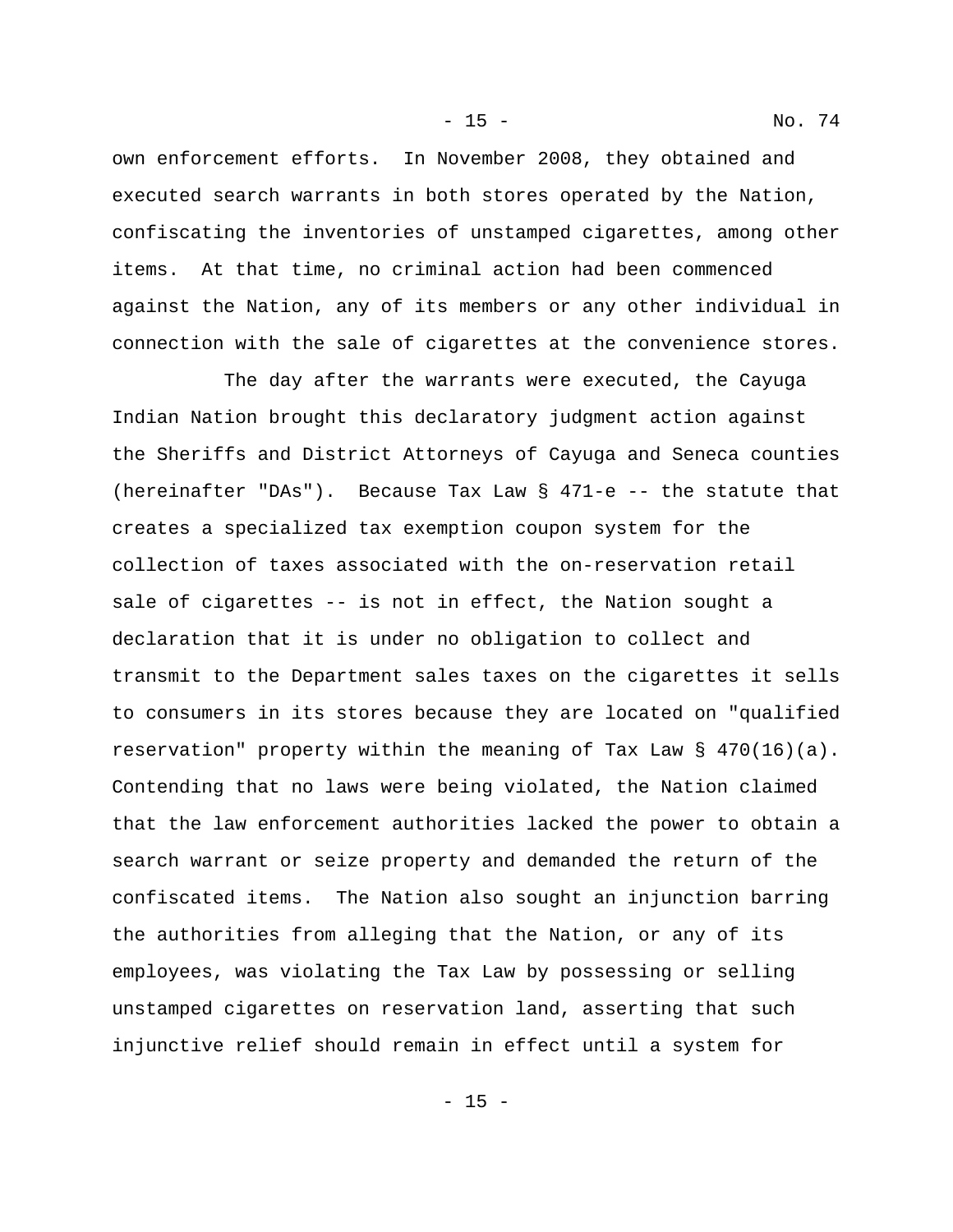calculating and collecting the taxes stemming from on-reservation retail sales is properly put in place by the Department of Taxation and Finance.

The Nation moved for a preliminary injunction and the DAs cross-moved to dismiss the action arguing that the Nation could not evade the application of criminal laws by commencing a declaratory judgment action. In the alternative, the DAs asserted that their motion should be converted to an application for summary judgment because the facts were undisputed and the issue distilled to whether the convenience stores were located on a reservation and, if so, whether District Attorneys could enforce the existing criminal laws governing the collection of cigarette sales taxes in that context. During oral argument on the cross motions, the Nation agreed that the pending applications should be treated as requests for summary judgment.

Because no criminal action was pending against the Nation or any other individual associated with the operation of the convenience stores, Supreme Court concluded that the Nation could pursue its declaratory judgment action insofar as it challenged the scope and enforceability of the relevant cigarette tax statutes, but it could not contest the validity of the search warrant or the propriety of its execution in a collateral civil action. It therefore dismissed the action to the extent it challenged the search warrant or sought return of the property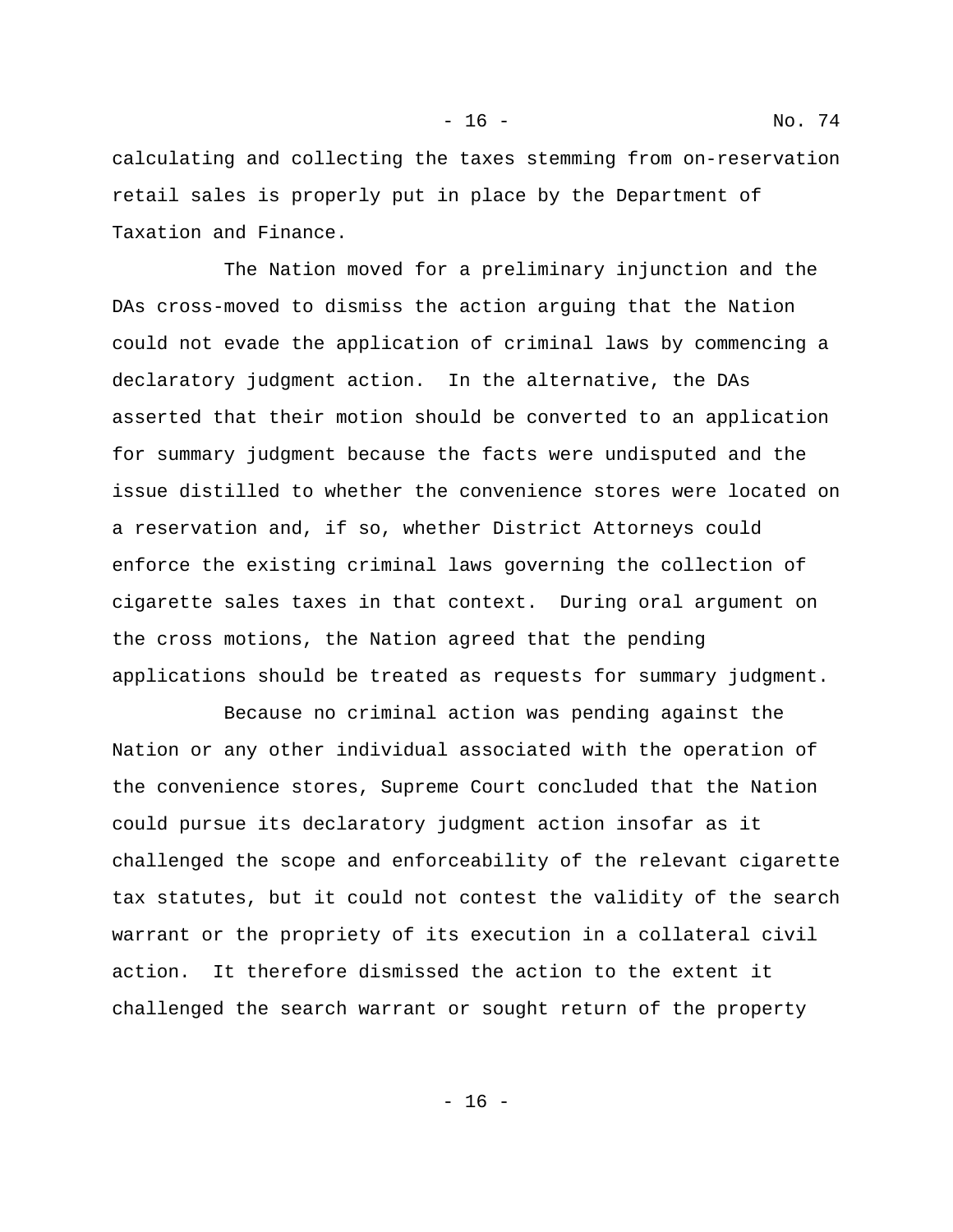- 17 - No. 74

that had been seized.<sup>7</sup> The court then rejected the Nation's remaining claims on the merits, concluding that Tax Law § 471 - the general statute that imposes a tax on cigarettes sold in New York -- precluded any retailer, including an Indian Nation engaging in on-reservations sales to consumers, from possessing or selling unstamped cigarettes. The court reasoned that the DAs could use a criminal prosecution to enforce the general directive in Tax Law § 471, even though Tax Law § 471-e was not in effect. Supreme Court also concluded that the sales in question did not occur on a "qualified reservation" within the meaning of Tax Law § 470(16)(a), nor could the Nation exercise sovereign power over the property based on the analysis of the United States Supreme Court in City of Sherrill, N.Y. v Oneida Indian Nation of New York (544 US 197 [2005]).

In the days following Supreme Court's decision, the DAs indicated that sealed indictments had been handed up by Grand Juries in Cayuga and Seneca Counties. But the individuals or entities named in those indictments have not been disclosed, nor has the criminal prosecution progressed, because the Nation appealed Supreme Court's order to the Appellate Division, which reversed the order insofar as appealed from and granted

 $^7$  It is not clear that the Nation appealed that part of Supreme Court's judgment to the Appellate Division, nor does the Nation argue in this Court that Supreme Court erred in dismissing the portions of its complaint challenging the execution of the search warrant. We therefore have no occasion to address that issue.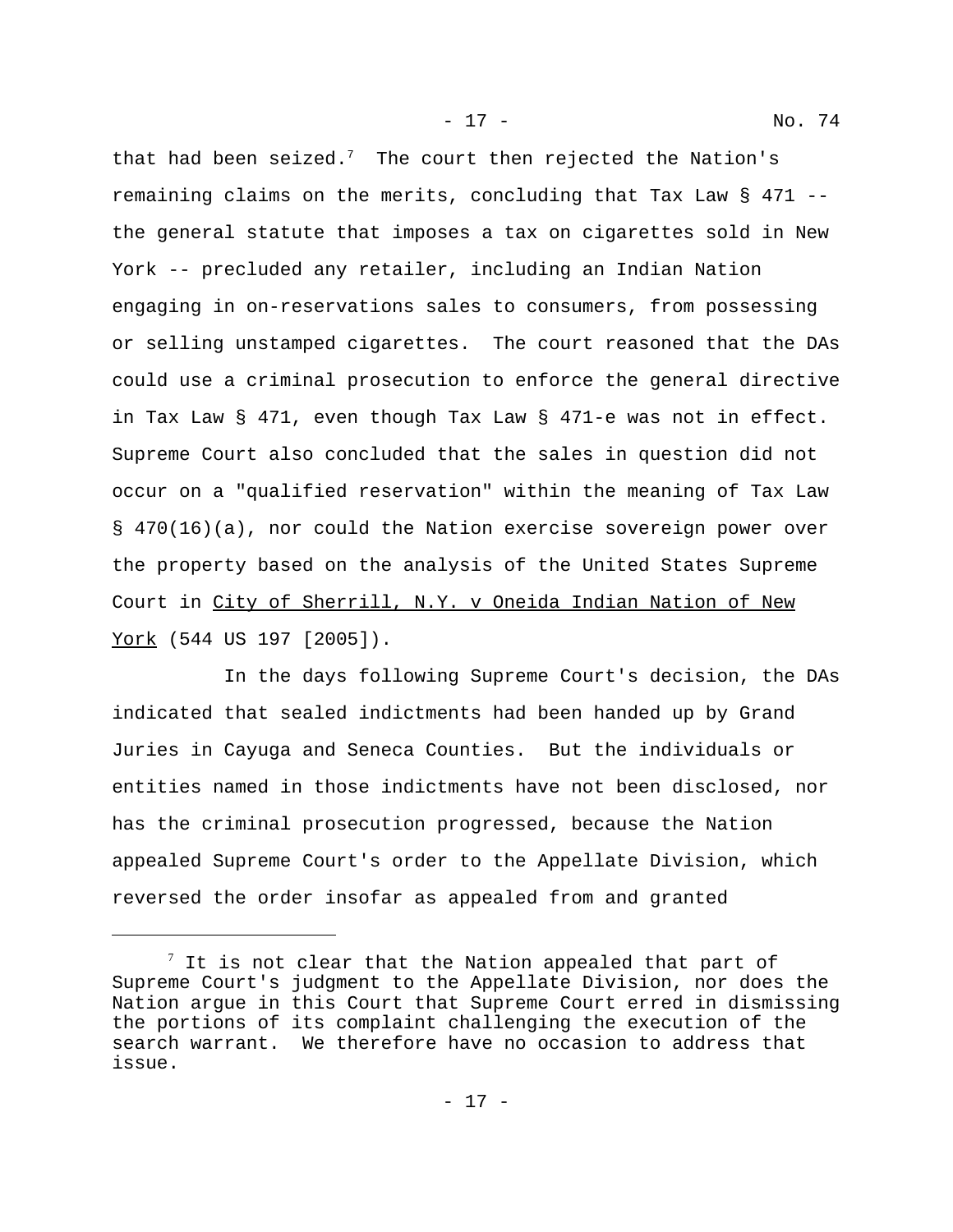- 18 - No. 74

declaratory relief to the Nation.

The Appellate Division agreed with Supreme Court that the declaratory judgment action could proceed because no criminal charge was pending at the time the civil action was initiated. But it unanimously rejected Supreme Court's analysis of the qualified reservation issue, concluding that the Nation was entitled to a declaration that the convenience stores were situated on property that qualified as a reservation within the meaning of Tax Law  $\S$  470(16)(a). The Appellate Division split, however, regarding Supreme Court's interpretation of Tax Law § 471. The majority rejected the argument that the general statute provided an independent basis for enforcement action against the Nation or its employees, holding that a cigarette tax cannot be collected from an Indian nation (and, as a result, criminal penalties for non-compliance with the cigarette tax laws cannot be pursued) without a system in place that permits wholesale dealers and reservation sellers to lawfully distinguish between cigarettes destined to be sold to tax-exempt purchasers (members of the Cayuga Nation) and those earmarked for sale to other consumers. Given that sales by Indians to members of their tribe are tax-exempt under federal law, the majority viewed Tax Law § 471 as insufficient to establish the procedures for the lawful imposition and collection of such a tax. A single Justice dissented on the scope of Tax Law § 471, concluding that the provision unreservedly imposes a tax on all cigarettes sold in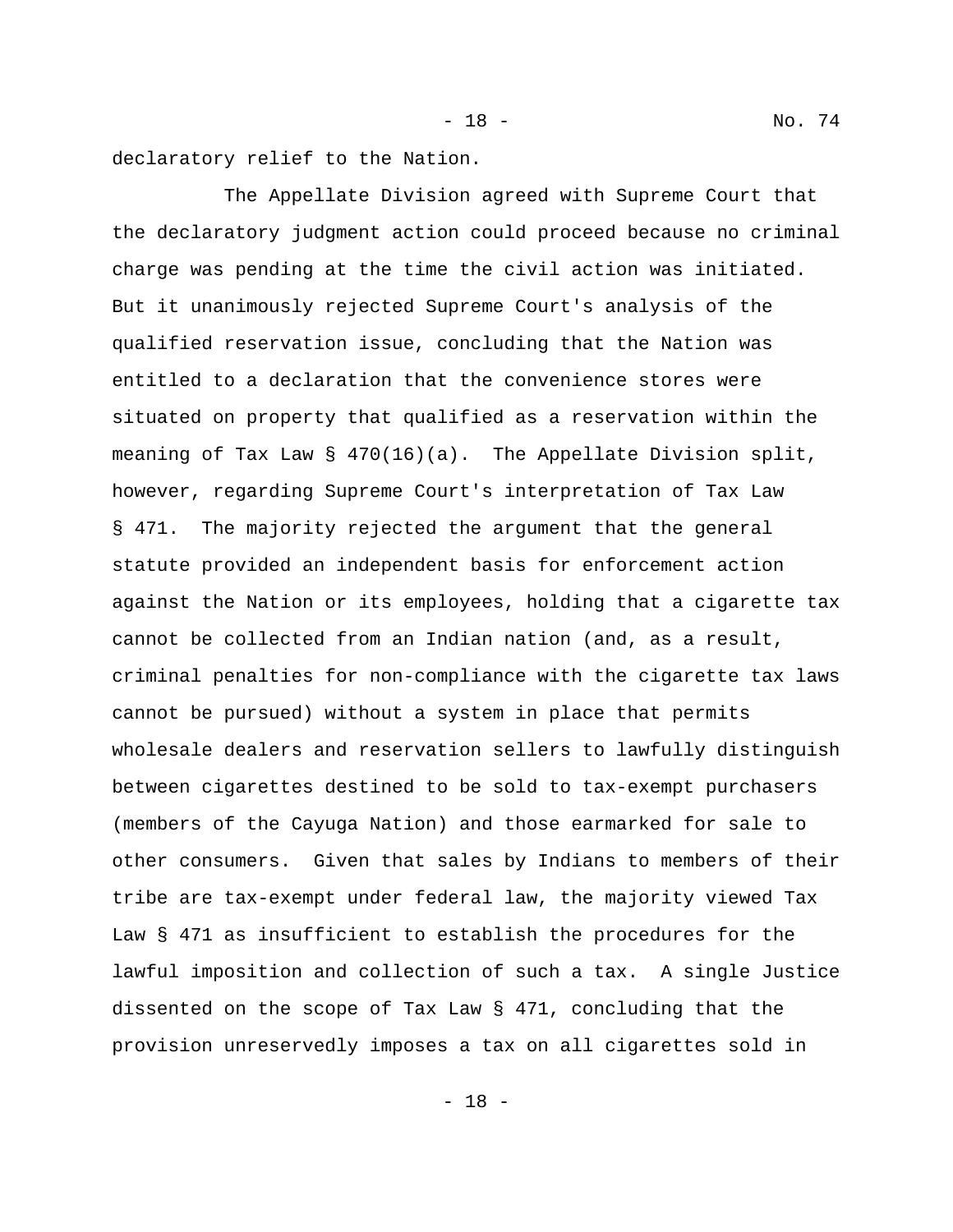- 19 - No. 74

New York, including on-reservation retail sales to non-Indians, and the absence of a specialized collection mechanism did not preclude prosecution of Indian retailers for failing to collect the taxes. The Appellate Division granted the DAs leave to appeal to this Court, certifying the question: "Was the order of this Court . . . properly made?"

III. The propriety of the Declaratory Judgment Action

We first address an important procedural issue. Relying on our decision in Kelly's Rental v City of New York (44 NY2d 700 [1978]), the DAs assert that this declaratory judgment action -- which was commenced the day after the search warrants were executed -- should have been dismissed on the ground that it would interfere with a pending criminal prosecution. Both lower courts rejected this argument as do we.

The general rule is that, once a criminal action has been initiated, a criminal defendant may not bring a declaratory judgment action to raise a statutory interpretation or other issue that can be adjudicated in the criminal prosecution (see generally Reed v Littleton, 275 NY 150 [1937]; New York Foreign Trade Zone Operators, Inc. v State Liq. Auth., 285 NY 272 [1941]; see e.g. Kelly's Rental, supra).<sup>8</sup> The prohibition on declaratory

<sup>8</sup> This rule does not foreclose a party, based solely on their status as a criminal defendant, from raising issues in a declaratory judgment action that cannot be resolved in the criminal action and that, even if sustained, will not supply a basis to prevent the prosecution or collaterally attack the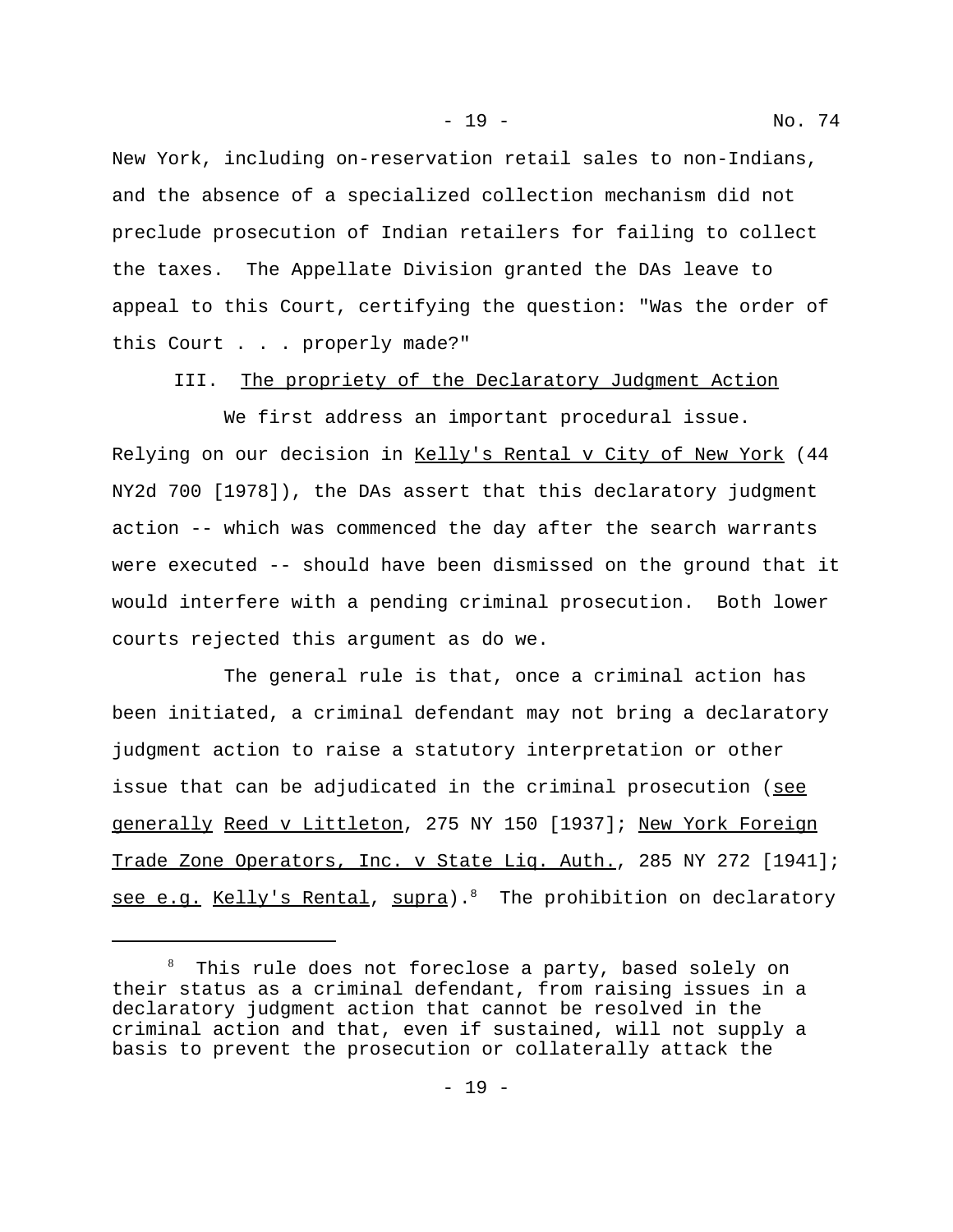judgment actions in this circumstance is comparable to the rule generally precluding a writ of prohibition by a criminal defendant -- an adequate opportunity to raise legal arguments and receive appropriate relief will be available to the defendant in the criminal prosecution, particularly given a defendant's right to appeal adverse rulings in the event of a conviction. $9$  Before a criminal action is commenced, however, a declaratory judgment action may be entertained in the discretion of the court if "the constitutionality or legality of a statute or regulation is in question and no question of fact is involved" (Ulster Home Care v Vacco, 255 AD2d 73, 77 [3d Dept 1999]; see New York Foreign Trade Zone Operators, supra).

The DAs point out that, in Kelly's Rental, we stated that "[a] party against whom a criminal proceeding is pending may not seek declaratory relief" (44 NY2d at 702) and therefore referred to the commencement of a "criminal proceeding" as the point when a defendant is foreclosed from bringing such an action, rather than the commencement of a criminal action. As they correctly note, under the Criminal Procedure Law, the filing

conviction (cf. Hurrell-Harring v State of New York, \_\_\_ NY3d \_\_\_ [decided May 6, 2010]).

 $9$  In contrast, because their right to appeal adverse rulings in criminal cases is severely circumscribed, the People can initiate a declaratory judgment action in certain limited circumstances to challenge an interlocutory ruling by a criminal court (see Matter of Morgenthau v Erlbaum, 59 NY2d 143, cert denied 464 US 993 [1983]).

- 20 - No. 74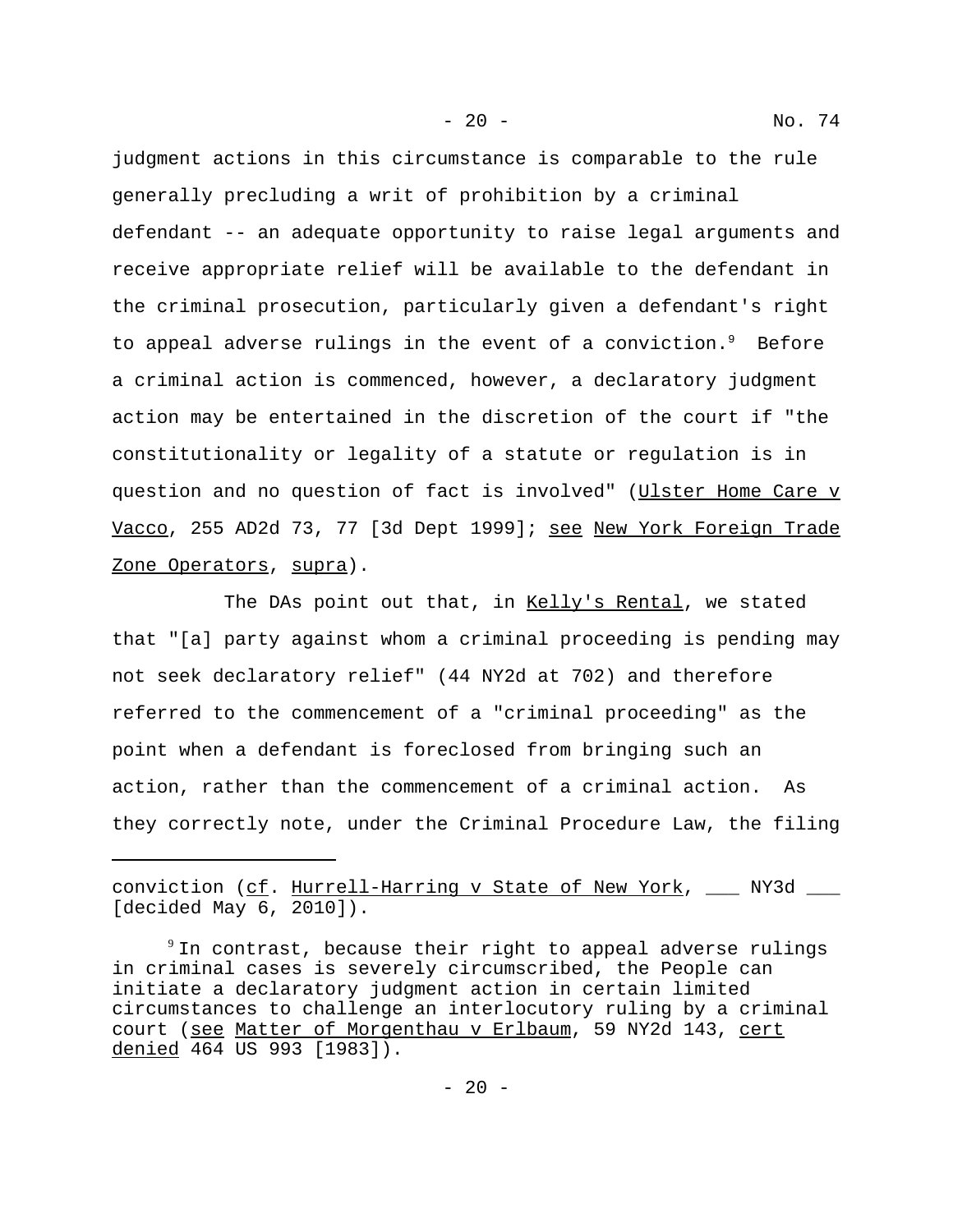- 21 - No. 74

of a search warrant application commences a "criminal proceeding" (see CPL 1.20[18]; see Matter of B.T. Prods. v Barr, 54 AD2d 315, 319-20 [1976], affd 44 NY2d 226 [1978]) while a "criminal action" is not initiated until an accusatory instrument is filed against a defendant (see CPL 1.20[16]).

Our holding in Kelly's Rental falls neatly within the general rule. In that case, a private car rental company initiated an action seeking a declaration that a New York City Administrative Code provision imposing a licensing requirement did not apply to private car rental companies. Noting that the company and its employees had received "numerous summonses to appear in Criminal Court for alleged violations" of the provision, we concluded that "[a] party against whom a criminal proceeding is pending may not seek declaratory relief" (Kelly's Rental, 44 NY2d at 702). It was evident in that case that criminal prosecutions had been commenced against individual defendants, including the private car rental company, which barred the company's pursuit of declaratory relief in a collateral, civil action.

We did not cite the Criminal Procedure Law in Kelly's Rental, nor did we mean to invoke the definition embodied therein when we used the phrase "criminal proceeding" informally instead of the more technically accurate "criminal action" to describe the procedural posture of the underlying prosecution. Our holding in Kelly's Rental did not expand the rule precluding the

- 21 -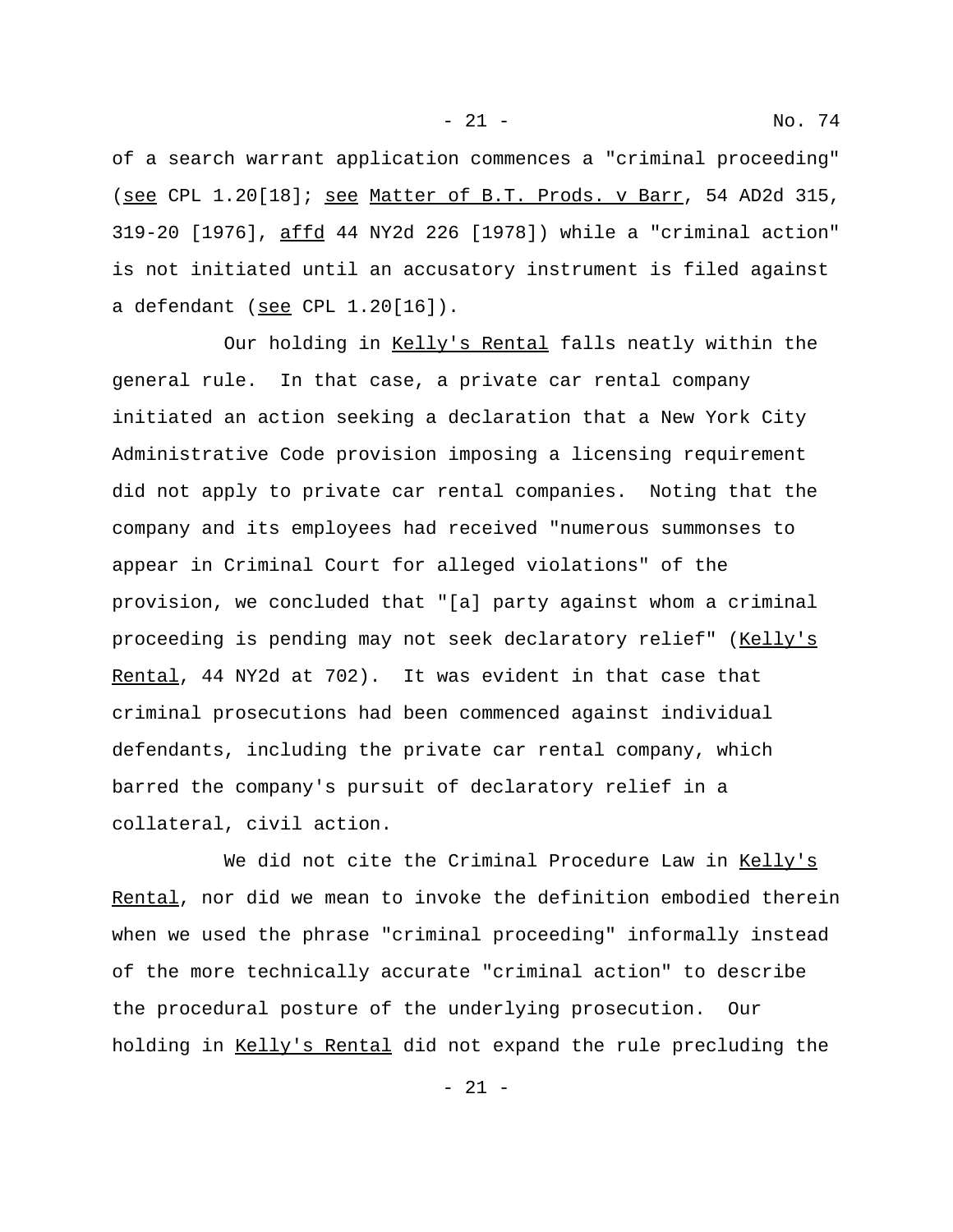use of declaratory judgment actions to encompass situations like this one where a search warrant application was executed but no party was named as the defendant and no accusatory instrument had been filed against any person or company at the time civil relief was sought. A search warrant often targets a place without identifying a defendant. As such, it is not accurate to say that, in every case where a search warrant application has been filed, a criminal prosecution has been commenced, particularly since a warrant may be requested long before a decision is made to file criminal charges. A party is not categorically precluded from initiating a declaratory judgment action based on nothing more than the execution of a search warrant when the issue to be raised involves a pure question of law -- such as a query concerning the scope and interpretation of a statute or a challenge to its constitutional validity -- and the facts relevant to that issue are undisputed, as they are here. Because no criminal action had been initiated against any identified party at the time this declaratory judgment action was commenced, the decision whether the action could be entertained fell soundly within the realm of discretion possessed by the lower courts and we discern no abuse of that discretion in the denial of the motion to dismiss.

## IV. Whether the Nation's convenience stores are located on a "qualified reservation" under Tax Law § 470(16)(a)

Although it is undisputed that the reacquired land on which the convenience stores are situated falls within the Cayuga

- 22 - No. 74

- 22 -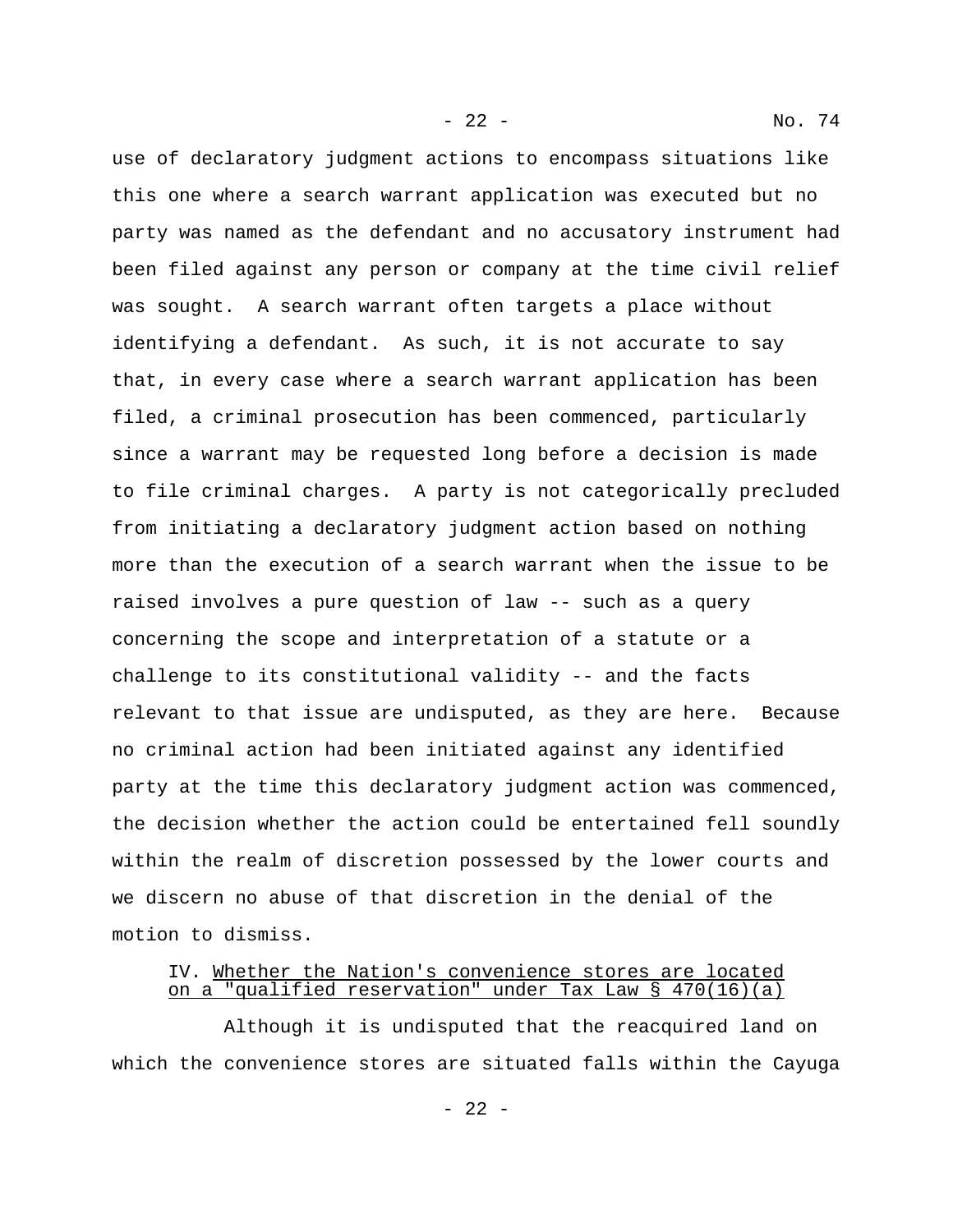aboriginal reservation, the DAs maintain that the property does not meet the definition of a "qualified reservation" under Tax Law  $\S$  470(16)(a). Hence, they contend that, even assuming that the general statutes criminalizing the possession and sale of unstamped cigarettes cannot be enforced against Indian retailers engaged in on-reservation sales as the Nation asserts, they can be enforced against the Nation and its employees because the convenience stores are not located on a reservation.

Whether the convenience stores sit on reservation land presents a critical threshold consideration. Federal law currently precludes a state from collecting cigarette sales taxes on sales by Indians to members of their own tribe or nation only if those sales occur on a reservation or other Indian lands (see e.g. Moe, supra, 425 US 463). If the convenience stores are not on parcels entitled to recognition as reservation land, no federal exemption applies to any of the cigarette sales associated with that location, regardless of the status of the customers who purchase the cigarettes. And if all of the transactions are taxable, the lack of a specific calculation or collection methodology that distinguishes between sales to members of the tribe and sales to other consumers is irrelevant and cannot be asserted as a basis to avoid compliance with the general cigarette sales tax statutes that govern the behavior of every other New York cigarette retailer.

The Nation contends that the two convenience stores

 $- 23 -$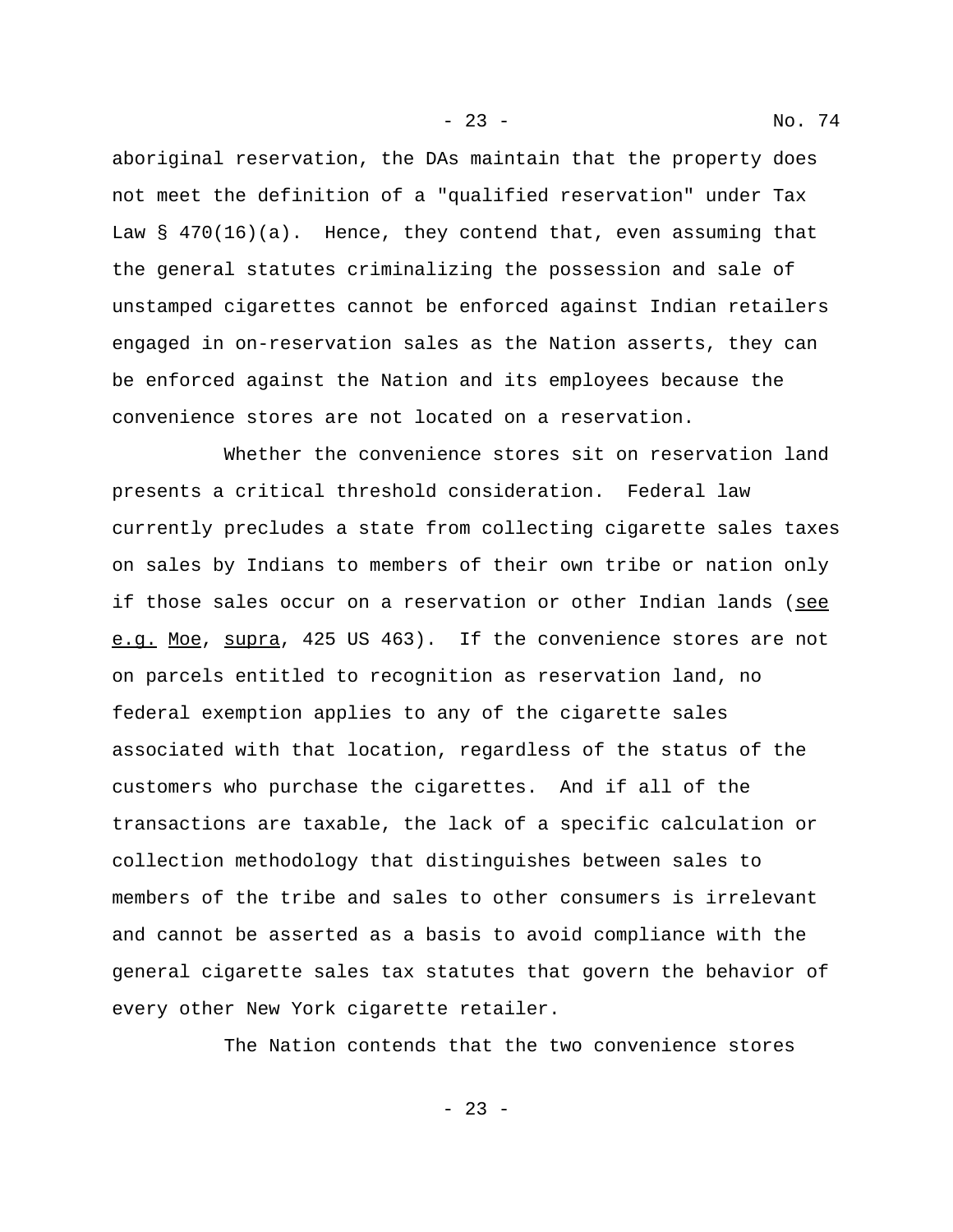stand on parcels that fall within the definition of a "qualified reservation" under Tax Law § 470(16), which provides:

> "16. 'Qualified Reservation.' (a) Lands held by an Indian nation or tribe that is located within the reservation of that nation or tribe in the state; (b) Lands within the state over which an Indian nation or tribe exercises governmental power and that are either (i) held by the Indian nation or tribe subject to restrictions by the United States against alienation, or (ii) held in trust by the United States for the benefit of such Indian nation or tribe; (c) Lands held by the Shinnecock Tribe or the Poospatuck (Unkechauge) Nation within their respective reservations; or (d) Any land that falls within paragraph (a) or (b) of this subdivision, and which may be sold and replaced with other land in accordance with an Indian nation's or tribe's land claims settlement agreement with the state of New York, shall nevertheless be deemed to be subject to restriction by the United States against alienation."

This provision was added to the cigarette sales tax article at the same time that Tax Law § 471-e was amended in 2005 and was intended to define the terms used in that statute (see L 2005, ch 61, pt K). Despite the controversy over Tax Law § 471-e, neither party has argued that section 470(16) is not "in effect."

The Nation claims that the convenience store properties are covered by subsection (a) because they are "[l]ands held by an Indian nation or tribe" since the Nation possesses title and they are located within the Nation's aboriginal reservation, which has never been extinguished or disestablished by the Federal government -- the only entity with the power to divest property of its reservation status. Thus, the Nation argues that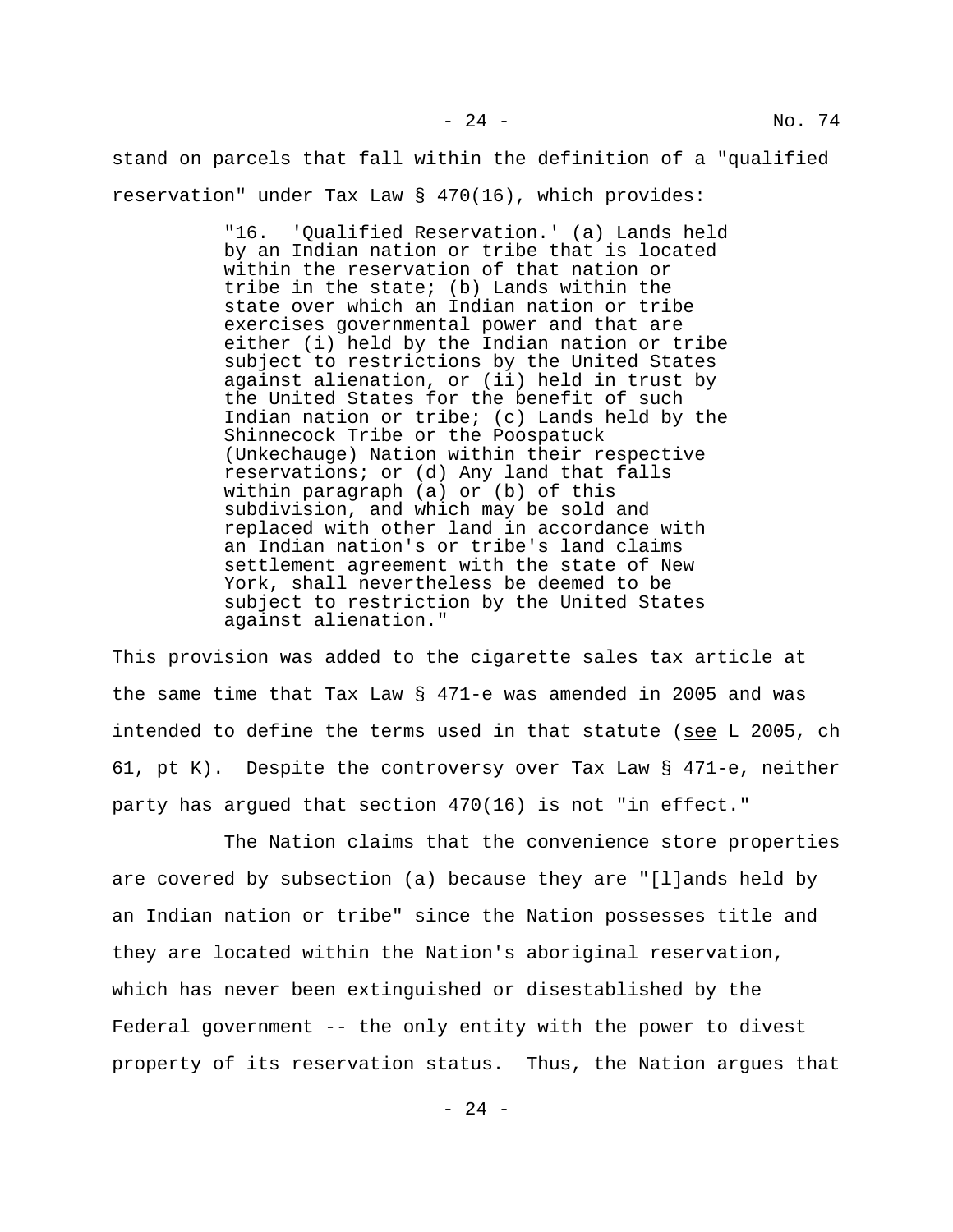the term "reservation" in subsection (a) refers to property recognized as such by the federal government.

The DAs counter that the term encompasses only reservations that had previously been recognized by the State Department of Taxation and Finance. Relying on the fact that, in a general tax exemption regulation promulgated pursuant to Tax Law  $\S$  1116 in 1982 (see 20 NYCRR 529.9), the Cayuga Nation was not included on a list of tribes with reservations in New York, they assert that the term "reservation" cannot be deemed to include property owned by the Nation.

We conclude that, when the Legislature used the term "reservation" in Tax Law § 470(16)(a), it intended to refer to any reservation recognized by the United States government. Our analysis begins with the observation that subsections (a) and (b) of Tax Law § 470(16) appear to have been modeled after the definition of "Indian lands" in the federal Indian Gaming Regulatory Act (IGRA) (see 25 USC § 2703[4]). Under IGRA, "Indian lands" encompass "(A) all lands within the limits of any Indian reservation; and (B) any lands title to which is either held in trust by the United States for the benefit of any Indian tribe or individual or held by any Indian tribe or individual subject to restriction by the United States against alienation and over which an Indian tribe exercises governmental power"  $(i_d)$  The Legislature's decision to borrow the language from this federal statute relating to Indian affairs strongly

 $- 25 -$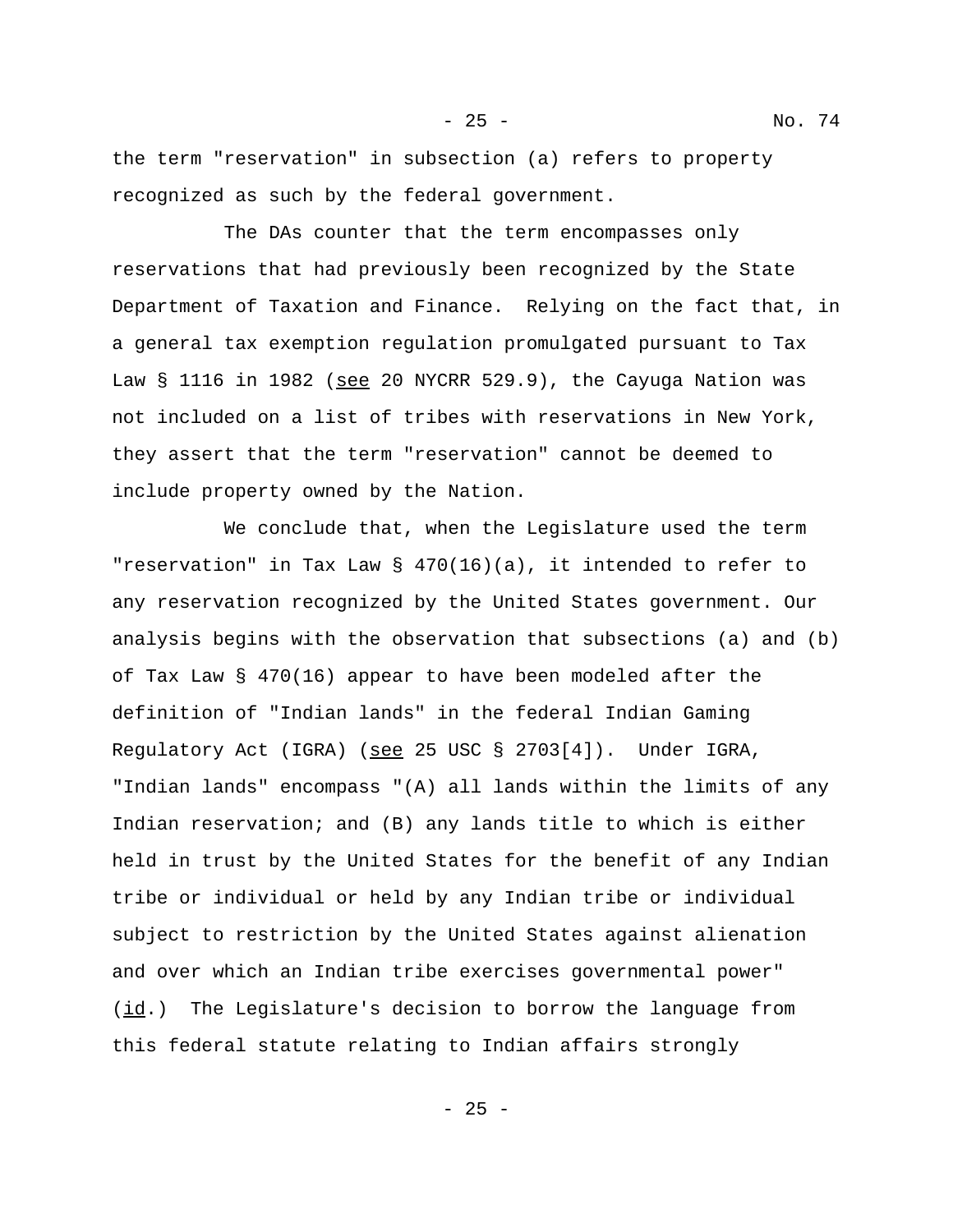- 26 - No. 74

indicates its intention to include within the definition of a "qualified reservation" property that has been recognized as a reservation by the federal government.

The structure of Tax Law  $\S$  470(16) certainly supports this conclusion since subsections (c) and  $(d)$  -- provisions that have no analogue in IGRA or any other federal statute -- address uniquely state concerns. Rather than creating a general definition of reservation property, subsection (c) identifies two tribes by name, bringing within the definition of "qualified reservation" lands held by the Shinnecock Tribe or the Poospatuck (Unkechauge) Nation within their respective reservations. Because those tribes have been recognized by New York State but not the United States government, they have not attained the status of a federally recognized reservation.<sup>10</sup> Subsection (d) similarly covers lands that have received special recognition from New York as that subsection includes property acquired as a result of the settlement of Indian land claims brought against the state.

Thus, if subsection (a) had been intended to refer only

<sup>&</sup>lt;sup>10</sup> "Although the State of New York formally recognizes the Unkechauge Nation, the Tribe has no relationship with the federal government" (City of New York v Golden Feather Smoke Shop, Inc., 2009 WL 705815 [ED NY 2009]). The Shinnecock Tribe is also recognized by New York but has not yet succeeded in its longstanding efforts to obtain federal recognition, although formal recognition from the United States government may soon be forthcoming (see Hakim, U.S. Eases Way to Recognition for Shinnecock, New York Times, December 16, 2009).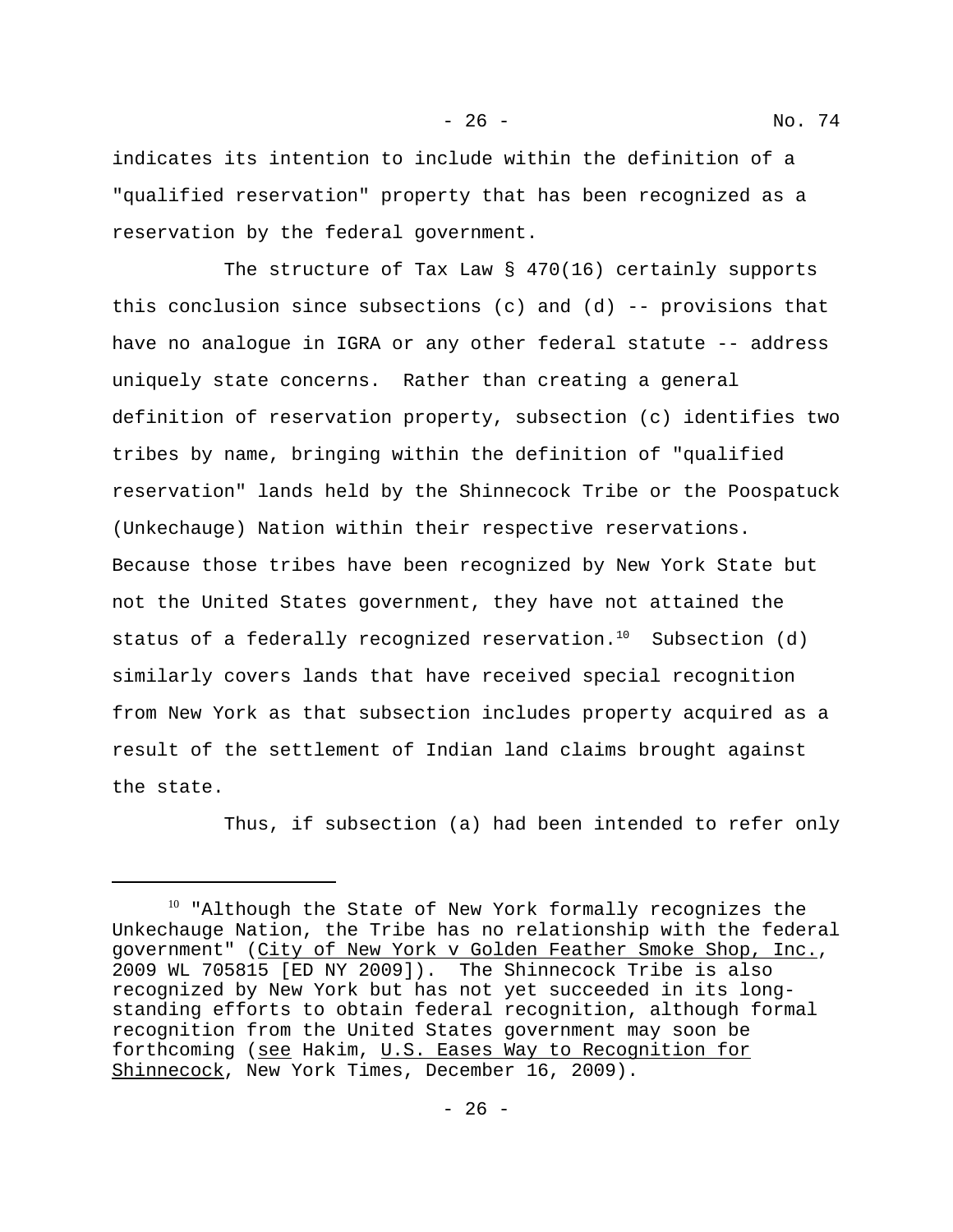to reservations recognized by the New York government as the DAs claim, subsection (c) would have been unnecessary because the term "reservation" in subsection (a) would already embrace the New York tribes separately named in subsection (c). Clearly, subsection (a) was intended to refer to reservations recognized by the federal government while subsection (c) refers to reservations recognized only by New York State. It is evident from the language and structure of Tax Law § 470(16) that the Legislature used IGRA as a template for subsections (a) and (b) -- the provisions referencing Indian lands recognized by the federal government -- and then added two additional subsections to address reservation property that presented unique state concerns. Thus, the term "reservation" appearing in subsection (a) references reservation lands recognized by the federal government.

Viewed in this light, the "qualified reservation" question distills to whether the convenience store parcels are viewed as reservation property under federal law. This question cannot be answered without examination of the history of the Cayuga Indian Nation in New York. The Nation is one of the Six Nations of the Iroquois Confederacy that operated in Central New York before the United States was formed. Soon after the adoption of the federal constitution, Congress passed what has come to be known as the "Nonintercourse Act," arrogating to itself the exclusive power to regulate commerce with Indian

- 27 - No. 74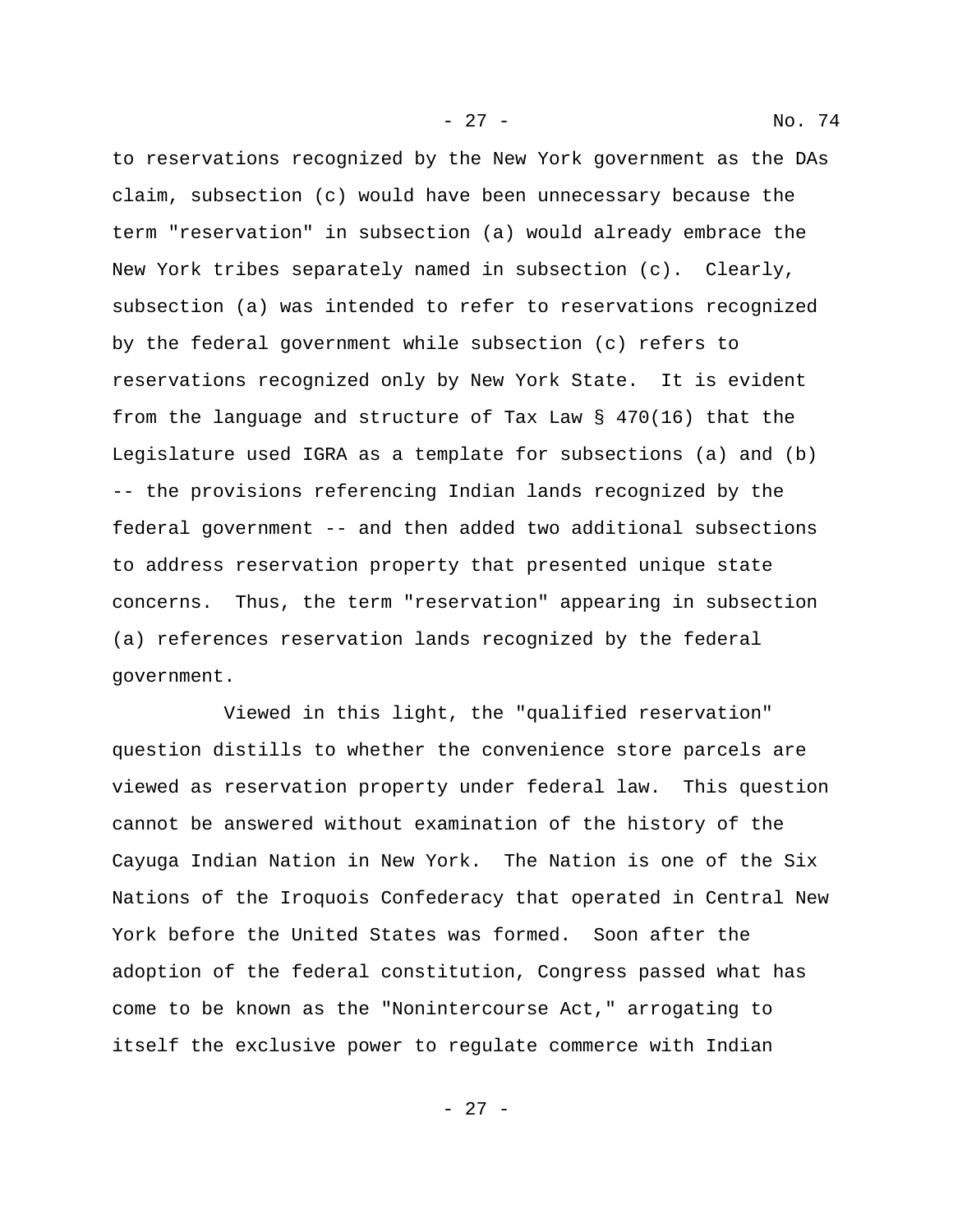tribes and nations that it had recognized. This Act barred the sale of tribal land without the explicit permission of the federal government.

In the 1794 Treaty of Canandaigua, the United States recognized that the Cayuga Indian Nation possessed an approximately 64,000 acre reservation in Central New York (prior to the ratification of the federal constitution, the New York government had similarly recognized this reservation). Despite the federal restriction on the alienability of Indian lands contained in the Nonintercourse Act, in 1795 and 1807, the State of New York entered into agreements with the Nation that resulted in the Nation surrendering fee title to all of its reservation lands. Some members of the Cayuga Nation then left New York while others took up residence on the Seneca Nation's New York reservation, where some descendants continue to reside.

Although the Nation no longer possessed fee title to any of its aboriginal reservation lands after 1807, under federal law, the absence of a fee interest is not determinative of the issue of reservation status. It is well settled that only Congress has the power to disestablish or diminish a reservation (see City of Sherrill, 544 US at 215 n 9). "Once a block of land is set aside for an Indian Reservation and no matter what happens to the title of individual plots within the area, the entire block retains its reservation status until Congress explicitly indicates otherwise" (Solem v Bartlett, 465 US 463, 470 [1984]).

- 28 - No. 74

- 28 -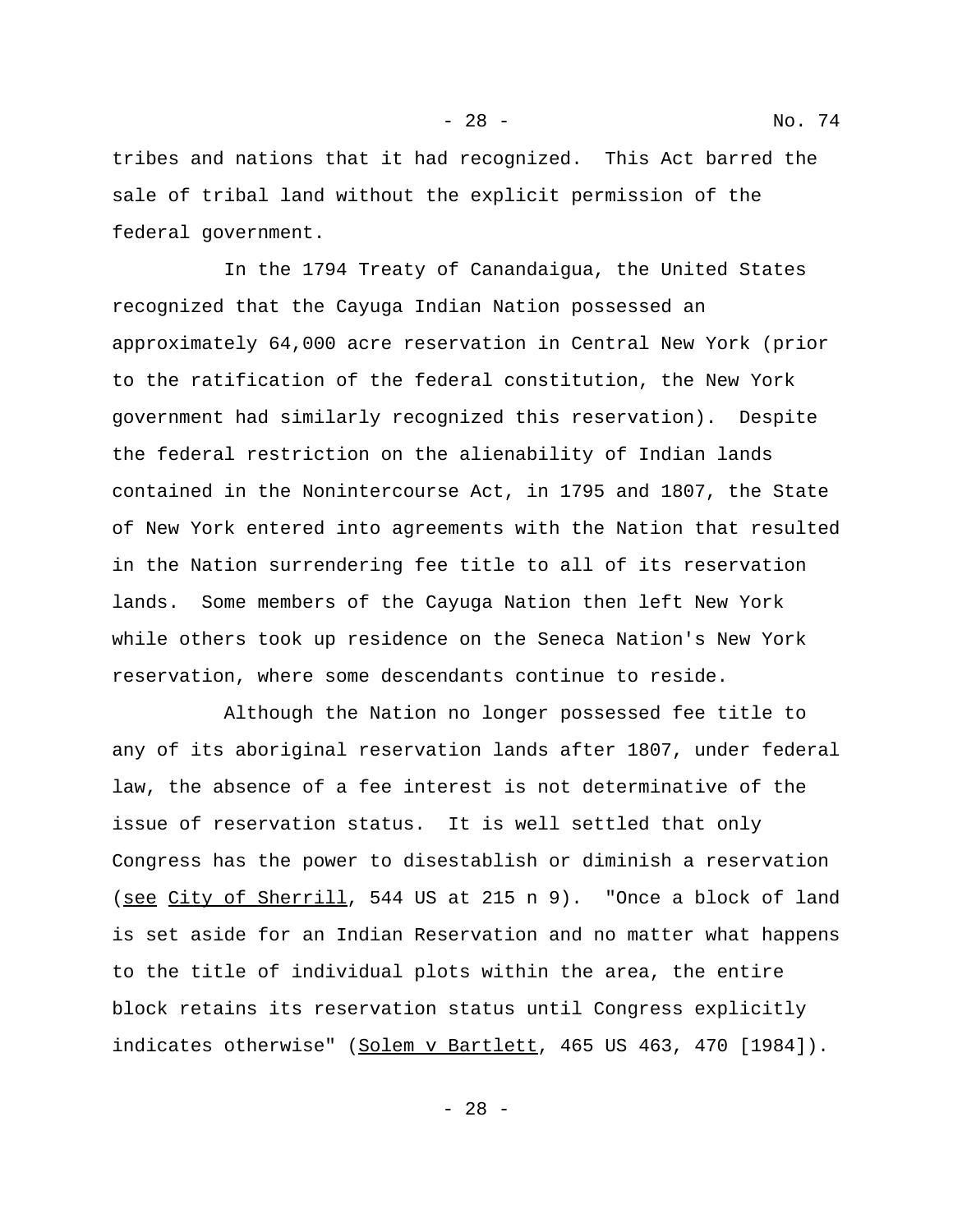Thus, the fact that the Nation entered into transactions transferring title to its aboriginal reservation property - including the convenience store parcels that were later reacquired -- does not resolve the issue of whether the property in question retained its reservation status under federal law.

In various federal lawsuits, New York has claimed that the 1838 Treaty of Buffalo Creek disestablished some of the reservations that had been recognized in 1794, including the Cayuga reservation. But to date that argument has not been credited by the federal courts. As the Second Circuit noted in Cayuga Indian Nation of N.Y. v Pataki, "the Treaty of Buffalo Creek neither mentions Cayuga land or Cayuga title in New York, nor refers to the 1795 or 1807 treaties between New York and the Cayuga" (413 F3d 266, 269 n 2 [2d Cir 2005], cert denied 547 US 1126 [2006]). It appears that every federal court that has examined whether the Cayuga reservation was disestablished or diminished by Congress has answered that question in the negative (see Cayuga Indian Nation of N.Y. v Village of Union Springs, 317 F Supp 2d 128 [ND NY 2004] [1795 and 1807 transfers of land to NY violated Nonintercourse Act and were void ab initio and Congress did not disestablish or diminish Cayuga reservation in Treaty of Buffalo Creek], action dismissed on other grounds 390 F Supp 2d 203 [ND NY 2005]; Cayuga Indian Nation of N.Y. v Cuomo, 758 F Supp 2d 107 [ND NY 1991] [lands reserved to Cayuga in 1794 Treaty of Canandaigua could only be divested by Congress] and 730 F Supp

- 29 - No. 74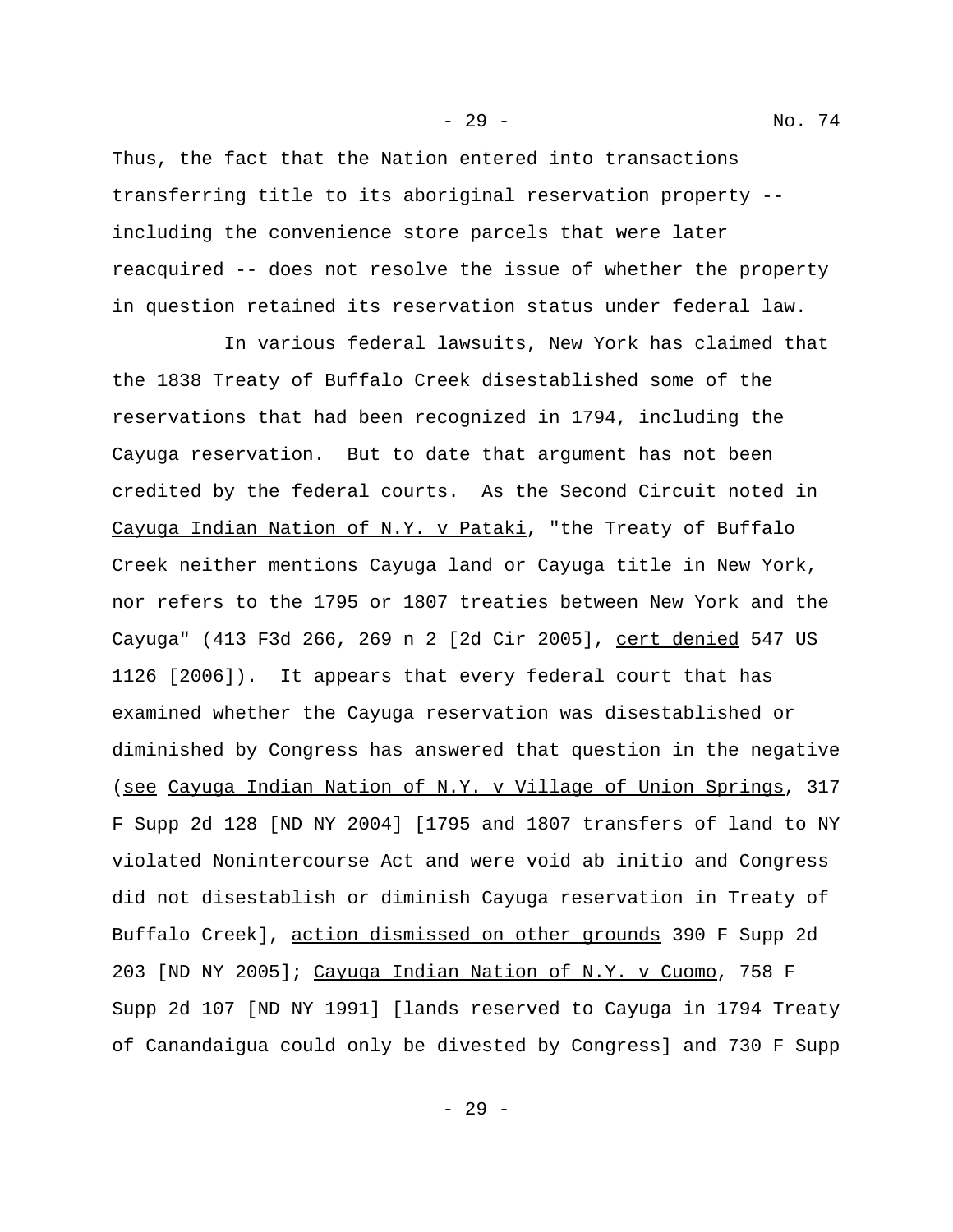- 30 - No. 74

2d 485 [ND NY 1990] [1795 and 1807 conveyances of land to New York were invalid under Nonintercourse Act and were not approved by Congress in the Treaty of Buffalo Creek], action dismissed on other grounds sub nom Cayuga Indian Nation of N.Y. v Pataki, supra, 413 F3d 266). Moreover, when the Nation purchased the convenience store properties in 2003, it applied to the United States government to have the parcels taken in trust on behalf of the tribe pursuant to 25 USC § 465. The United States Department of Interior, Bureau of Indian Affairs, has identified the land in question as within the limits of the Cayuga reservation; the feefor-trust application remains pending and is being processed as a request pertaining to "on reservation" land.

To be sure, the Supreme Court has not yet determined whether parcels of aboriginal lands that were later reacquired by the Nation constitute reservation property in accordance with federal law. Its answer to that question would settle the issue. But based on existing precedent and federal consideration of the fee-for-trust application, the United States government continues to recognize the existence of a Cayuga reservation in New York, as noted in the amicus brief submitted by the United States in support of the Nation's position. In the absence of contrary federal authority, we necessarily must conclude that the convenience store properties in this case meet the definition of a "qualified reservation" under Tax Law § 470(16)(a).

The DAs' reliance on the United States Supreme Court's

 $-30 -$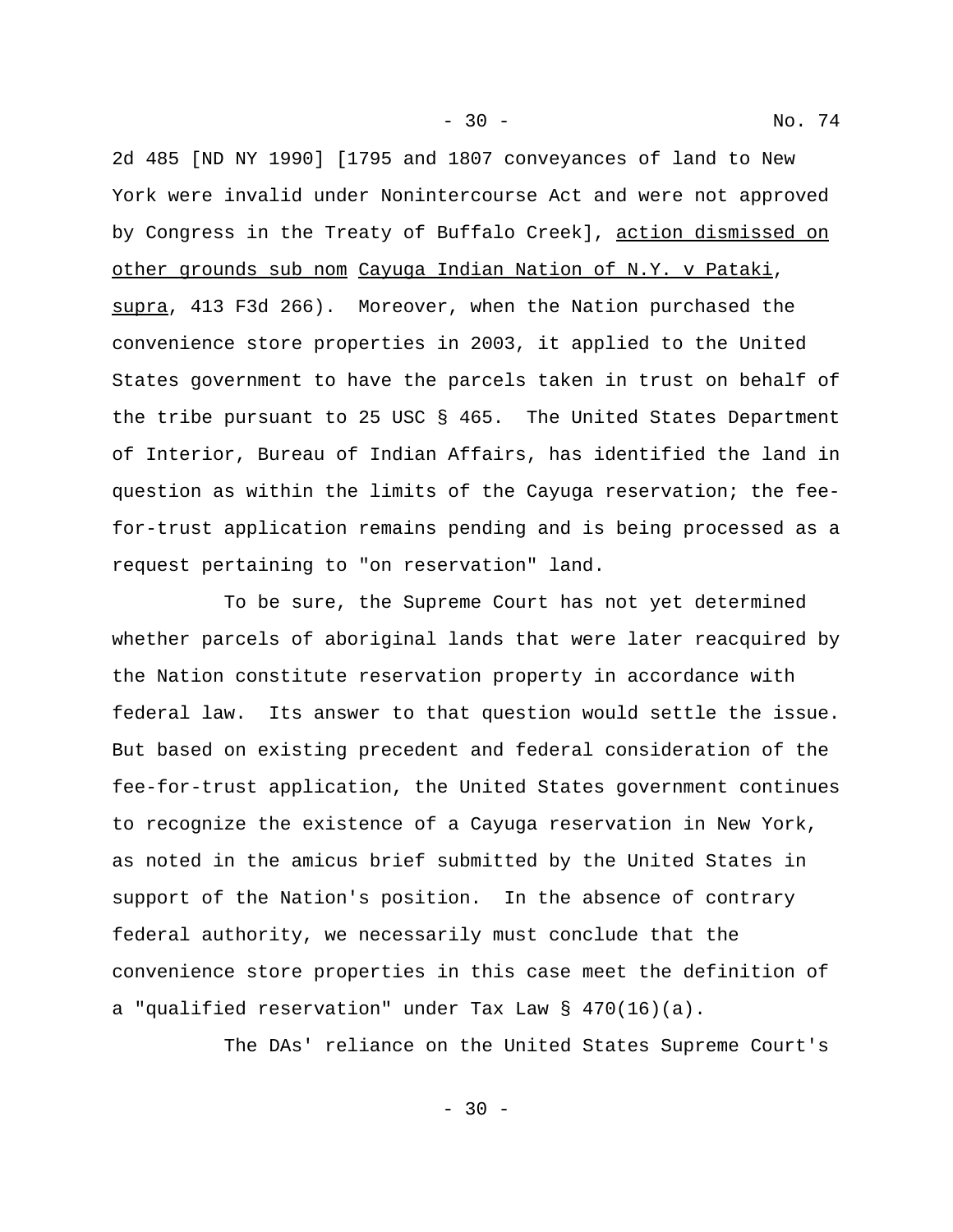decision in City of Sherrill, N.Y. v Oneida Indian Nation of N.Y. (supra, 544 US 197) to the contrary is misplaced. In City of Sherrill, the Supreme Court applied the doctrines of laches, acquiescence and impossibility to bar a claim by the Oneida Indian Nation that its repurchase of aboriginal reservation lands resulted in the reassertion of that tribe's sovereign authority relieving the tribe of the obligation to pay real property taxes on the reacquired parcels. Emphasizing the disruptive nature of the real property tax exemption claim, the Court noted that "parcel-by-parcel revival of their sovereign status, given the extraordinary passage of time, would dishonor the historic wisdom in the value of repose" and lead to "[a] checkerboard of alternating state and tribal jurisdiction in New York State - created unilaterally at [the Oneida Nation's] behest" (id. at 219-220 [internal quotation marks omitted]). It concluded that this would "seriously burden the administration of state and local governments and would adversely affect landowners neighboring the tribal patches" (id. at 220 [internal quotation marks and brackets omitted]).

Because the Oneida history in New York is similar to that of the Cayuga Nation, the DAs argue that the rejection of the Oneida real property tax exemption claim in City of Sherrill compels us to reject the Nation's argument in this case that the land it reacquired constitutes "qualified reservation" land within the meaning of Tax Law  $\S$  470(16)(a). They point out that,

- 31 -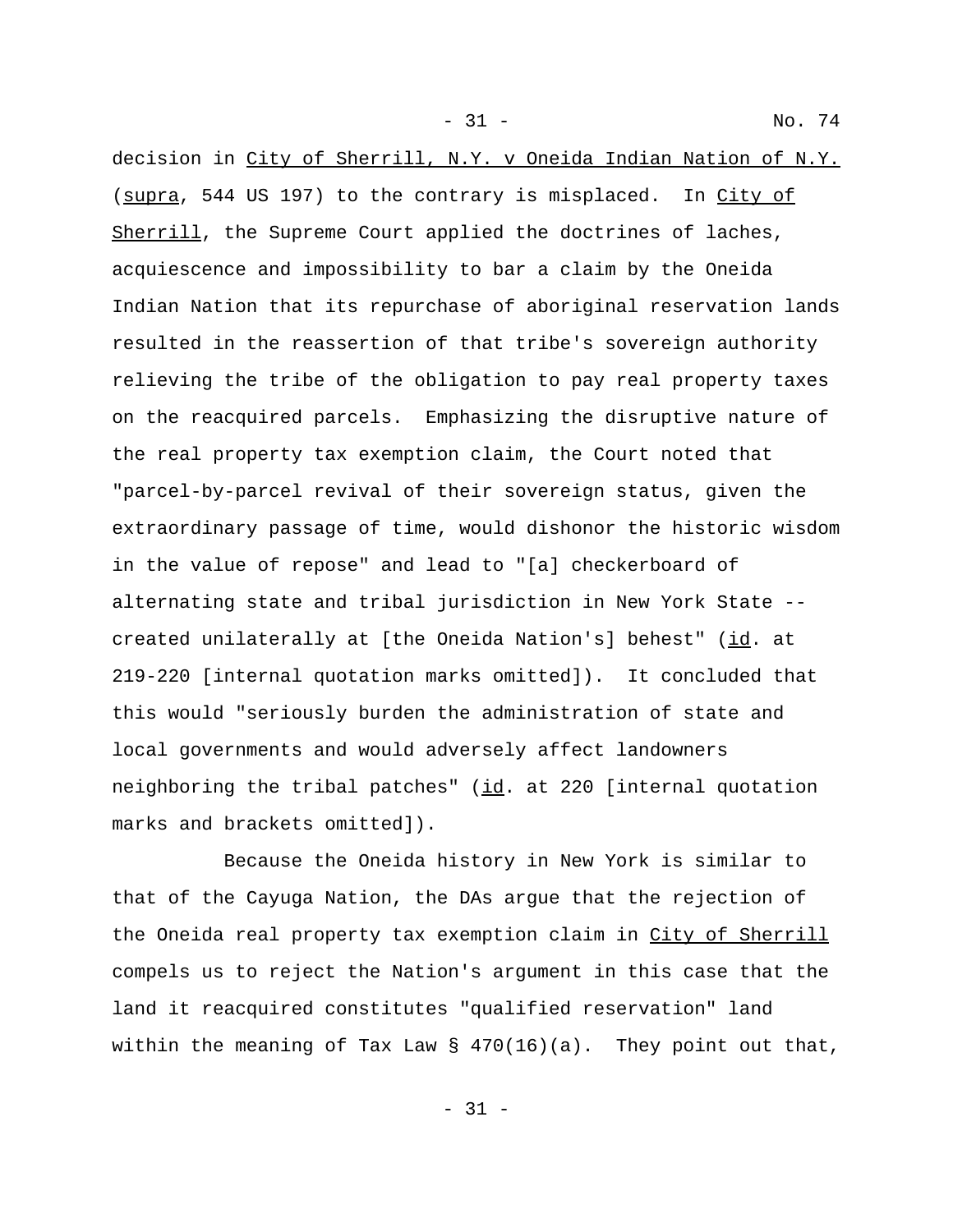in the wake of City of Sherrill, claims by the Nation seeking possession of land sold to New York in the early 1800s have been dismissed by the federal courts under the doctrines of laches, acquiescence and impossibility (see Cayuga Indian Nation of N.Y. v Pataki, supra, 413 F3d 266). And a claim by the Cayuga that they were exempt from zoning and land use laws on reacquired property in the tribe's aboriginal reservation have similarly been dismissed based on the City of Sherrill analysis, under the rationale that avoidance of zoning and land use laws would be just as disruptive as avoidance of real property taxes (see Cayuga Indian Nation of N.Y. v Village of Union Spring, 390 F Supp 2d 203 [ND NY 2005]).

In City of Sherrill and its progeny, Indian nations and tribes relied on the doctrine of sovereign authority, claiming that their reacquisition of aboriginal reservation lands automatically and unilaterally allowed them to claim immunity from state real property tax and zoning laws. As the Supreme Court explained, the tribe asserted that reacquisition of the land allowed it to "rekind[le] embers of sovereignty that long ago grew cold" (City of Sherrill, 544 US at 214). This is the argument that was rejected in City of Sherrill and the subsequent precedent.

In this case, however, the Nation does not suggest that its reacquisition of the convenience store parcels revives its ability to exert full sovereign authority over the property.

- 32 -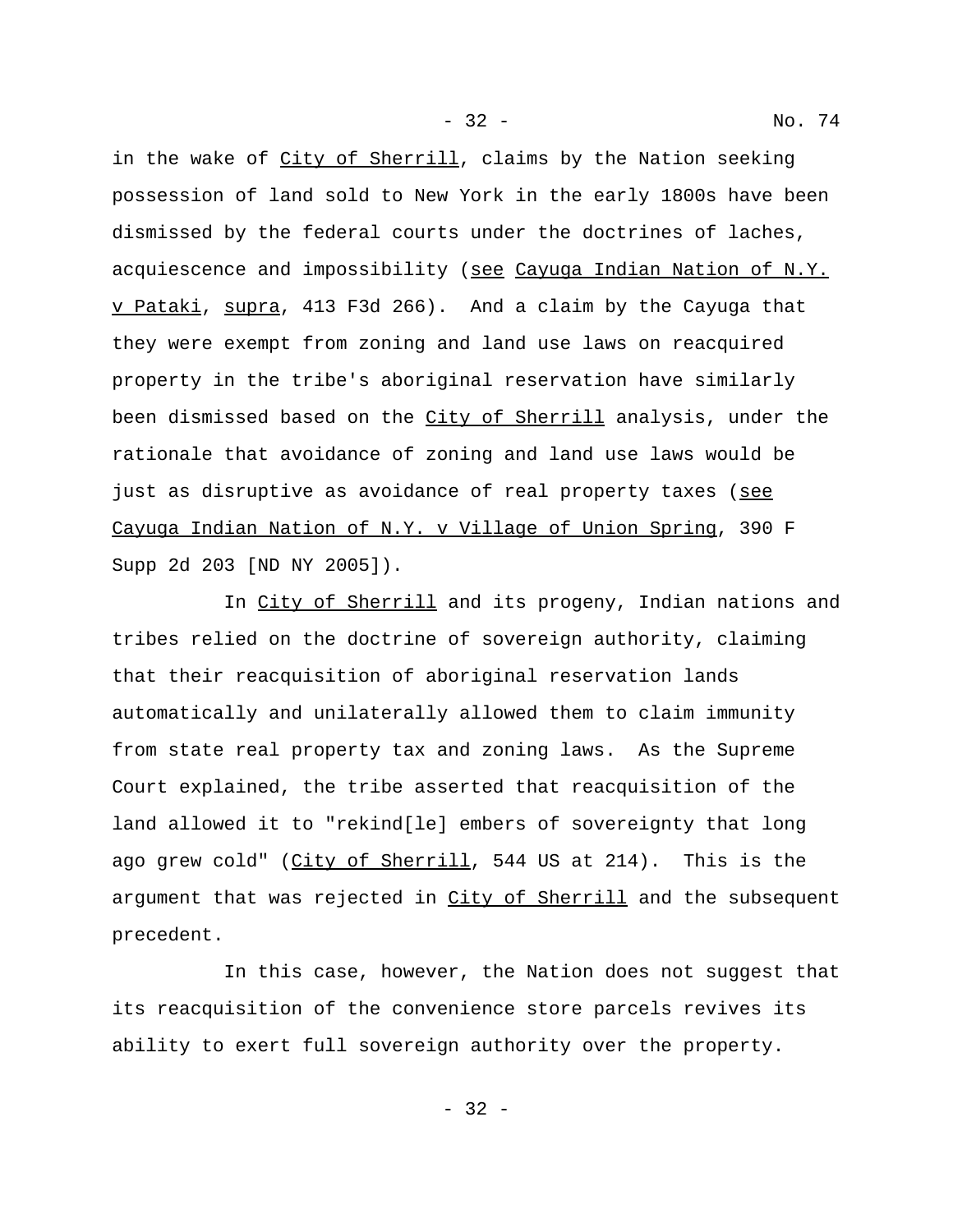Rather than seeking immunity from state tax laws, it is actually relying on state tax laws; the Nation contends that, under the plain language of Tax Law § 470(16)(a), the property it reacquired constitutes "qualified reservation" property.

City of Sherrill dealt with whether a tribe could exercise sovereign power over reacquired land for purposes of avoiding real property taxes -- not whether reacquired land is ascribed reservation status under federal law. As to the latter, the lower courts in City of Sherrill had held that aboriginal reservation property sold by the Oneida Nation in the early 1800s that had been recently reacquired constituted "Indian country" under 18 USC § 1151(a), defined as "all land within the limits of any Indian reservation under the jurisdiction of the United States Government." They rejected the assertion by the municipal defendants in that case that the Oneida reservation had been lawfully disestablished by the federal government in the 1838 Treaty of Buffalo Creek. The Supreme Court reaffirmed the principle that "only Congress can divest a reservation of its land and diminish its boundaries" (id. at 215 n 9 [internal quotation marks omitted]) and did not disturb the holding that the reacquired property constituted Indian country, noting that it did not need to decide whether the Treaty of Buffalo Creek disestablished the Oneida reservation (City of Sherrill, 544 US at 215 n 9; see also id. at 223 [Stevens dissent] [noting that the majority accepted the conclusion of the lower courts that the

- 33 - No. 74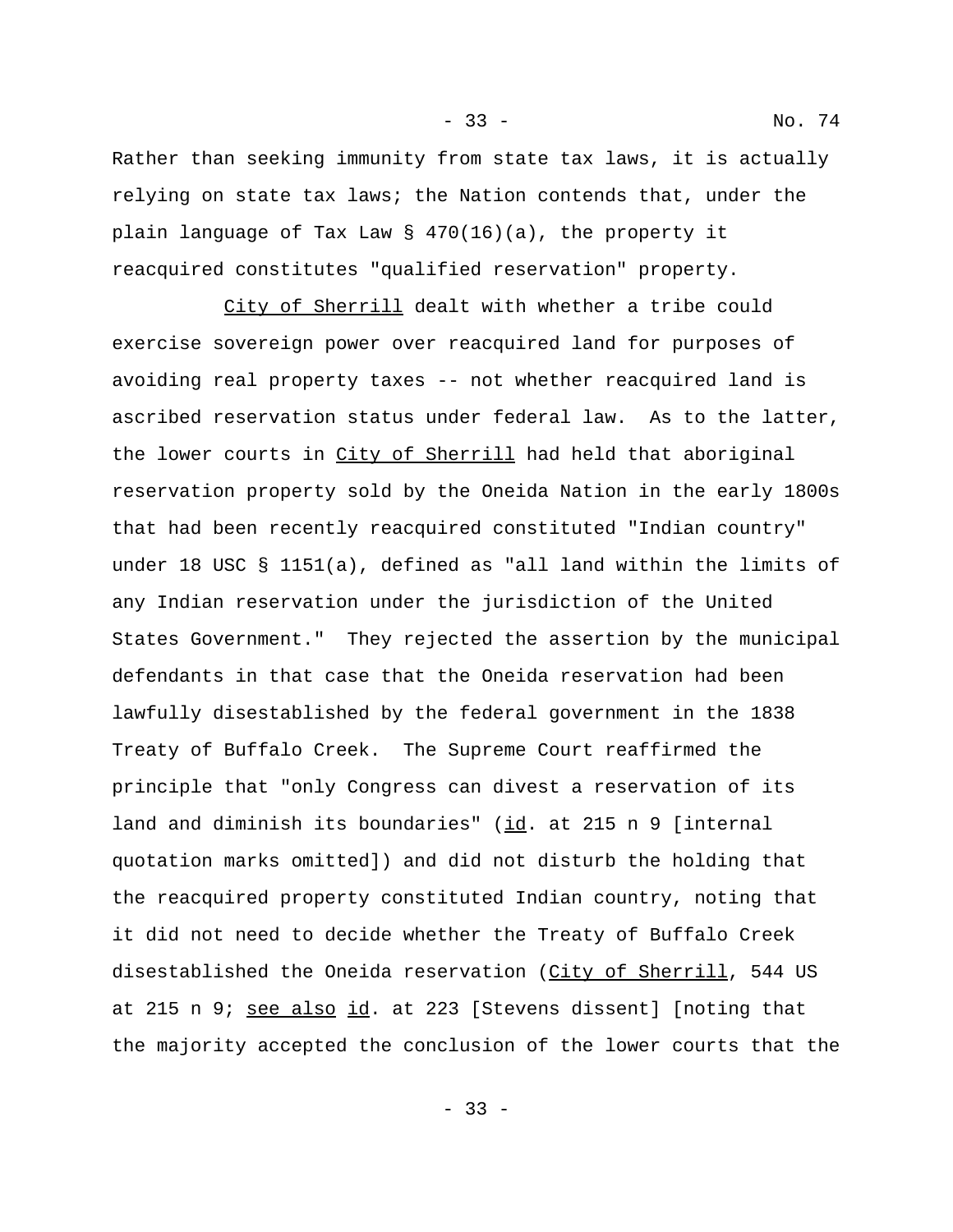- 34 - No. 74

Oneida reservation had never been disestablished or diminished by Congress and that "all of the land owned by the Tribe within the boundaries of its reservation qualifies as Indian country"]). In other words, even assuming that the reservation was not disestablished and that the reacquired land was reservation property as the District Court and Second Circuit had held, the doctrines of laches, acquiescence and impossibility still precluded reassertion by the tribe of sovereign authority over the property for purposes of real property taxation. In decisions post-dating City of Sherrill, federal courts have continued to hold that the parcels reacquired by the Oneida possess reservation status for various purposes, despite the Oneida's inability to exercise full sovereign authority over those lands (see e.g. Oneida Indian Nation of New York v Madison County, 401 F Supp 2d 219 [ND NY 2005], affd \_\_\_ F3d \_\_\_, \_\_\_ n 6 [2d Cir 2010] [Second Circuit noted that its prior holding in City of Sherrill concluding that the Oneida reservation was never disestablished was not disturbed by the Supreme Court and "therefore remains the controlling law of this circuit"]). Although City of Sherrill certainly would preclude the Cayuga Nation from attempting to assert sovereign power over their convenience store properties for the purpose of avoiding real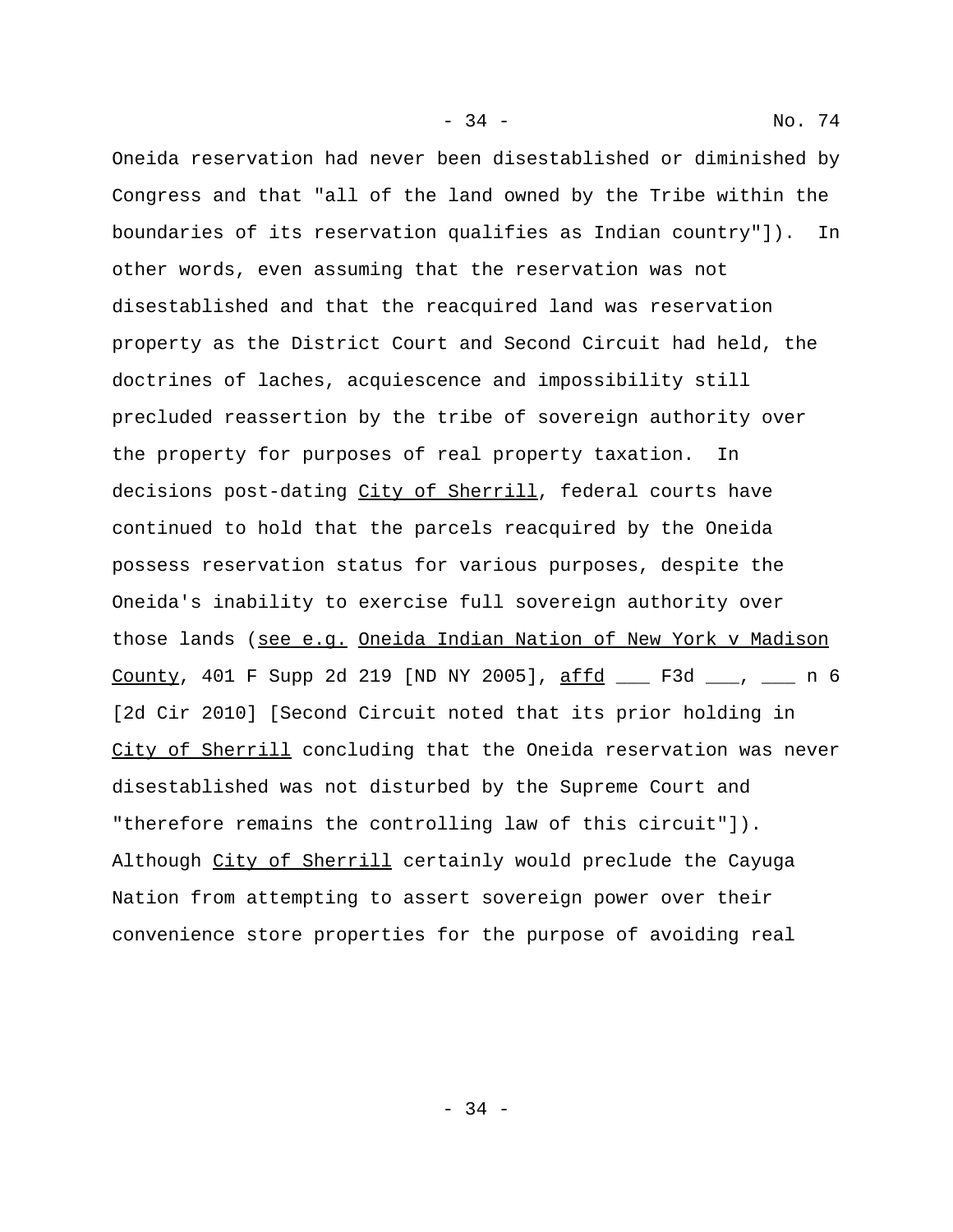- 35 - No. 74

property taxes, $11$  the decision simply does not establish that the convenience stores are not located on a reservation recognized by the United States government.

The DAs argue that realty cannot be ascribed reservation status if the Indian nation cannot fully exercise sovereign power over it. But City of Sherrill suggests exactly the opposite. The Supreme Court expressly declined to reach the issue of whether the Second Circuit erred in concluding that the Oneida reservation had not been disestablished; the Court assumed that the property reacquired by the tribe was reservation property but nonetheless held that the Oneida Nation could not unilaterally exert sovereign authority over it for purposes of avoiding real property taxes.

And Tax Law § 470(16) itself makes a distinction between reservation property and property over which an Indian nation or tribe has sovereign authority. Subsection (a) on which the Cayuga Nation relies refers to land held by an Indian nation within the "reservation" of that nation, without any reference to the tribe's ability to exercise sovereign power over that land. In contrast, sovereign authority is addressed in subsection (b), which defines "qualified reservation" as including "[l]ands within the state over which an Indian nation or tribe exercises

 $11$  The Cayuga Indian Nation acknowledges its obligation to pay real property taxes and comply with local zoning and land use laws on these parcels and it is undisputed that the Nation has, to date, fulfilled those obligations.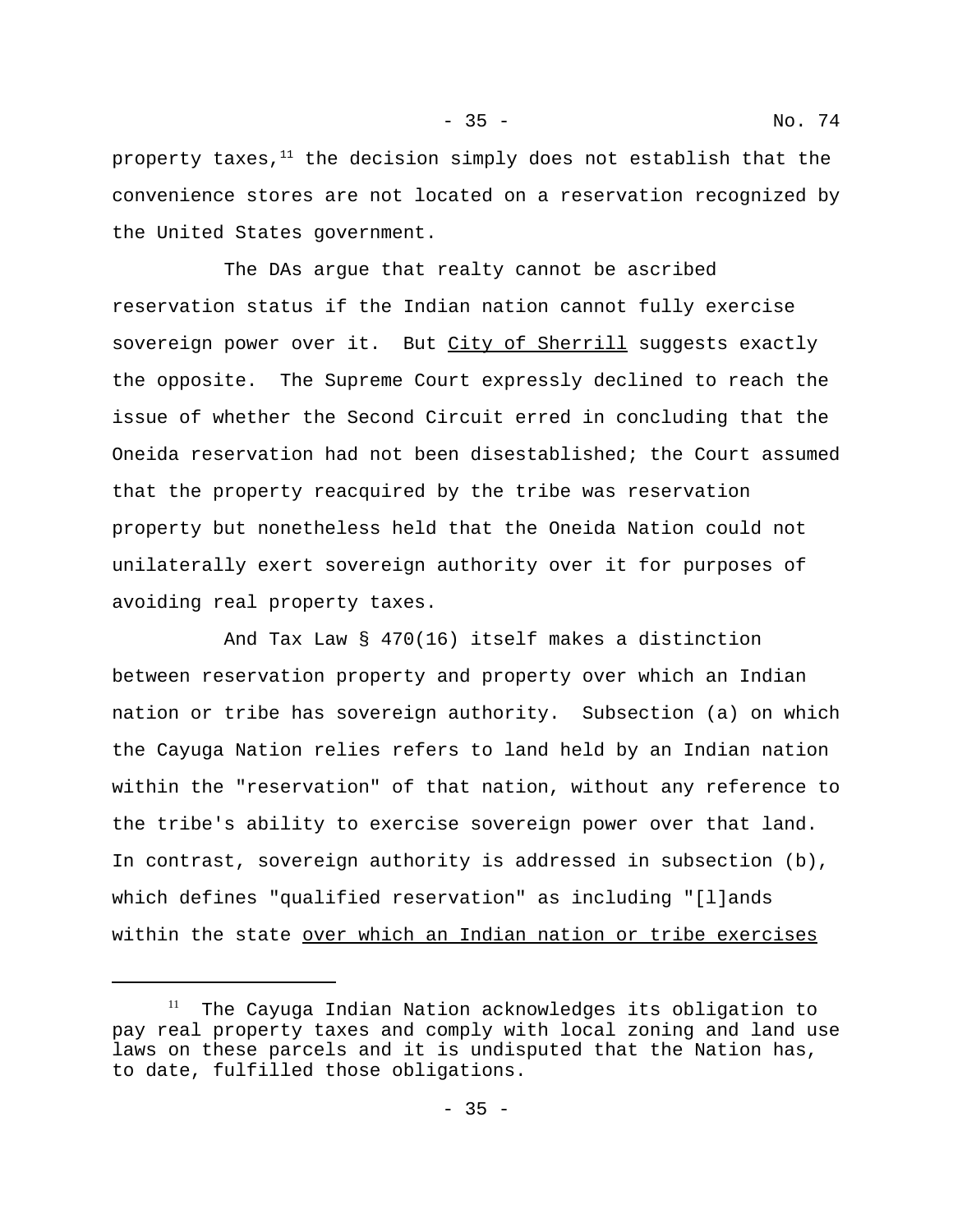governmental power . . ." (Tax Law § 470[16][b] [emphasis added]). Thus, the Tax Law distinguishes between one type of "qualified reservation" land over which a tribe exercises governmental power (subsection b) and another which has been ascribed "reservation" status under federal law (subsection a). This is consistent with the federal statutes authorizing the United States to hold property in trust for an Indian tribe, a process that results in the tribe being able to exercise some measure of sovereign authority over recently acquired lands, whether they were or were not a part of its aboriginal reservation. If property is not a reservation unless the tribe can exercise governmental authority over it as the DAs maintain, then it would have been unnecessary to include subsection (a) since all reservation property would fall within subsection (b)'s "governmental power" provision.

Our conclusion that the Nation's convenience store properties meet the definition of "qualified reservation" in Tax Law  $\S$  470(16)(a) is also consistent with the legislative history of that provision. As the DAs correctly point out, the Supreme Court issued its decision in City of Sherrill before Tax Law § 470(16)(a) was approved. Thus, the fact that the Supreme Court had recognized that an Indian nation might possess reservation property over which it could not exercise aspects of its traditional sovereign power would have been known to the Legislature at the time the statute was enacted. Yet the

- 36 - No. 74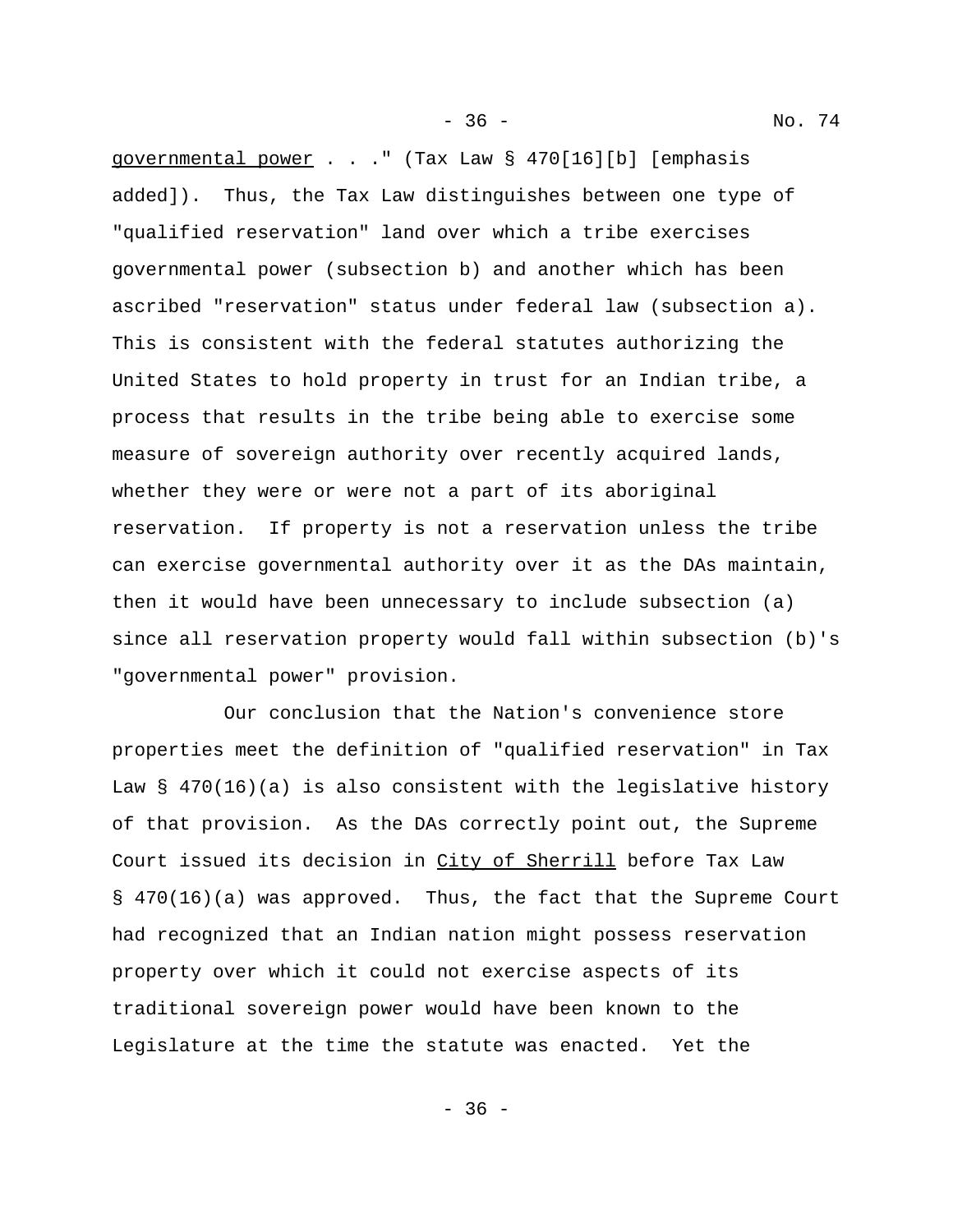Legislature nevertheless adopted a statute that distinguishes between reservation land and property over which Indian nations exercise governmental power -- and crafted a definition of "qualified reservation" that encompassed both.

In addition, it is notable that the Legislature chose to include in Tax Law § 470(16)(a) a general definition of qualified reservation that does not reference specific tribes. This was a departure from the approach that had been taken by the Department in a 1982 general tax exemption regulation, which contained a list of tribes with recognized Indian reservations that did not include the Cayuga Indian Nation (see 20 NYCRR 529.9  $[a][2]$ ).<sup>12</sup> Although the DAs suggest that this omission is evidence that the Department does not recognize reacquired property as having reservation status, $13$  we do not find the

 $12$  Since 1976, however, the Nation has been listed as a tax exempt organization in Tax Law § 1116(a)(6), the regulation's enabling statute.

Based on the regulations proposed in February 2010, it appears that the Department of Taxation and Finance now recognizes that properties reacquired by the Nation in the past decade can have reservation status as the regulations include the Cayuga Indian Nation among the list of tribes for whom "the probable demand of the qualified Indians on the nation's or tribe's qualified reservation" must be calculated and makes a preliminary calculation of the Nation's probable demand (20,100 packs of cigarettes per quarter) (see proposed 20 NYCRR 74.6[f][2], [f][2][i]). Since the Nation owned no property in New York prior to 2003, the inclusion of the Nation in this regulation can only be interpreted as an acknowledgment that recently acquired property can meet the definition of "qualified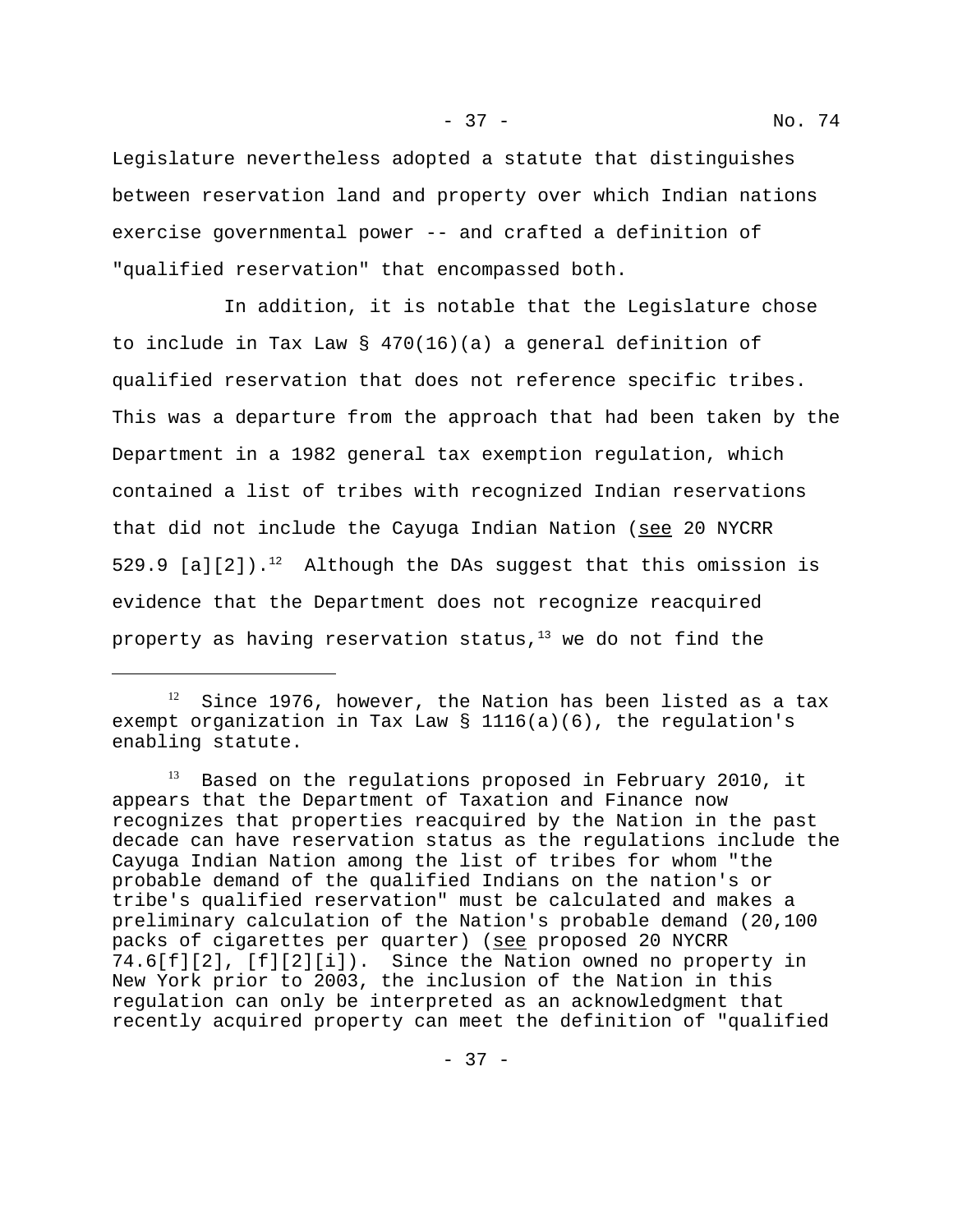- 38 - No. 74

omission to bear that significance given that, at the time the regulation was promulgated, the Nation did not possess fee title to any property in this state, having not yet reacquired any parcel of its aboriginal reservation.<sup>14</sup>

The DAs further rely on the definition of "qualified Indian" in Tax Law § 470(15) in support of their argument that the convenience stores are not located on a "qualified reservation." This term, intended to identify Indians who can purchase cigarettes tax free under the collection mechanism in Tax Law § 471-e, defines "qualified Indian" to include: "A person duly enrolled on the tribal rolls of one of the Indian nations or tribes. In the case of the Cayuga Indian Nation of New York, such term shall include enrolled members of such nation when such enrolled members purchase cigarettes on any Seneca reservation" (Tax Law § 470[15]). In their view, this provision represents an

reservation" in Tax Law § 470(16), as we have concluded.

<sup>&</sup>lt;sup>14</sup> The Legislature appears to have made a considered decision, when adopting the definition of "qualified reservation" for purposes of the 2005 legislation, not to follow the approach previously taken by the Department in the 1982 regulation; rather than listing all the tribes that had reservations in New York, it enacted a general definition that borrowed language from IGRA, a federal statute, to identify the properties that would constitute a "qualified reservation" for purposes of the collection of cigarette sales taxes emanating from sales by Indian retailers. For this reason, we reject the DAs' argument that the Cayuga Indian Nation cannot be viewed as having a reservation under Tax Law § 470(16) under the definition adopted by the Legislature because a 1982 regulation drafted by the Department at a time when the Nation owned no property in New York did not recognize such a reservation.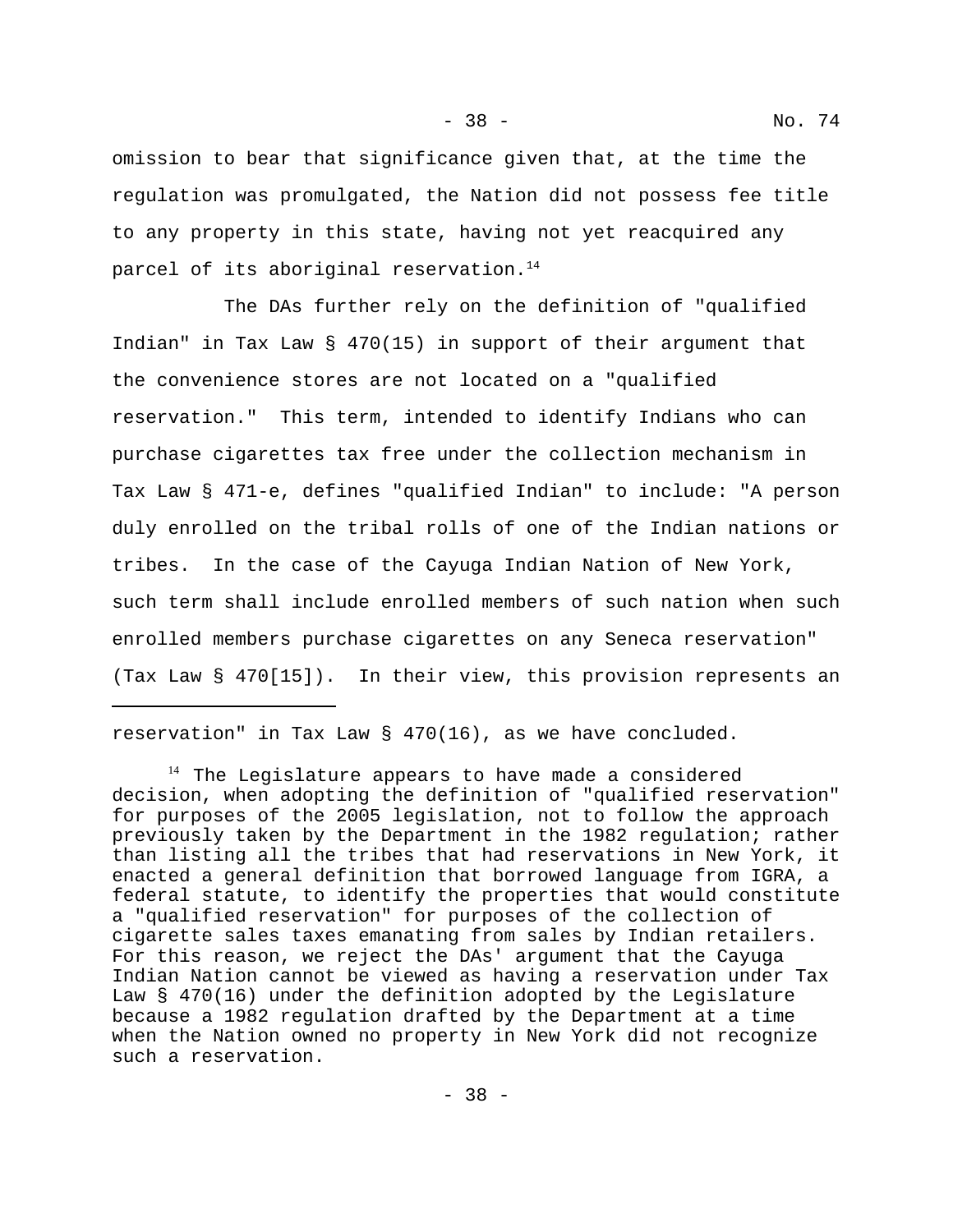explicit recognition by the Legislature that the Cayuga have no reservation land of their own and therefore negates the argument that the reacquired parcels can constitute Cayuga reservation land under Tax Law  $\S$  470(16)(a). We are unpersuaded.

Tax Law § 470(15) accounts for the fact that, until 2003, the Cayuga Nation did not own any land in New York and many of the Cayuga live on the Seneca reservation. Thus, the statute is a narrow accommodation to those Cayuga members that allows them to buy cigarettes tax free on the reservation where they reside, even though the general rule is that Indians may purchase tax free items only on the reservation of their own nation or tribe. Since Tax Law § 470(15) neither defines nor addresses the term "reservation," it does not support the DAs' argument that the term does not embrace land that is recognized as such by the United States government.<sup>15</sup>

In response to the argument that our interpretation of Tax Law § 470(16)(a) will impact the meaning of the term

<sup>&</sup>lt;sup>15</sup> The argument that reservation status is negated by Tax Law § 470(15) is further undermined by section 470(14), also adopted in the 2005 legislation. Section 470(14) includes the Cayuga Indian Nation within the definition of an "Indian nation or tribe." Since that definition, along with the others we have discussed, was intended to facilitate enforcement of Tax Law § 471-e -- a statute that exclusively addresses the collection of sales taxes for retail cigarette purchases occurring on "qualified reservations" -- the inclusion of the Cayuga Indian Nation among the tribes impacted by the 2005 legislation further supports our conclusion that the Legislature did not intend to exclude property owned by the Nation from the definition of "qualified reservation" adopted in Tax Law § 470(16)(a).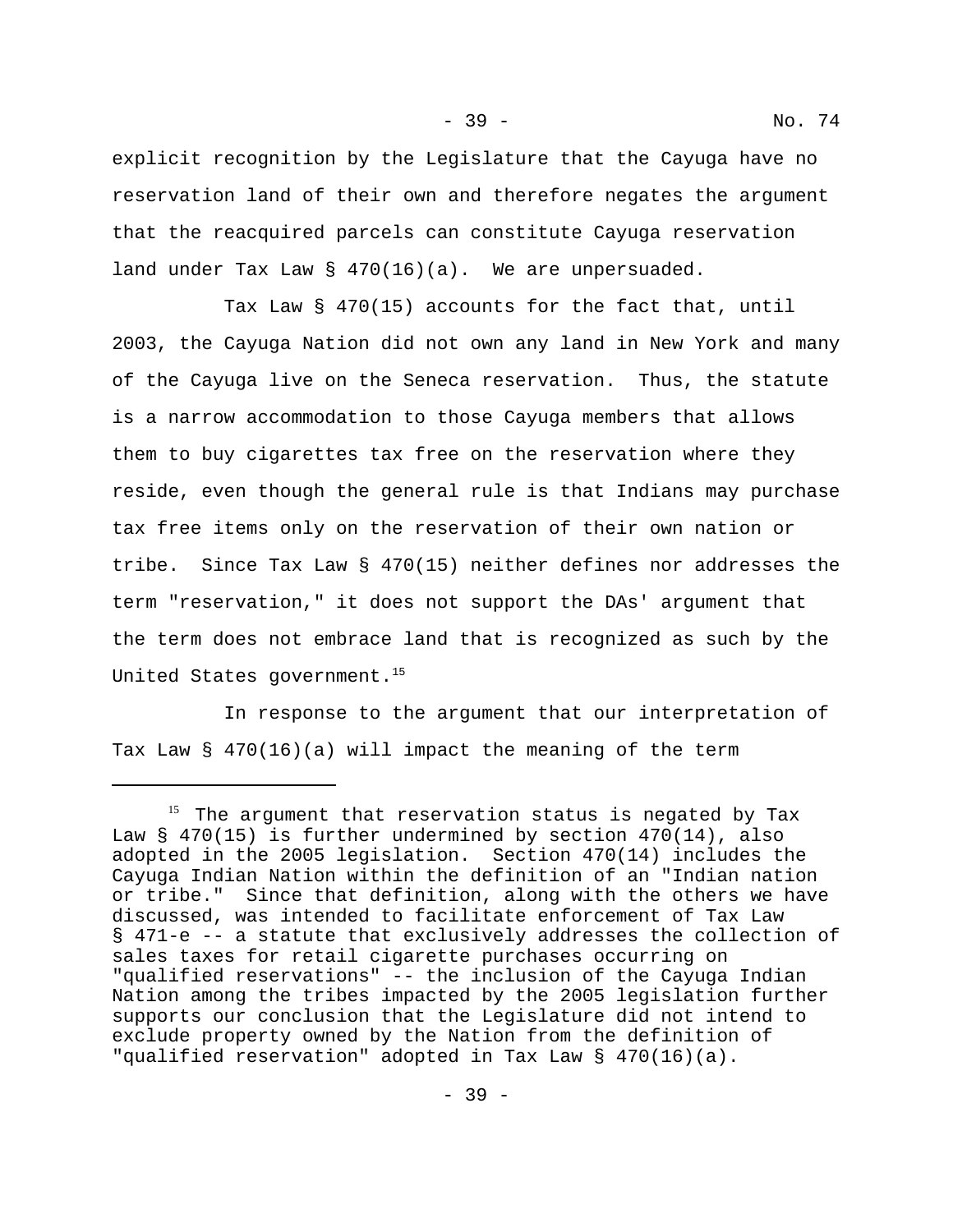- 40 - No. 74

"reservation" in other statutes, such as Indian Law § 6 or Real Property Tax Law § 454, we emphasize that -- as is usually the case when we construe the language in a statute -- our analysis applies only to the statute we are currently charged with interpreting. As explained above, Tax Law § 470(16) was, in part, patterned after a federal statute and was adopted after the Supreme Court decided City of Sherrill, at a time when the Legislature was aware that reservation status and sovereign authority are not necessarily coextensive. And our interpretation of the term "reservation" in this case turns not only on the wording but on the structure of the statute  $-$  e.g., the inclusion of subsection (b) distinctly addressing an Indian nation's exercise of "governmental power" over a parcel -- and the other historical and contextual factors we have discussed. The statutes cited by the DAs appear in other chapters of the consolidated laws, were adopted at different times and have their own distinct structures and legislative histories. We express no view on the meaning of provisions that are not before us for review, other than to note that terms found in Tax Law § 470(16)(a) will not necessarily be accorded the same meaning when they appear in other statutory contexts. $16$ 

<sup>&</sup>lt;sup>16</sup> The dissent does not offer an alternate interpretation of Tax Law § 470(16) but instead asserts that the statute is without "legal significance" because it defines terms found in Tax Law § 471-e, a statute that is not in effect (dissenting op at 3). The DAs did not propose this view of the statute. They argued that the term "qualified reservation" had an established meaning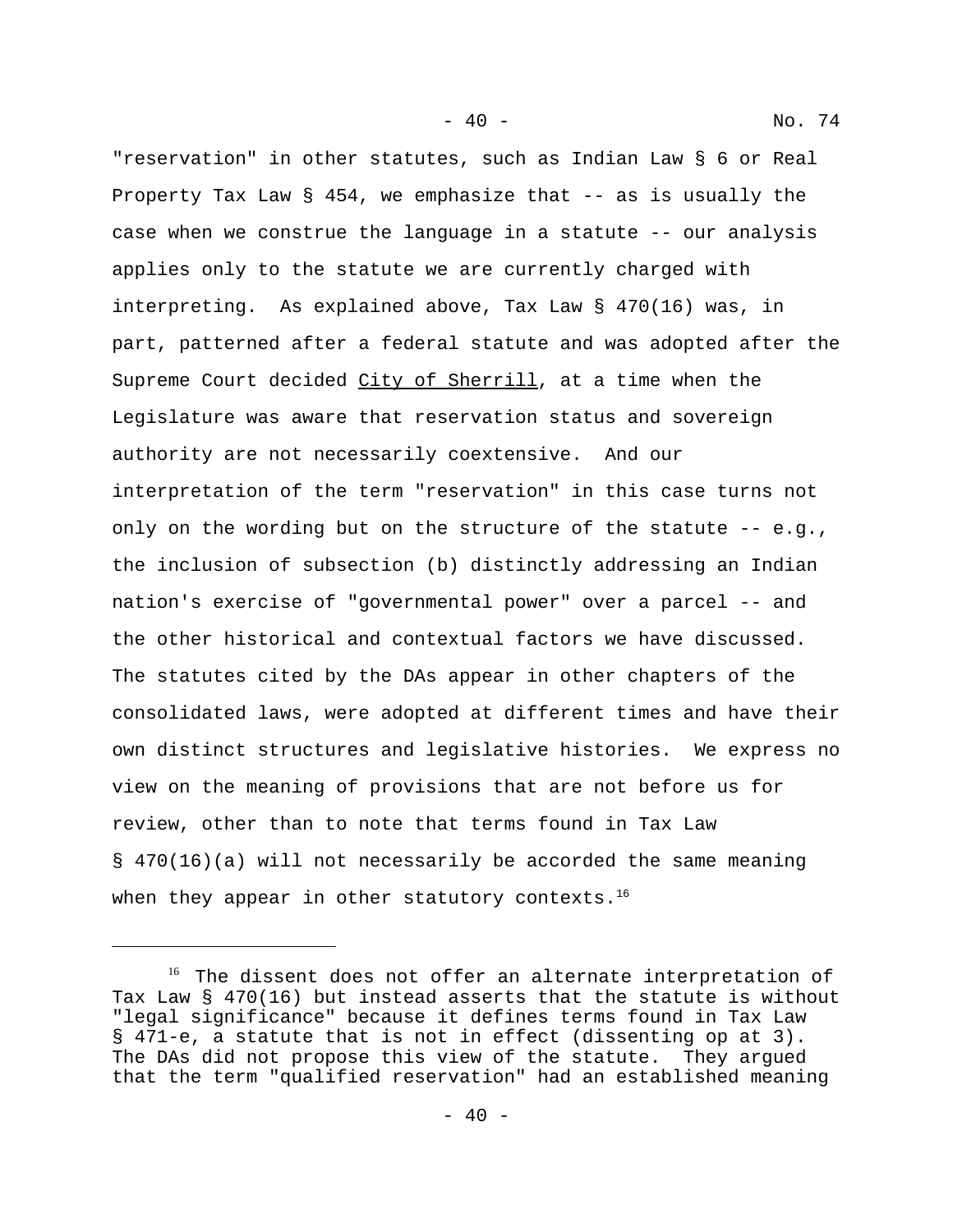- 41 - No. 74

## V. Reliance on Tax Law § 471 to enforce sales tax collection obligations against Indian retailers

The DAs do not dispute that, if the convenience store properties are located on a "qualified reservation," Nation retailers may sell untaxed cigarettes to members of the Nation on those properties. But they contend that, even assuming the properties have "qualified reservation" status under New York law, Tax Law § 471 imposes a sales tax on cigarettes sold by Indian retailers to non-Indians and this can be enforced against the Nation, notwithstanding the fact that the tax exemption coupon system devised by the Legislature in Tax Law § 471-e is not in effect.

The Nation responds that, regardless of whether Tax Law § 471 "imposes" a tax, there is currently no mechanism in New York law for determining how much sales tax is due in relation to retail sales that occur on an Indian reservation, how much nontaxed inventory can be maintained and what process will be used for collecting the taxes due from Indian retailers, while simultaneously respecting their federally protected right to make tax-free sales to tribal members. Since Tax Law § 471-e, which was designed for this purpose, is not enforceable and the Department has not formally adopted regulations or otherwise

under state law based on Department regulations and publications issued before the statute was adopted, contending that the Department had excluded the Nation from the list of tribes with reservation property in New York. They further relied on Tax Law § 470(15) -- a subsection enacted in the same legislation that also defines terms used in Tax Law § 471-e.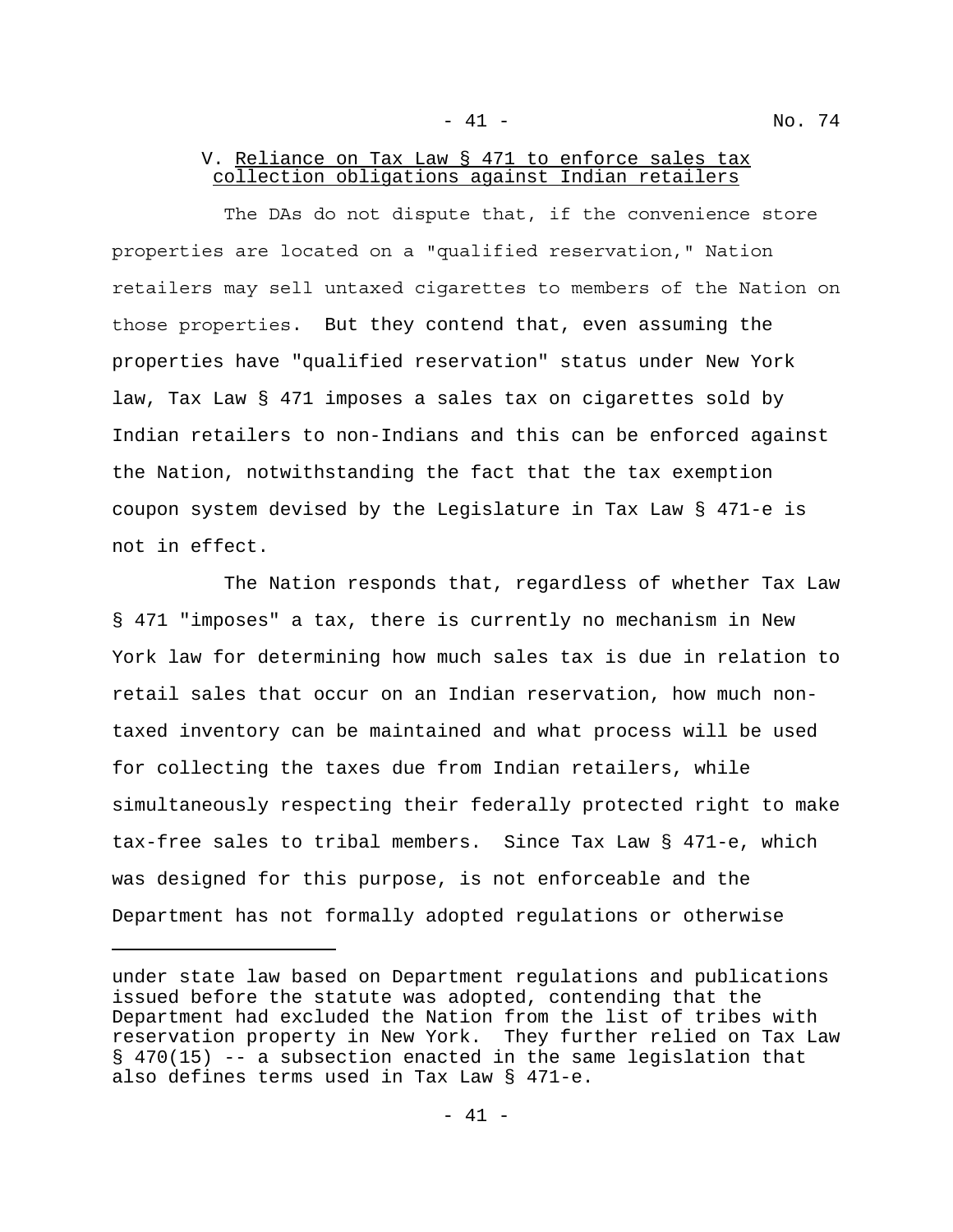implemented such a system, the Nation maintains that Indian retailers cannot be criminally prosecuted for non-compliance with the laws governing sales taxes. We agree with the Nation.

There is no question that Tax Law  $\S$  471 generally imposes a sales tax on cigarettes sold in New York. The statute declares: "There is hereby imposed and shall be paid a tax on all cigarettes possessed in the state by any person for sale, except that no tax shall be imposed on cigarettes sold under such circumstances that this state is without power to impose such tax . . ." (Tax Law  $\S$  471[1]). The statute further discloses the amount of the tax, currently \$2.75 per 20-cigarette pack. The issue here is not whether Tax Law § 471(1) "imposes" a sales tax -- or, as the dissent might frame it, whether the state has the power to tax cigarette sales to non-Indians. Rather, the question is how the tax is to be assessed and collected in the unique retail context presented here and from whom.

The ultimate obligation to pay cigarette sales taxes rests on the consumer, although in most cases that duty is fulfilled, consistent with the tax stamping scheme, by payment of the tax to the retailer, who passes it up to the distributor and wholesaler, who remits it to the Department through the purchase of tax stamps. If, for any reason, a sales tax that is properly owed is not collected in this manner, the consumer remains under the obligation to remit it through other means (see Tax Law § 471; Tax Law § 471-a [imposing a "use tax" on cigarettes used

- 42 - No. 74

- 42 -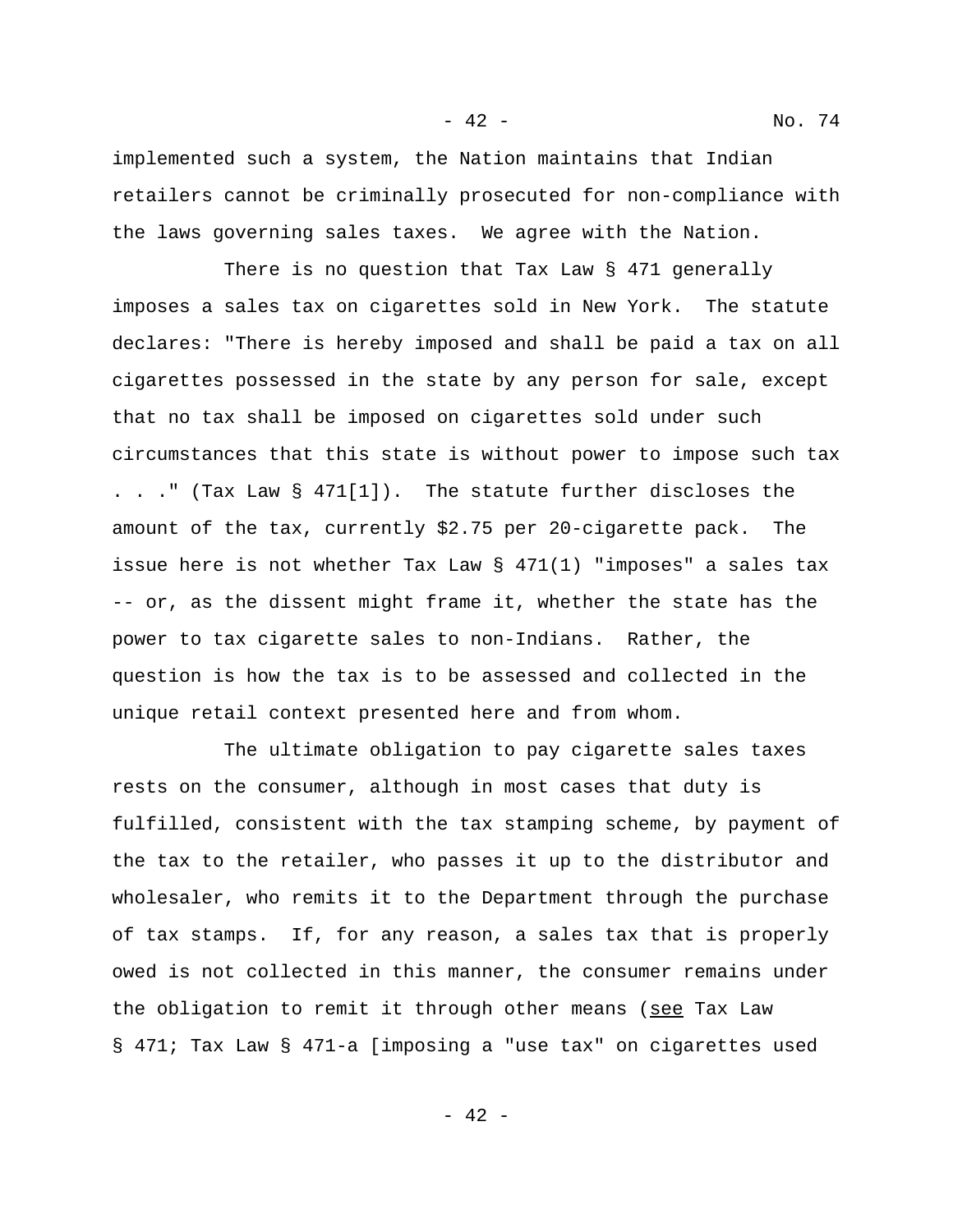in New York for which sales taxes were not paid]). $^{17}$ 

Thus, the issue in this case is not whether sales taxes are due when non-Indian consumers purchase cigarettes from Indian retailers -- they are. The issue is whether Indian retailers can be criminally prosecuted for failing to collect the sales taxes from consumers and forward them to the Department. In the absence of a methodology developed by the State that respects the federally protected right to sell untaxed cigarettes to members of the Nation while at the same time providing for the calculation and collection of the tax relating to retail sales to non-Indian consumers, we answer this question in the negative.

We begin with the observation that the Legislature itself concluded that a system -- either in statutory or regulatory form -- must be adopted before Indian retailers are required to act as intermediaries for the collection of State

 $17$  In fact, Tax Law § 1112(1) specifically addresses the payment by consumers of taxes emanating from goods purchased on Indian reservations: "Where property or services subject to sales or compensating use tax have been purchased on or from a qualified Indian reservation . . ., the purchaser shall not be relieved of his or her liability to pay the tax due. Such tax due and not collected shall be paid by the purchaser directly to the department." The statute not only declares that the tax is owed but directs how it may be paid, stating that consumers can account for the taxes on their personal income tax forms. Like Tax Law § 470(16), Tax Law § 1112 was amended in the 2005 legislation amending Tax Law § 471-e. But no claim has been made that the statute is not "in effect," nor -- unlike section 471-e -- would it have been necessary for the Department to take any actions prior to implementation of its provisions.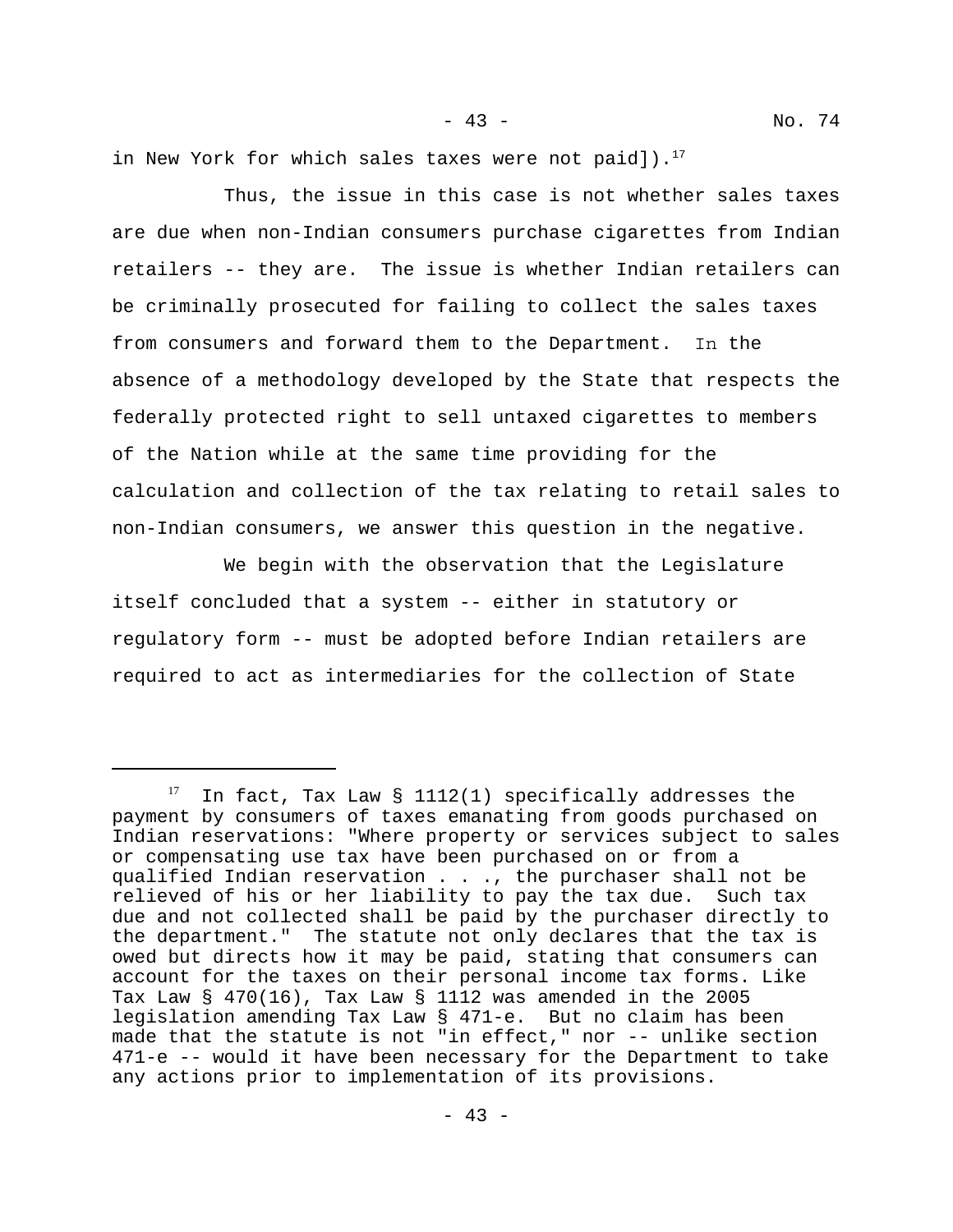cigarette sales taxes.<sup>18</sup> This is not surprising since, in our decision in Matter of New York Assn. of Convenience Stores, we noted that the 1988 regulations -- which had been repealed -- "provided the only regulatory framework for enforcing the . . . cigarette taxes on Indian reservations" (92 NY2d at 214). In the absence of another collection mechanism tailored to onreservation retail sales, the repeal of the regulations "signified that the Tax Department [had] committed itself to withholding acting enforcement on a long-term basis" (id.). Quoting from the Department's explanation for the repeal, we clarified that "the repeal . . . does not eliminate the statutory liability for taxes as they relate to sales on Indian reservations to nonexempt individuals" ( $\text{id}$ .) -- a point that we reaffirm today. Although non-Indian consumers remained obligated to pay the taxes, the 1998 repeal of the regulations resulted in the annulment of an authorized method for calculating and collecting that tax from Indian retailers.

- 44 - No. 74

This was the void the Legislature intended to fill in 2003 when it passed the initial version of Tax Law § 471-e directing the Department to promulgate whatever "rules and

<sup>&</sup>lt;sup>18</sup> Likewise, after the Supreme Court decided Moe in 1976 announcing that it was permissible for states to collect sales taxes relating to purchases by non-Indian consumers on reservations, the Department did not immediately attempt enforcement efforts based on Tax Law § 471. Rather, it adopted regulations in 1988 tailored to specifically address the calculation and collection issues presented by such sales.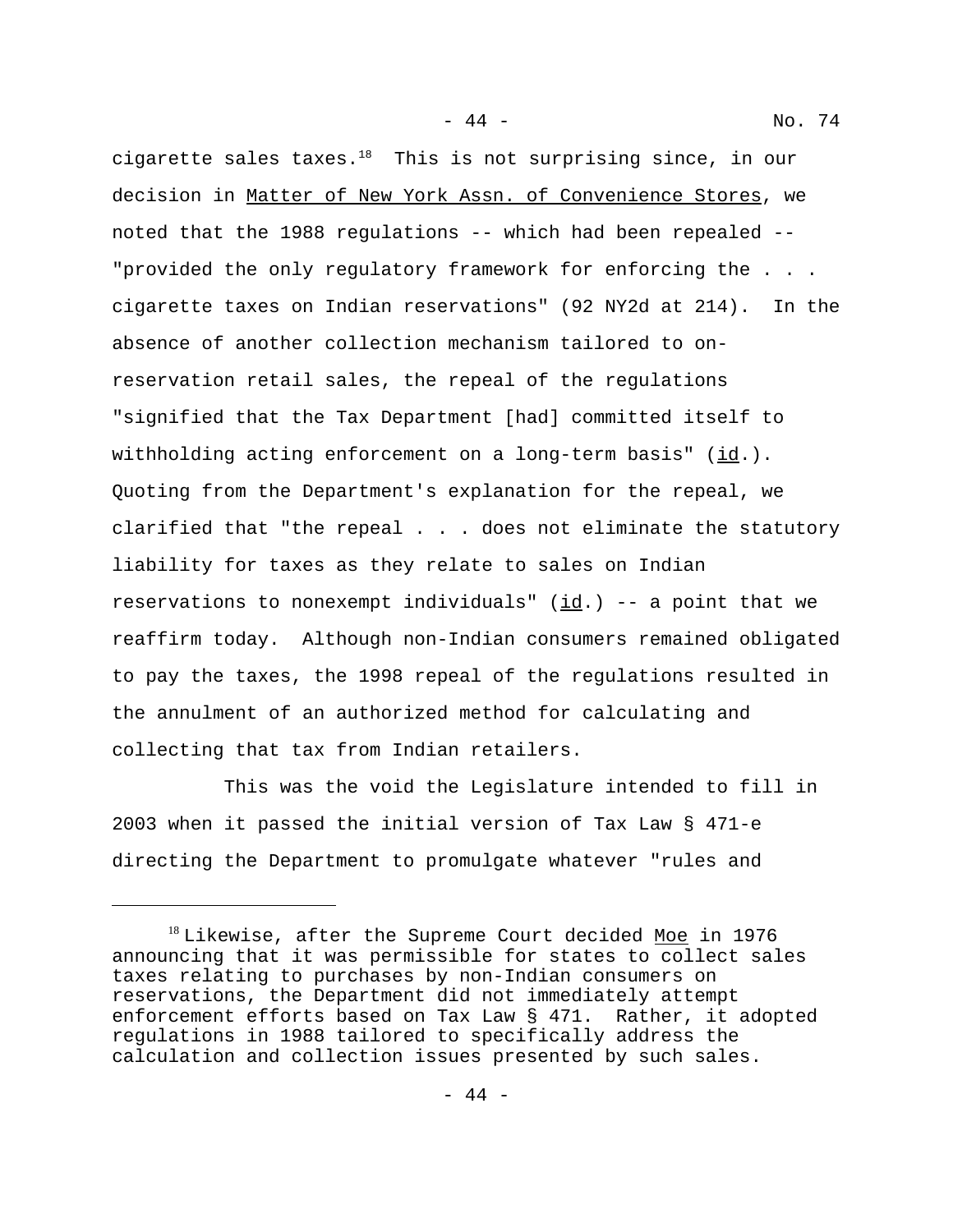regulations necessary to implement the collection of sales and use taxes on . . . cigarettes or other tobacco products" purchased by non-Indian consumers on reservation property (former Tax Law § 471-e; L 2003, ch 62, T3, § 4, as amended by 2003, ch 63, pt Z, § 4). When the Department failed to do so, the Legislature amended Tax Law § 471-e to incorporate a tax exemption coupon system for the calculation and collection of sales taxes. The Legislature attempted to accomplish the same result in 2004 but the bill amending Tax Law § 471-e was vetoed by the Governor. Although the bill jacket for the 2005 legislation does not contain a sponsor's memorandum, the sponsor's memorandum for the 2004 legislation emphasized that the purpose of the amendment was to "provide[] for the taxation of cigarettes . . . on qualified Indian reservations when sold to non-Indians" (Sponsor's mem, Veto Jacket, 2004 NY Senate Bill S6822-B, at 8). Since the Department failed to heed the direction in the 2003 legislation "to put a system in place to collect non-Indian taxes," the Legislature acted in 2005 by incorporating the Department's draft regulations into the statute. The sponsor further explained that the Legislature understood and intended to respect Native American sovereignty and to "assure that Native Americans who purchase cigarettes . . . on reservations continue their tax exempt status" ( $\underline{\text{id}}$ . at 8-9). To that end, the system had been designed so that the state could "collect these taxes at the distributor level before [the

- 45 - No. 74

- 45 -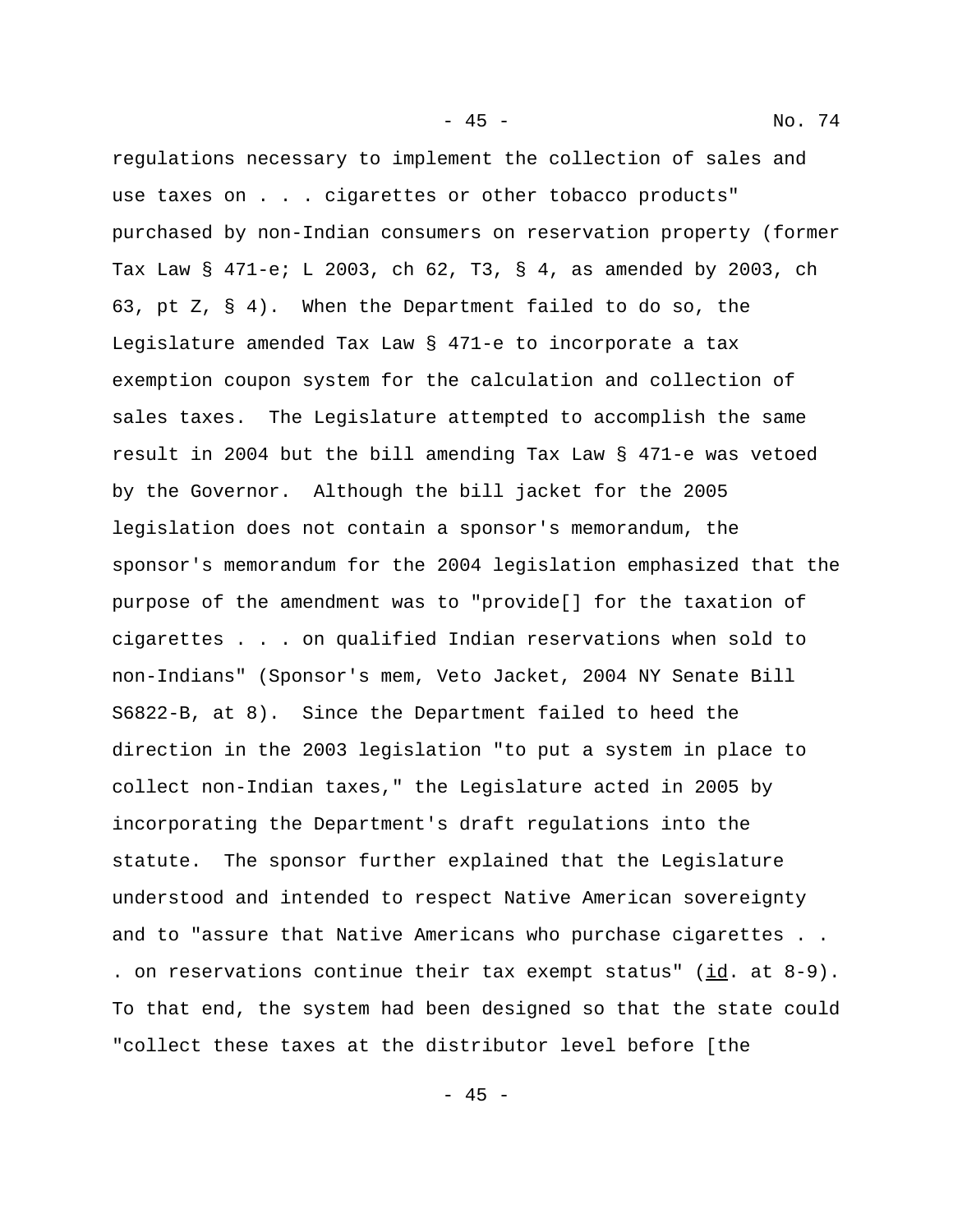- 46 - No. 74

cigarettes] are transported onto the reservation" subject to a subsequent tax rebate that accounted for the right of Indians to make tax-free purchases (id.).

Based on the 2003 and 2005 legislation, it is clear that the Legislature did not view Tax Law § 471 as a sufficient regulatory or statutory predicate for the collection of sales taxes from Indian retailers. Nor would a system of ad hoc enforcement by local District Attorneys, without implementation of an appropriate calculation and collection methodology, be consistent with legislative intent. The Legislature acknowledged that Indian nations and tribes, and their members, enjoy a federal tax exemption. It expressed a sensitivity to the enforcement issues presented in the context of on-reservation sales, even emphasizing that its system allowed the state to collect taxes "at the distributor level," rather than pursuing enforcement directly from Indian retailers. It is hard to imagine an approach more inconsistent with the tack taken by the Legislature than a system that depends on criminal prosecutions of individual Indian retailers or their employees as the primary enforcement mechanism.

Moreover, in Milhelm, the United States Supreme Court analyzed the tax collection scheme that had been implemented in some detail to assess whether it was "unduly burdensome" (512 US

- 46 -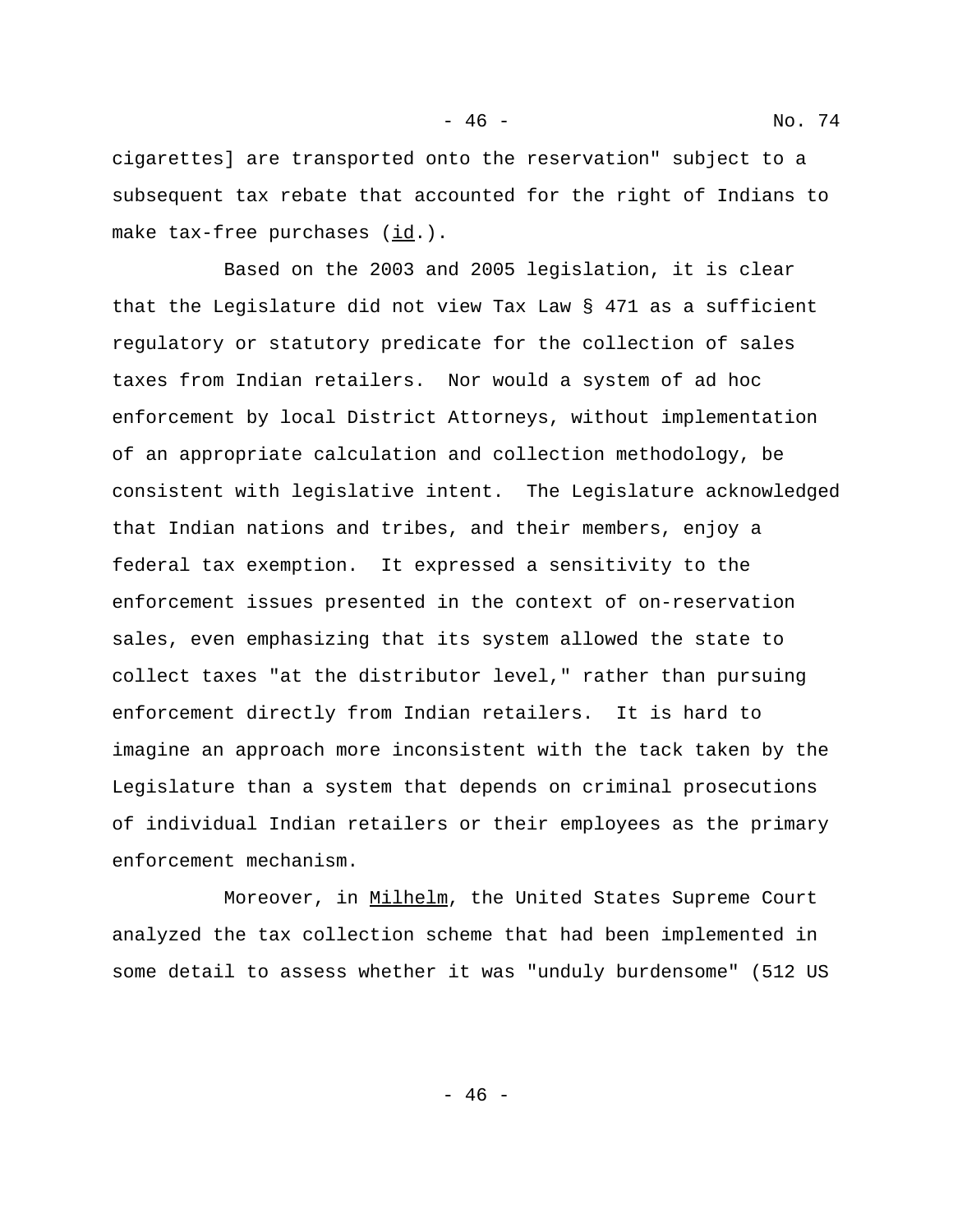at  $76$ ).<sup>19</sup> It discussed the "probable demand" approach embodied in the 1988 New York regulations, noting that the system was permissible on its face, while cautioning that it could be subject to challenge if the Department's calculation of "probable demand" was inadequate and failed to account for legitimate taxexempt sales. And it specifically approved one feature of the 1988 regulations -- that the state was not permitted to precollect taxes on cigarettes that were ultimately the subject of tax-exempt sales. The careful analysis undertaken by the Supreme Court in Milhelm would have been unnecessary if no specialized mechanism is needed to apply a general tax stamping scheme to sales by Indian retailers.

To decide otherwise is to create a system of ad hoc enforcement of cigarette sales tax laws by county prosecutors. In the absence of an overarching methodology devised by the Legislature or the Department for adapting the tax scheme to the unique context of qualified reservation sales, a District Attorney would be in a position to decide -- after the fact - what actions the Indian retailer should or could have taken to

- 47 - No. 74

<sup>&</sup>lt;sup>19</sup> The dissent suggests that Milhelm was decided based on principles of Indian sovereignty (dissent op at 4). But this is not the case. In Milhelm, non-Indian wholesalers challenged the 1988 regulations as preempted by federal Indian trader statutes. The Court made clear that its decision did not address other concerns, such as how New York's scheme "might affect tribal self-government or federal authority over Indian affairs" (Milhelm, 512 US at 69).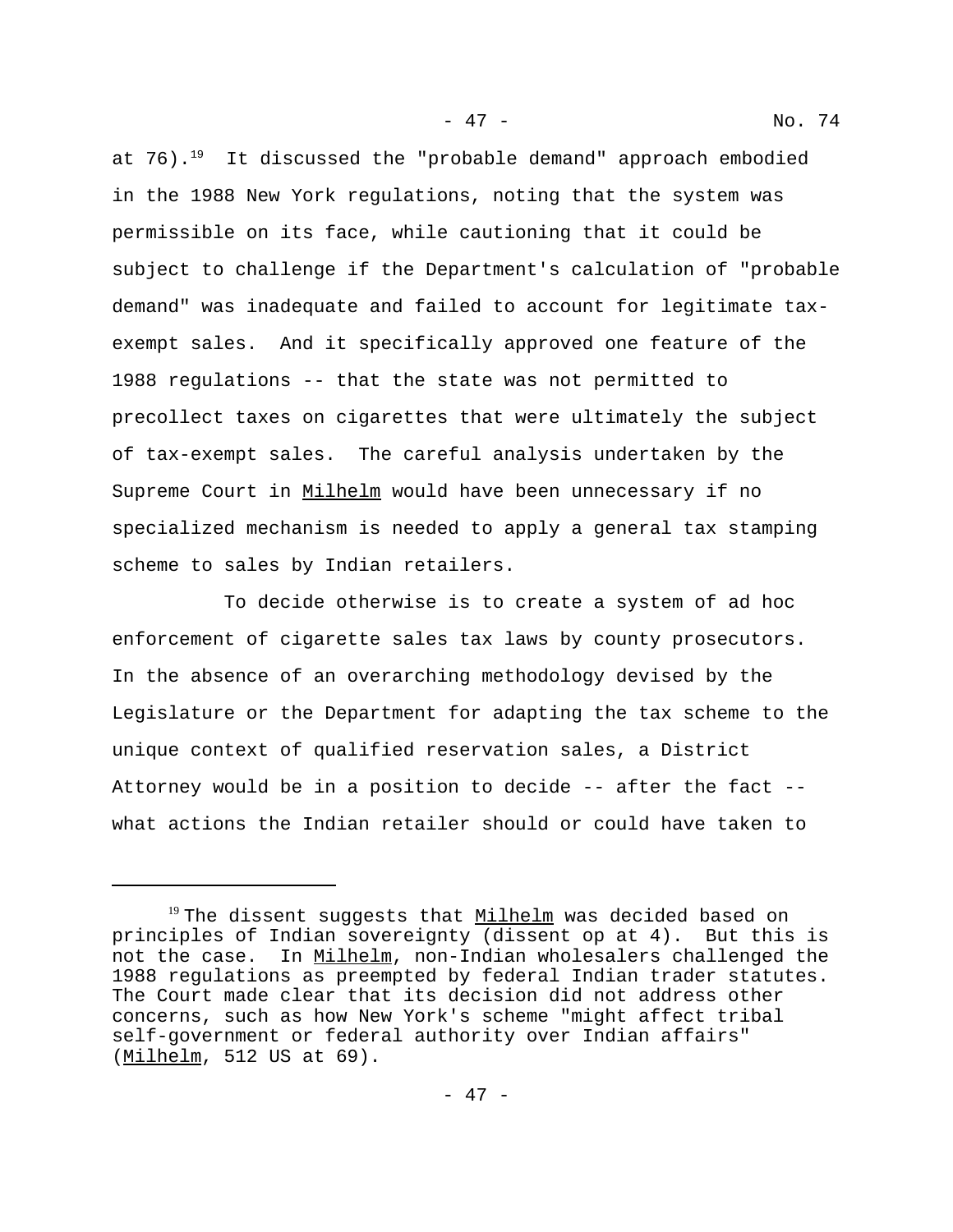comply with the statute. Indeed, in the context of this case, the DAs have changed their position regarding what an Indian retailer might do to avoid criminal prosecution for noncompliance with Tax Law § 471's general requirements. Initially, they proposed that the entire inventory of cigarettes held by Indian retailers would need to display tax stamps (a position consistent with Tax Law § 471, which precludes the possession of unstamped cigarettes), suggesting that a retailer might be able to seek refunds from the Department for tax-exempt sales made to tribal members. Yet, the DAs did not explain how the Department was to assess the validity of refund claims based on sales that had already occurred, absent a tax exemption coupon system or some other Department-sanctioned tracking method.

Later, the DAs contended that Indian retailers might be able to maintain an inventory of untaxed cigarettes to sell to tribe members. In their brief in this Court they state that "an Indian group or tribe can readily comply with the Tax Law by selling its allotment of unstamped cigarettes to its own members by using their existing identification card" (Def Br, at 38). Of course, the crux of the problem is that there is no way for Indian retailers (or anyone else) to know what the statesanctioned inventory "allotment" is (or how to acquire it) - and, therefore, how many unstamped cigarettes a retailer may lawfully possess -- absent a method such as the "probable demand" system for making that determination. In this milieu of

- 48 - No. 74

- 48 -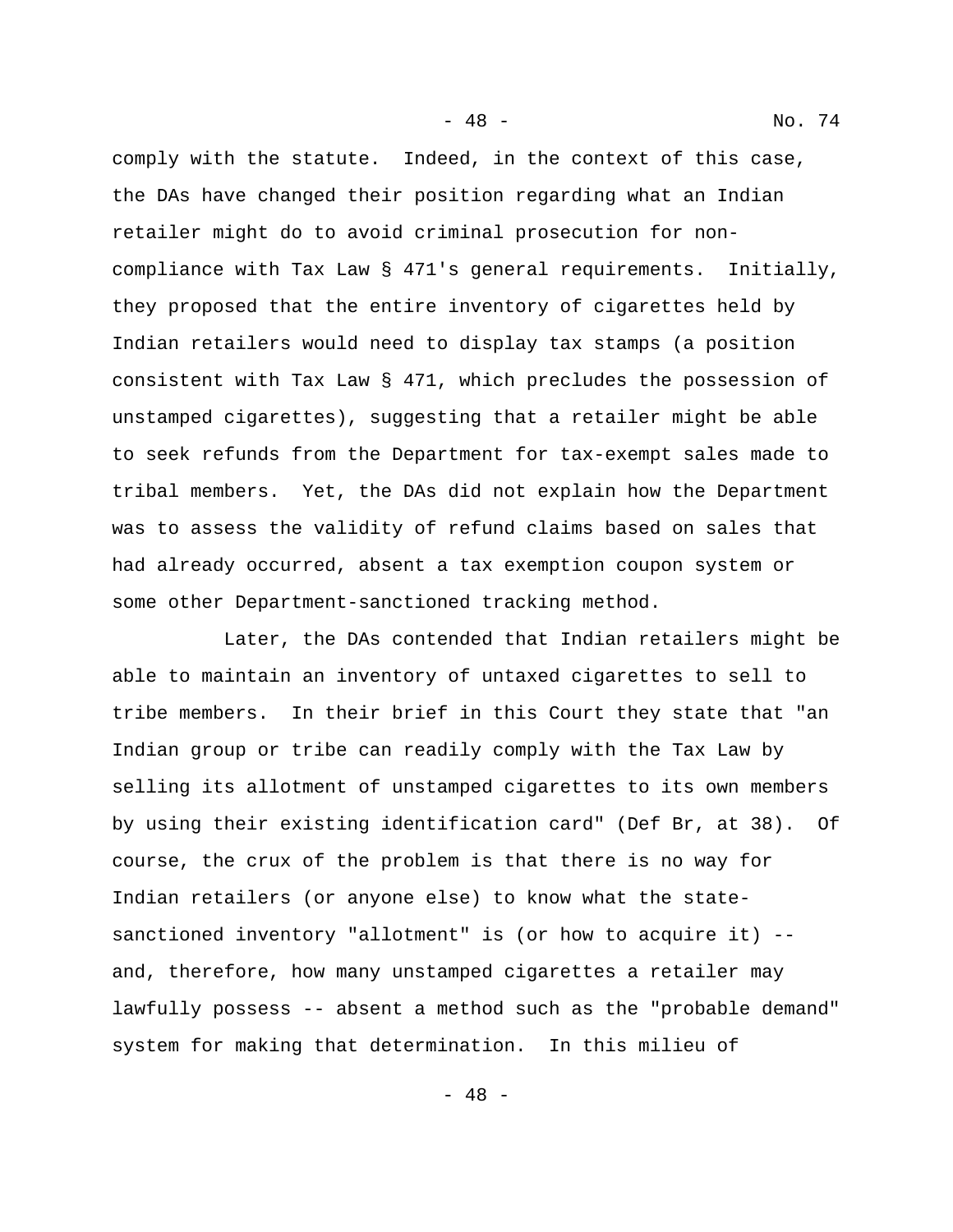uncertainty, the Indian retailers would bear the burden of proving that their inventory of untaxed cigarettes was necessary to serve the needs of Indian purchasers. It appears that retailers would be allowed to raise this as an affirmative defense -- to be offered at the election of a District Attorney since no such defense appears in Tax Law § 471 (or anywhere else in the Tax or Penal Laws). Under this proposed methodology, in order to make tax-free sales to tribal members as permitted by federal law, Indian retailers would have to run the risk -- and bear the costs (both monetary and otherwise) -- of criminal prosecution in the hope that a jury would ultimately credit their view of the evidence.

Not only are these approaches impractical, but we doubt that they would comply with the United States Supreme Court's requirement that a sales tax collection scheme involving Indian Retailers be not "unduly burdensome." Even outside the context of Indian relations, taxpayers are not ordinarily required to guess what they need to do to comply with the tax law. It is generally up to the Legislature and the Department to articulate -- before a transaction occurs -- in what circumstances a tax is owed, who is obligated to collect it, how it should be calculated and when and how it must be paid. Whatever methodology is ultimately used to calculate and collect sales taxes derived from on-reservation retail sales of cigarettes, we would expect that advance notice would be supplied to Indian retailers and that the

- 49 - No. 74

- 49 -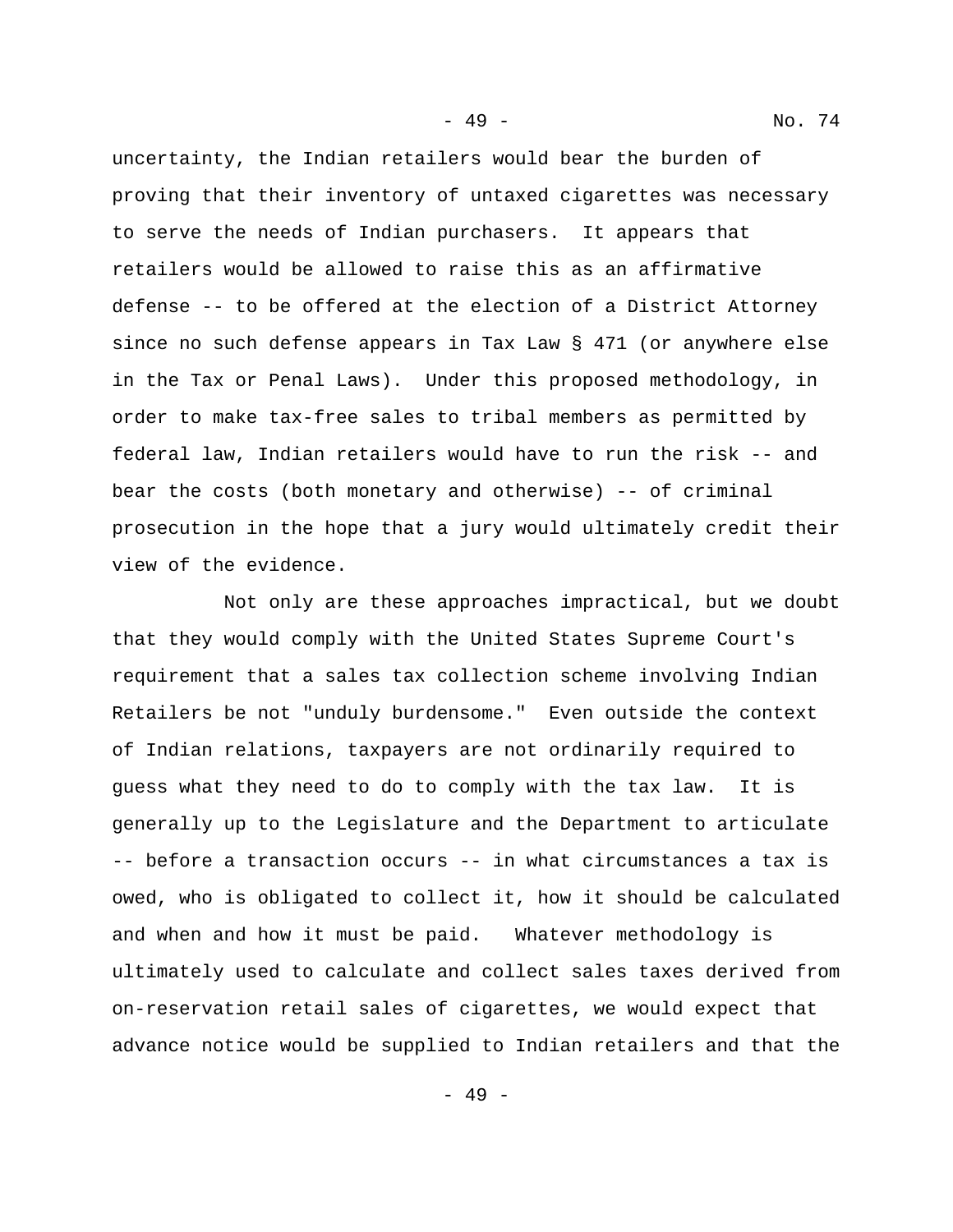system would be uniform throughout the state. The approaches suggested here do not meet these minimal requirements.

The DAs' reliance on Snyder v Wetzler (84 NY2d 941 1994], affg 193 AD2d 329 [3d Dept 1993]) for the proposition that, standing alone, Tax Law § 471 provides an adequate method for the calculation and collection of sales taxes from Indian retailers is misplaced. In 1993, at a time when the 1988 regulations had not yet been repealed (although they had been stayed as a result of the ongoing Milhelm litigation), a member of the Seneca Nation initiated an action seeking a general declaration "that the State was without power to impose or collect taxes on [cigarette] sales made within the Indian reservation" (193 AD2d at 330). This Court rejected that argument, noting that the "United States Supreme Court has clearly established that State tax statutes requiring Indian retailers to collect and remit taxes on sales to non-Indian purchasers, and to keep the records necessary to ensure compliance, violate neither the Commerce Clause nor the constitutional proscription against direct taxation of Indians absent explicit congressional consent" (84 NY2d at 942).

Contrary to the DAs' suggestion, Tax Law § 471 was not discussed in the Snyder decision nor, in any event, could the same issues relating to its enforcement have been resolved since, at that time, the Department had formally promulgated and was actively seeking to enforce regulations addressing the

- 50 -

- 50 - No. 74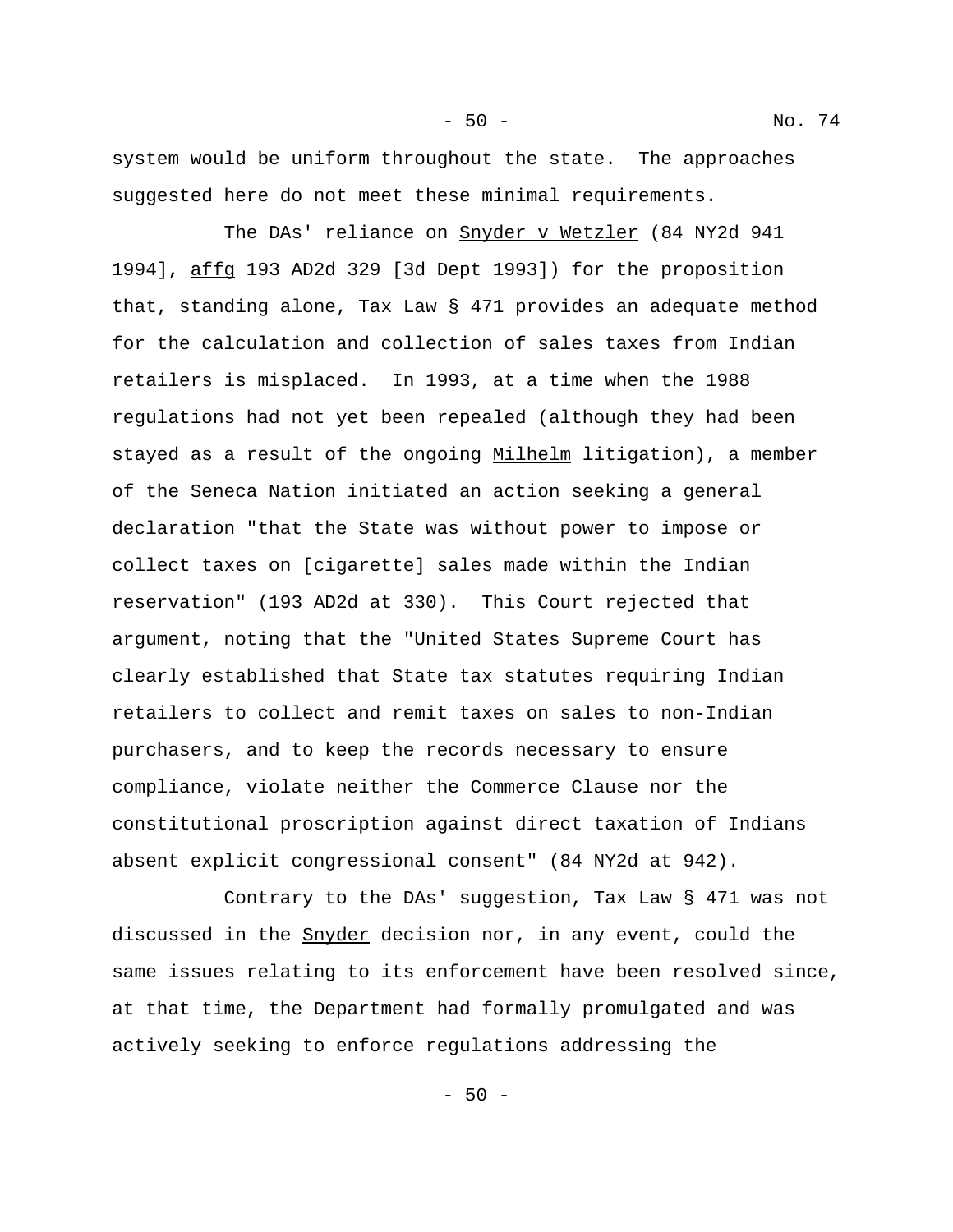complicated calculation and collection issues arising from onreservation sales. Snyder does nothing more than reaffirm the general principle articulated in Moe (which was subsequently reaffirmed in Milhelm) that states can collect sales taxes for goods sold to non-Indians on reservation properties if they devise and implement an appropriate mechanism for doing so.

The federal decisions on which the DAs depend are also inapposite as most do not involve on-reservation retail sales of cigarettes to consumers for their personal use but arose from large-scale cigarette bootlegging activities engaged in by Indian and non-Indian traders. For example, United States v Kaid (241 Fed Appx 747 [2d Cir 2007]) is a criminal case against a defendant charged with violating the federal crime of trafficking in contraband cigarettes. The defendant claimed that, since New York does not enforce its laws imposing taxes on retail sales to non-Indians on reservations, the cigarettes he possessed and resold were not contraband within the meaning of the federal statute. The Second Circuit disagreed, noting:

> "While it appears that New York does not enforce its taxes on small quantities of cigarettes purchased on reservations for personal use by non-native Americans, nothing in the record supports the conclusion that the state does not demand that taxes be paid when, as in this case, massive quantities of cigarettes were purchased by non-Native Americans for resale" (id. at 750).

As is evident from Kaid, the complex calculation and collection issues raised when a state attempts to collect sales

- 51 - No. 74

- 51 -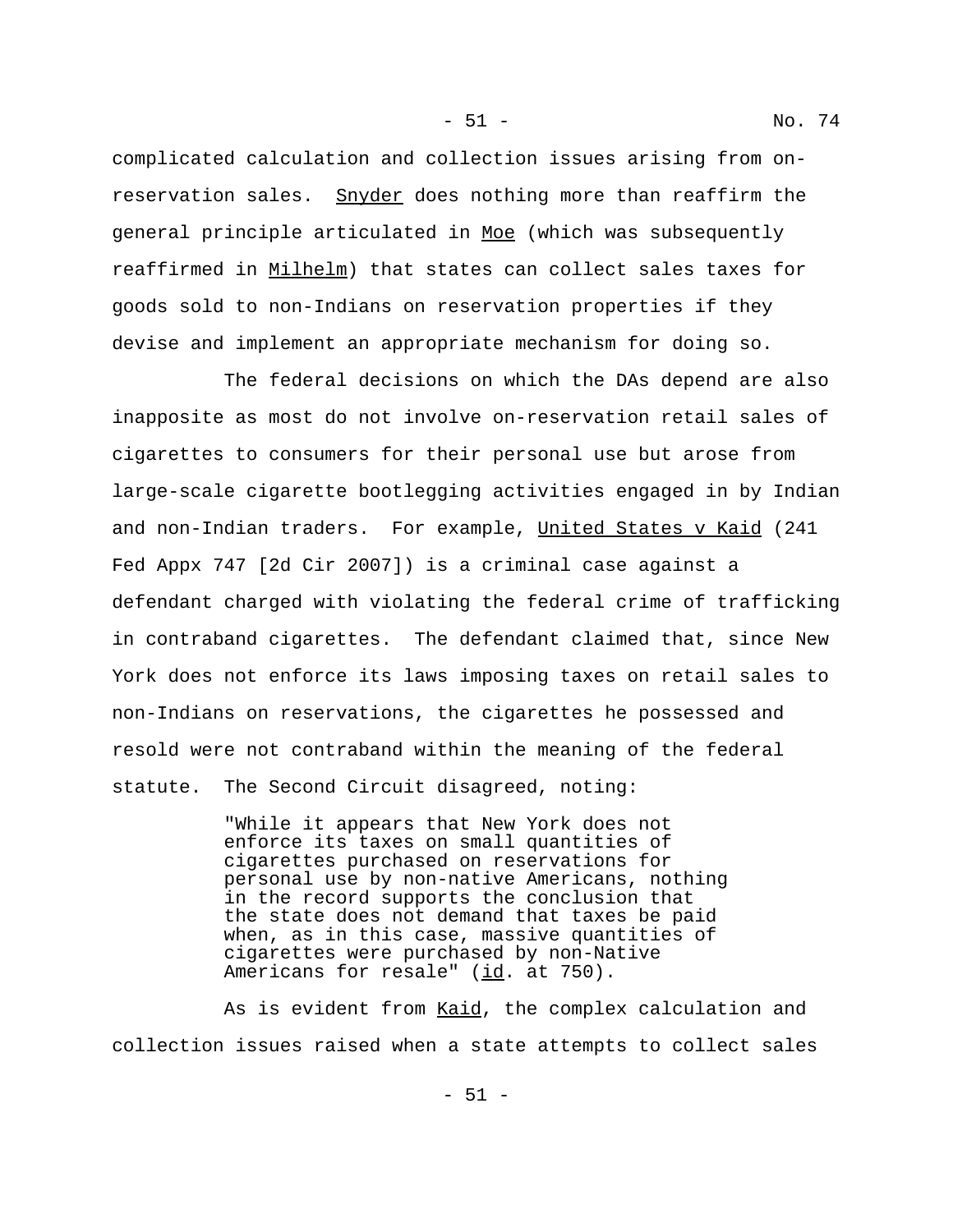taxes from Indian retailers (such as determining which cigarettes possessed for potential sale must contain tax stamps and which need not, and which sales are exempt from taxation because they involve Indian consumers and which are not) are not present when a wholesaler or distributer, whether Indian or otherwise, makes a bulk sale of cigarettes to a party that intends to resell them off the reservation. The federal tax exemption applies only to on-reservation sales to Indians for their personal use -- there is no exemption allowing Indians to engage in the wholesale distribution of untaxed cigarettes destined for off-reservation sales. Thus, the exemption is not implicated when conduct of the type at issue in Kaid is alleged and no special calculation or collection mechanism like the system set forth in Tax Law § 471-e is necessary because not a single pack of cigarettes involved in such a transfer would be tax exempt. Thus Kaid and the other federal cigarette bootlegging cases cited by the DAs (see e.g. City of New York v Golden Feather Smoke Shop (2009 WL 2612345 [ED NY 2009], certifying question to NY Ct of App 597 F3d 115 [2d Cir, March 4, 2010]; United States v Morrison, 596 F Supp 2d 661 [ED NY 2009]) are distinguishable as they do not raise the same issues concerning collection of sales taxes from Indian retailers based on sales to individual consumers as presented in this case.

In sum, although Tax Law § 471 certainly "imposes" a cigarette sales tax, we conclude that the Cayuga Nation is entitled to a declaration that the absence of an appropriate

- 52 -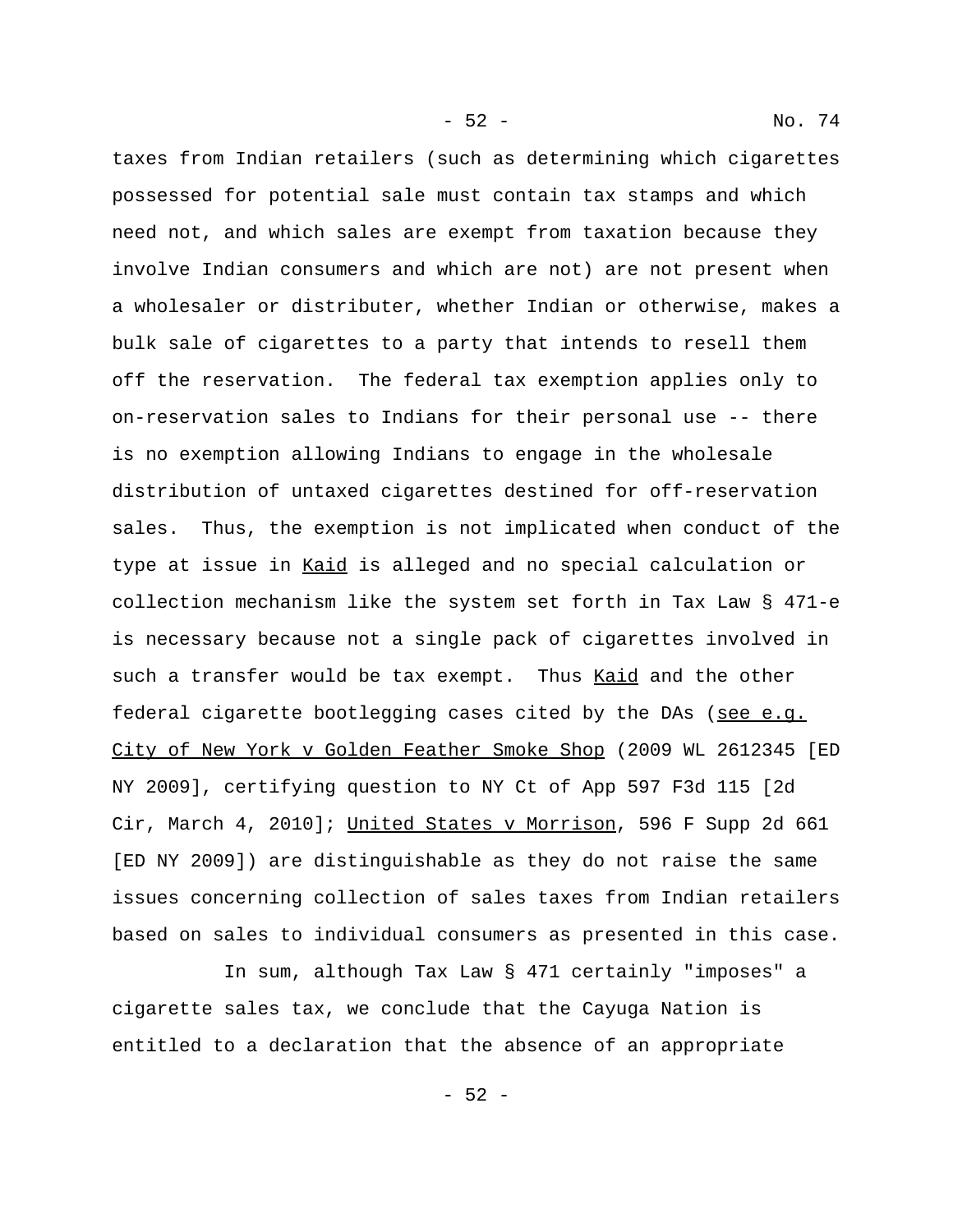legislative or regulatory scheme governing the calculation and collection of cigarette sales taxes that distinguishes between federally-exempt retail sales to Indians occurring on a "qualified reservation" and non-exempt sales to other consumers precludes reliance on Tax Law § 471 as the sole basis to sanction Nation retailers for alleged non-compliance with the New York Tax Law.

Contrary to the dissent's suggestion otherwise, we are not relying on Tax Law § 471-e as the basis for this conclusion. We have assumed, for purposes of this appeal, that section 471-e is not in effect -- if that statute was enforceable, there would be a statutory method for calculating and collecting the taxes generated by the Nation's retail sales at its convenience stores. Nor do we claim that section 471-e has created a tax exemption. The restrictions that limit the state's efforts to collect cigarette taxes from Indian nations or their members in this context are derived from federal law and this prompted the Legislature to address the need for a specialized tax collection scheme by adopting Tax Law § 471-e. Since section 471-e was never operative, and no other comparable statutory or regulatory scheme has filled that gap, the Nation is entitled to declaratory relief.

Accordingly, the order of the Appellate Division should be modified by granting judgment declaring in accordance with this opinion and, as so modified, affirmed, with costs to the

- 53 -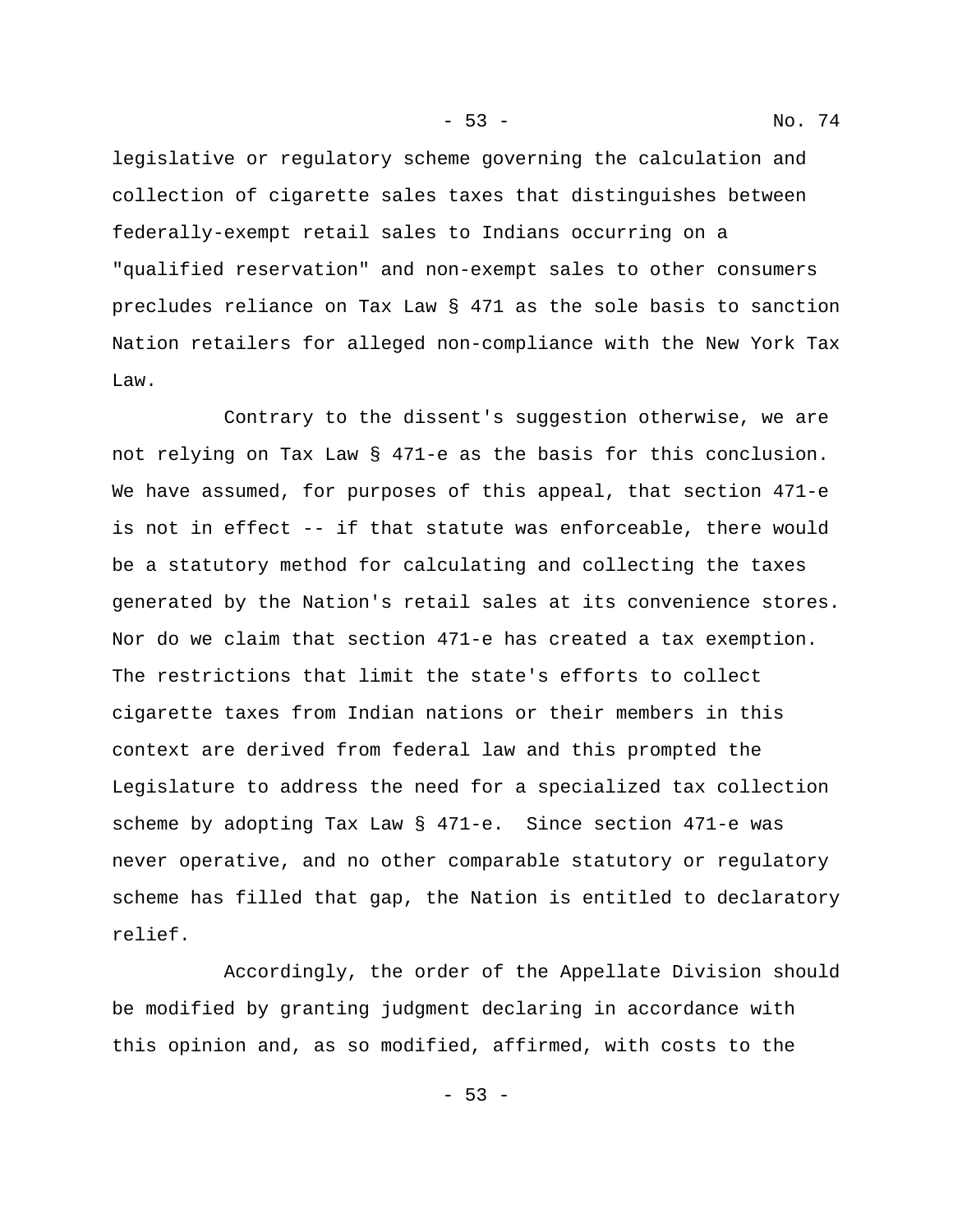plaintiff. The certified question should be answered in the negative.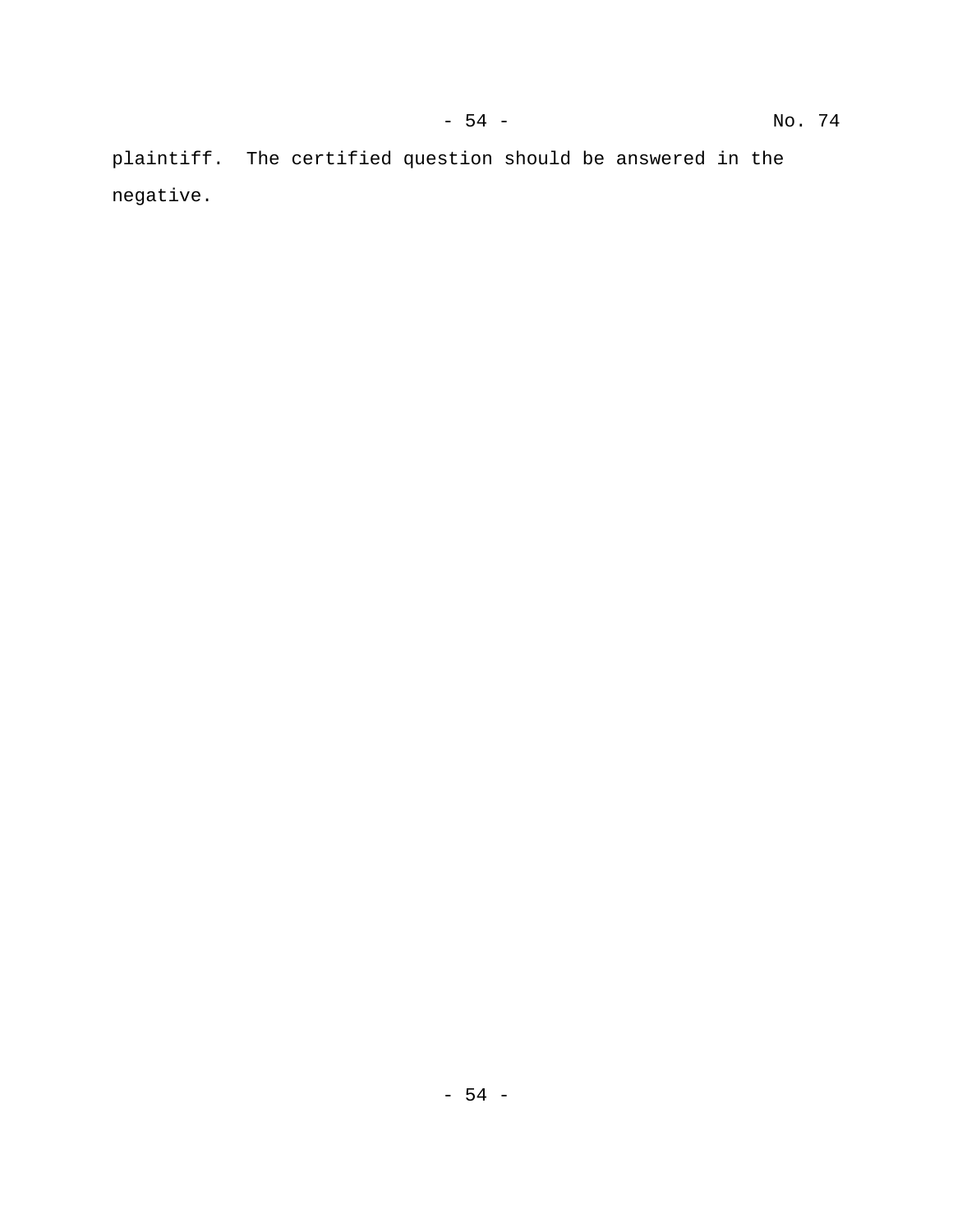Cayuga Indian Nation of New York v Cayuga County Sheriff No. 74

PIGOTT, J.(dissenting) :

In my view, the State has validly imposed both a tax obligation on the cigarettes sold by the Cayuga Nation to the public and a mechanism by which those taxes are to be collected under Tax Law § 471. Because the Nation has admittedly refused to fulfill its collection and remittance obligations under the statute, the sale of unstamped cigarettes from the Nation's two convenience stores is properly a subject for criminal prosecution. Accordingly, I respectfully dissent.

New York's Tax Law § 471 imposes a cigarette excise tax. That provision applies to all cigarettes possessed in the State for sale, except that "no tax shall be imposed on cigarettes sold under such circumstances that this state is without power to impose such tax"  $(S 471 [1])$ . Tax Law  $S 471 (2)$ sets forth the mechanism for the collection of the taxes imposed by the State on the cigarette sales. Specifically, a State licensed stamping agent is required to advance the amount of the tax by purchasing stamps from the State and affixing them to each package of cigarettes. The stamp cost is built into the cost of the cigarettes and is passed along to the consumer (§ 471 [2]). The penalty for a violation of the taxing statute is found in Tax

- 1 -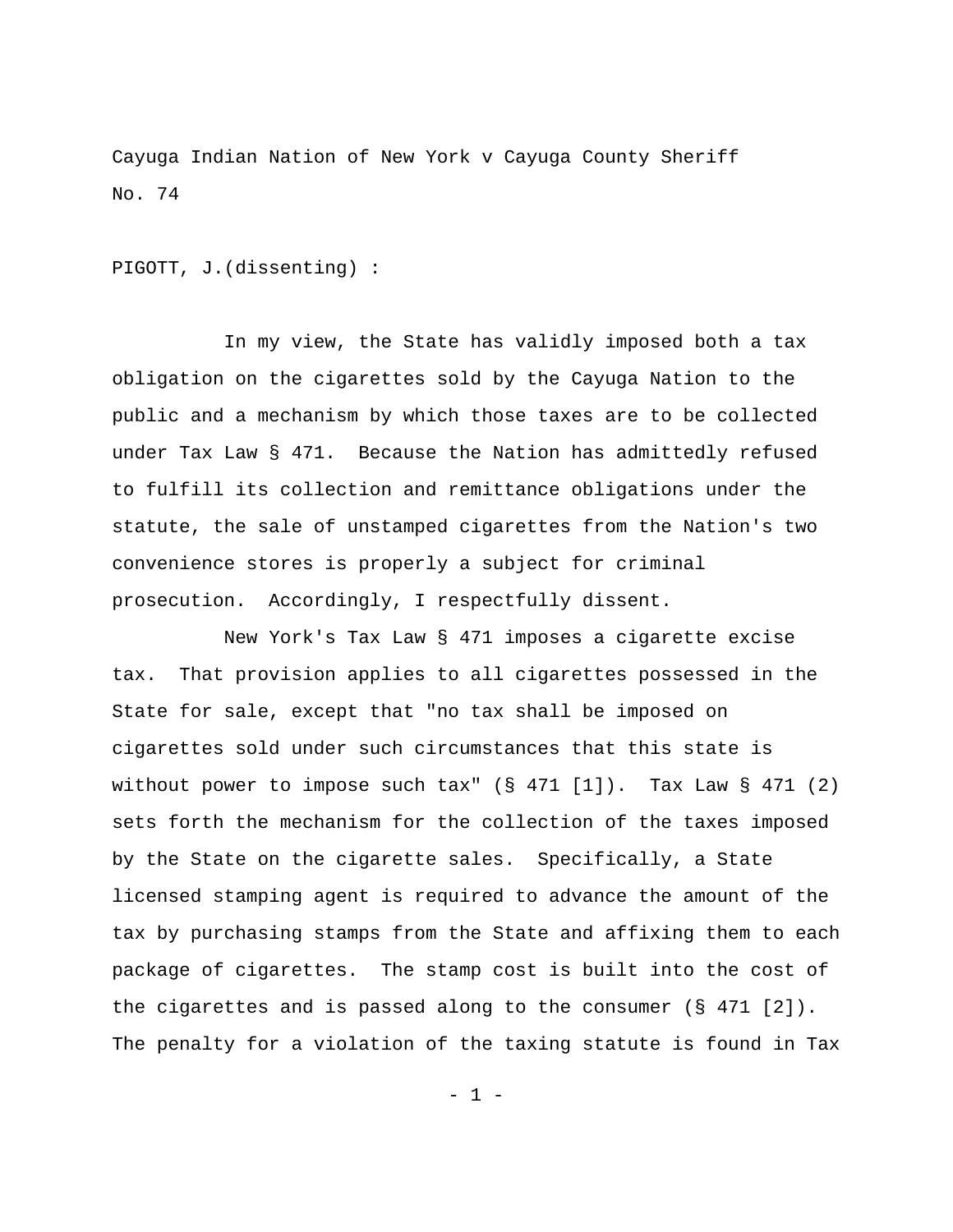Law § 1814, which provides that any person who "willfully attempts in any manner to evade or defeat the taxes imposed [on cigarette sales] . . . shall be guilty of a class E felony." Thus, pursuant to this section of New York's Tax Law, all cigarettes that the State has the power to tax are required by law to be stamped.

It is undisputed that the State has the power to tax a majority of the Nation's cigarette sales -- those cigarettes sold to non-Indians (see Dept of Taxation and Finance v Wilhelm Attea U& Bros. Inc, 512 US 61, 64 [1994] [explaining that "[o]n-reservation cigarette sales to persons other than reservation Indians, however, are legitimately subject to state taxation"). The Nation contends, however, that the State does not have the power to tax *any* of its cigarette sales because the Tax Department has not implemented the coupon system adopted in section 471-e of the Tax Law.

Section 471-e requires (as does section 471) that all cigarettes sold on an Indian reservation to non-Indians be taxed, and evidence of such tax will be by means of an affixed cigarette tax stamp (§ 471-e [1] [a]). The provision also includes a tax exemption: "qualified Indians may purchase cigarettes for such qualified Indians' own use or consumption exempt from cigarette tax on their nations' or tribes' qualified reservations" (id.). It is acknowledged, however, that section 471-e of the Tax Law is

- 2 -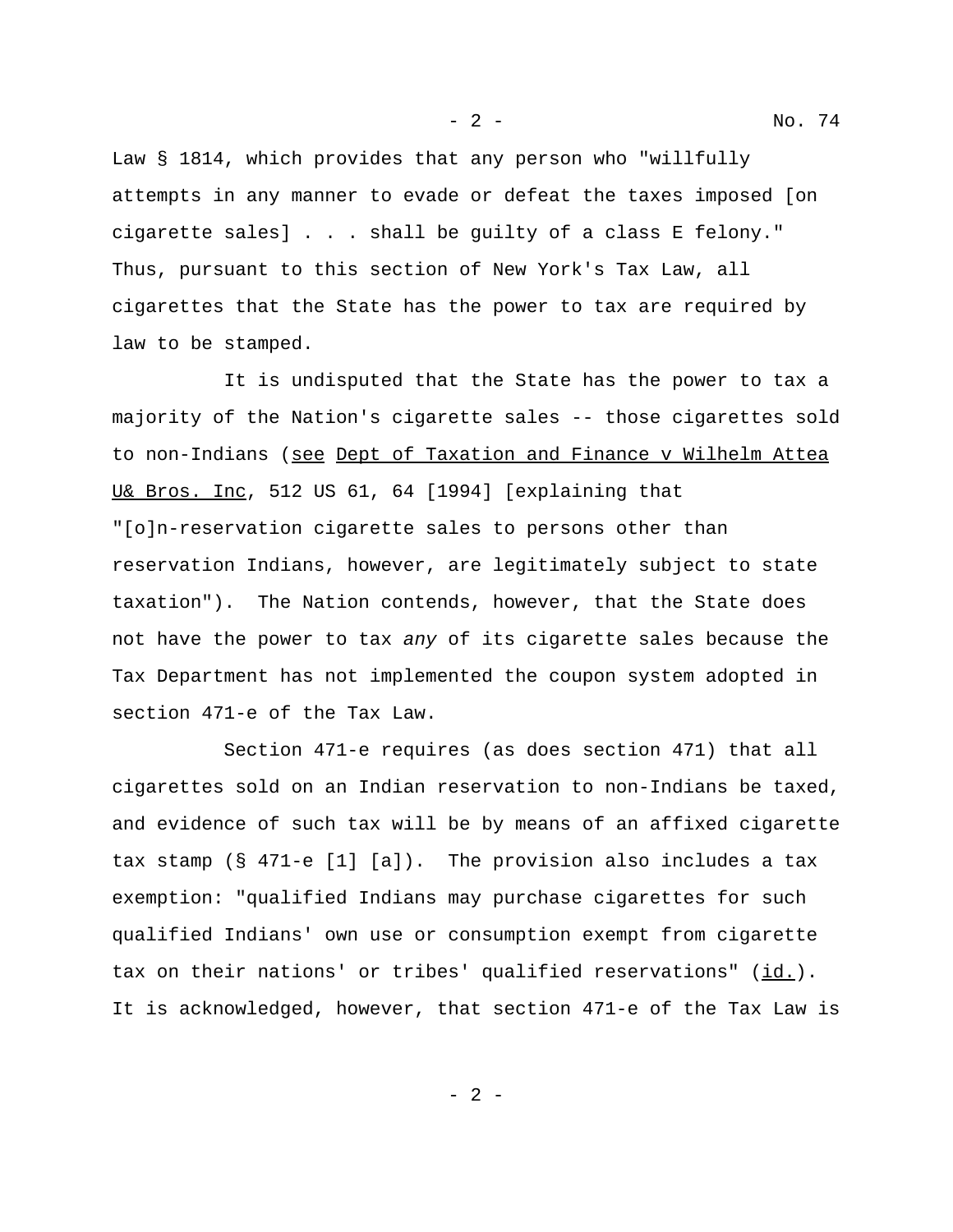not in effect.<sup>1</sup> Therefore, contrary to the belief of my colleagues in the majority, it provides no basis for immunity from New York's cigarette tax laws.

The majority further argues that the Nation can rely on the plain language of Tax Law § 470 (16) as a basis for its statutory exemption. That provision, however, is under the definition section of the Tax Law, and defines the term "qualified reservation": a term used only in section 471-e, which the parties concede is not in effect. Thus, section 470 (16) merely defines a term whose meaning, unless and until section 470-e becomes effective, has no legal significance.

Without section 471-e's statutory tax exemption in effect, the Nation may not foreclose the State from imposing and collecting taxes on cigarettes sold at the stores. Although the Nation cites to a number of cases which have held that a State cannot tax on-reservation cigarette sales to members of the reservation's governing tribe for their own use, those cases were decided under the principles of Indian sovereignty (see e.g.

<sup>&</sup>lt;sup>1</sup> The Legislature provided that the amended version of Tax Law § 471-e "shall take effect March 1, 2006, provided that any actions, rules and regulations necessary to implement the provisions of [the statute] on its effective date are authorized and directed to be completed on or before such date." In Day Wholesale, Inc. v State of New York (51 AD3d 383 [4th Dept 2008]), the Appellate Division concluded that the amended version of Tax Law § 471-e was not "in effect" based on the failure of the Department of Taxation and Finance to take action to implement that statute by issuing necessary coupons. Because the parties do not challenge that holding on this appeal, I assume, for purposes of this appeal, the correctness of the decision.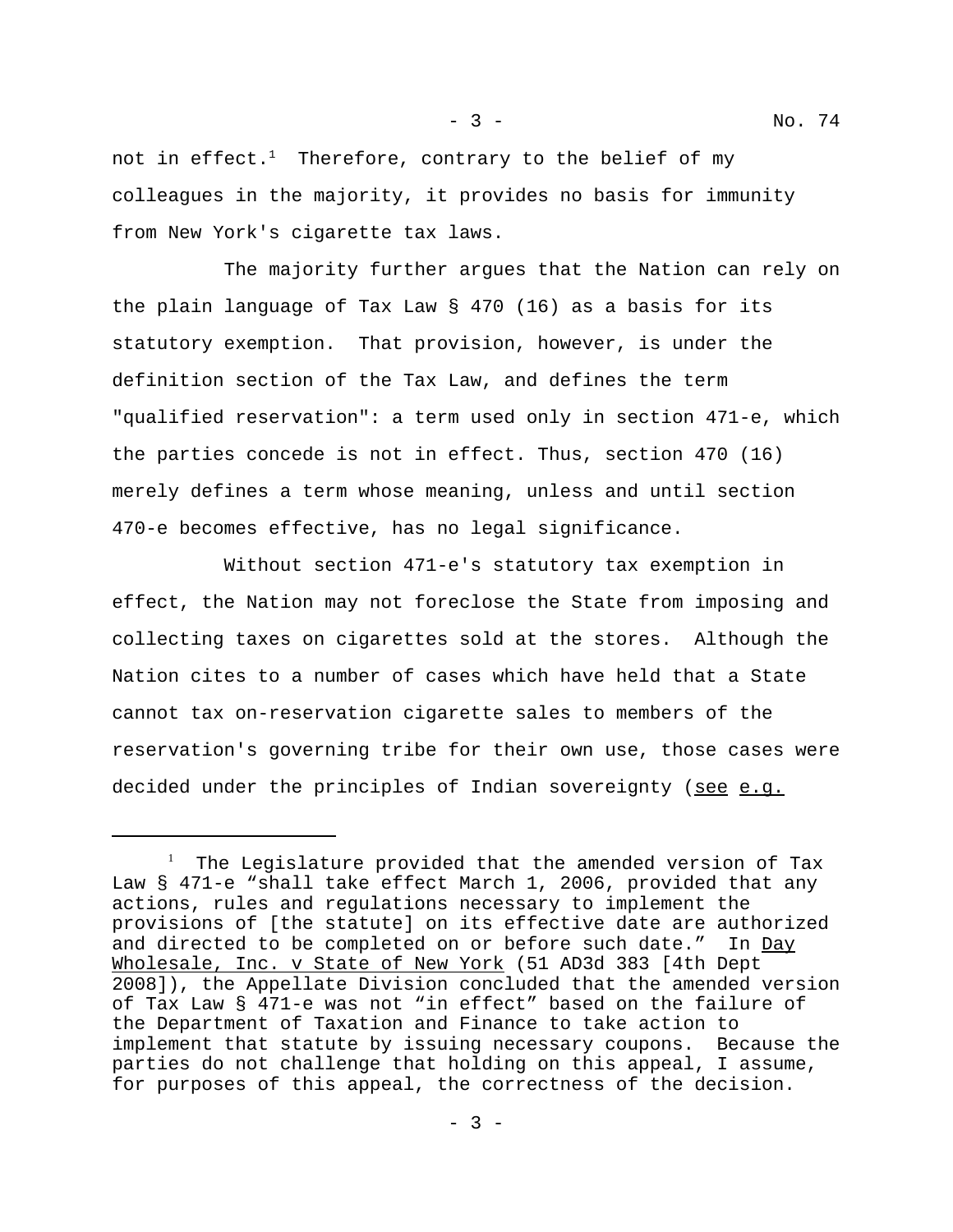Dept. of Taxation and Finance v Wilhelm Attea & Bros. Inc, 512 US 61, 64 [1994]; Moe v Confederated Salish and Kootenai Tribes of Flathead Reservation, 425 US 463 [1983]), and in the wake of the United States Supreme Court's decision in City of Sherrill, are irrelevant to any claim by the Nation. In City of Sherrill v Oneida Indian Nation of NY (544 US 197 [2005]), the Supreme Court concluded that an Indian Nation cannot unilaterally revive its ancient sovereignty, in whole or in part, over later-required parcels (City of Sherrill, 544 US at 214). Thus, as even the majority recognizes, the Nation may not assert sovereign authority over their store properties for the purpose of avoiding taxes (see e.g. majority opn. at 34).

Even assuming that the statutory immunity provided for under section 471-e was in effect and was applicable to the Nation, the statute by its very language still requires that all cigarettes sold on an Indian reservation to non-Indians be taxed, and evidence of such tax will be by means of an affixed cigarette tax stamp (§ 471-e [1] [a]). Although section 471-e would alter the collection mechanism imposed on the Nation for cigarettes sold to its Indian members, it would in no way alter the tax obligation of the Nation for cigarettes sold to non-Indians (see New York Ass'n of Convenience Stores v Urbach, 92 NY2d 204 [1998]) ("the repeal [of the regulations effecting section 471-e] does not eliminate the statutory liability for taxes as they relate to sales on Indian reservations to nonexempt

- 4 - No. 74

- 4 -